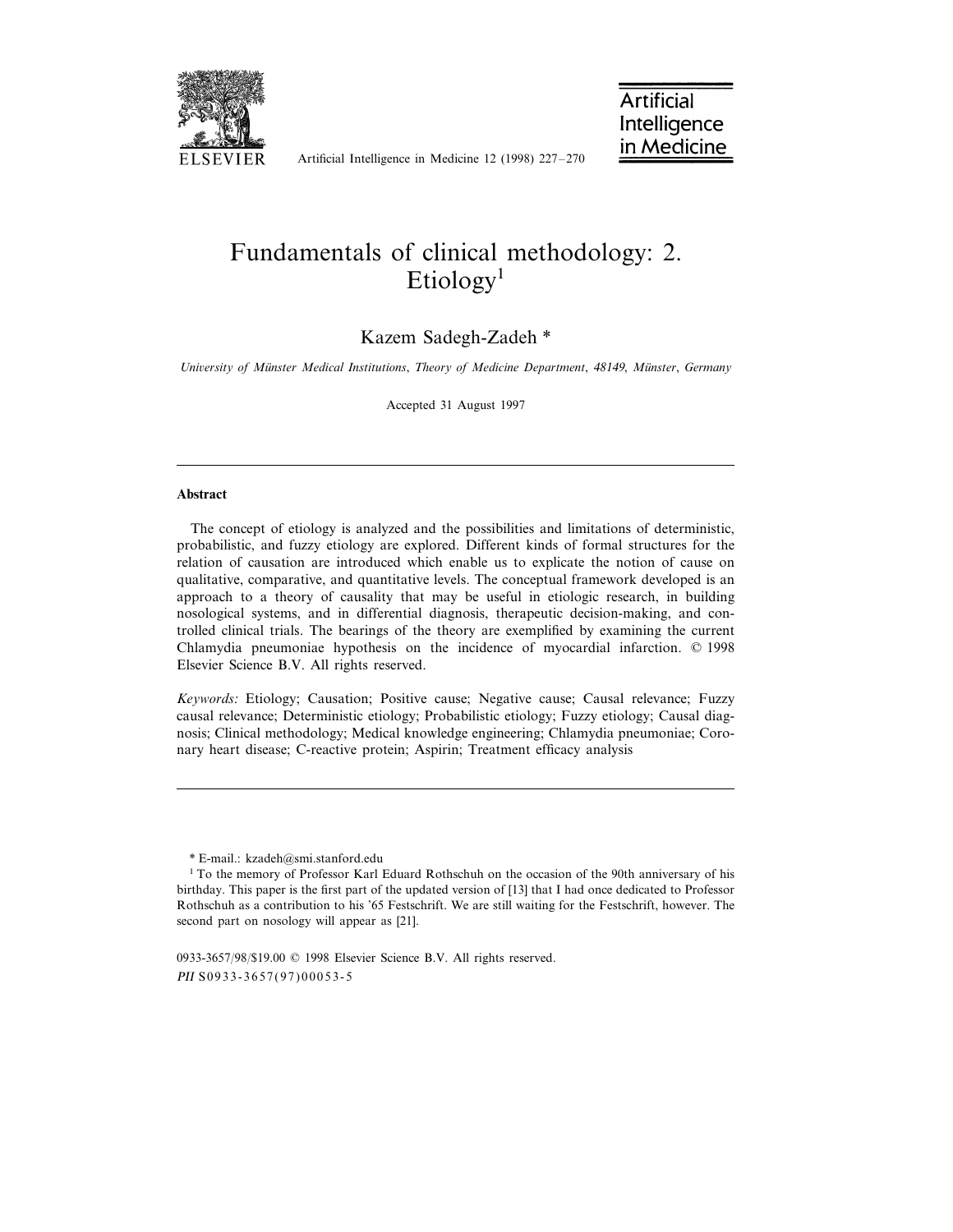# **1. Introduction**

Clinical knowledge-based systems research may be viewed as the advent of an engineering science of clinical judgment that will pave the way for the development of clinical reasoning machines and the automation of clinical decision-making. This automation will outperform the physician's confined diagnostic-therapeutic problem-solving capabilities to simply allocate to her the role of a mobile peripheral for gathering patient data. The adequate representation of the relevant medical knowledge clinical reasoning is based on therefore requires that the clinical knowledge engineer be aware of the methodological and epistemological problems associated with (1) the concept of patient data, (2) the relations between these data and (a) diseases and pathological processes on the one hand, and (b) their causes, on the other. The area concerned with 2a is referred to as *nosology*, and the area concerned with 2b is termed *etiology*. (Nosos = disease; aitia = cause.)

This paper deals with some basic problems of etiology mentioned above, and may therefore be classified as metaetiology. (Nosology will be dealt with in the sequel [21]). The conceptual foundations of etiology are analyzed and the possibility of deterministic, probabilistic, and fuzzy etiology is explored. Different kinds of conceptual structures for the relation of causation are introduced which enable us to reconstruct the notion of cause on four distinct levels and with two shapes, positive and negative:

| A is a positive cause of B in class X                          | (qualitative level)  |
|----------------------------------------------------------------|----------------------|
| A is a stronger positive cause of B in class X than is C       | (comparative level)  |
| A is to the extent 0.8 a positive cause of B in class X        | (quantitative level) |
| A is a highly positive cause of B in class X                   | (fuzzy level)        |
|                                                                |                      |
| A is a negative cause of B in class X                          | (qualitative level)  |
| A is a stronger negative cause of $B$ in class $X$ than is $C$ | (comparative level)  |
| A is to the extent $-0.3$ a negative cause of B in class X     | (quantitative level) |
|                                                                |                      |
| A is a weakly negative cause of B in class X                   | (fuzzy level)        |

The qualitative level may be exemplified by the following two conjectures we have probabilistically extracted from current literature and thoroughly analyzed: (1) Chlamydia pneumoniae infection is a positive cause of coronary heart disease in the population of non-diabetics; (2) aspirin is a negative cause of myocardial infarction in men with elevated C-reactive protein concentrations.

The framework developed in this way may help adequately manage some of the methodological difficulties emerging in etiology, epidemiology, in systematizing nosology and in causal differential indication on the one hand [19], and in the engineering of causal knowledge, on the other. Our analysis of etiology in this paper precedes our discussion on nosology in the sequel because the cause-effect terminology is needed for the latter.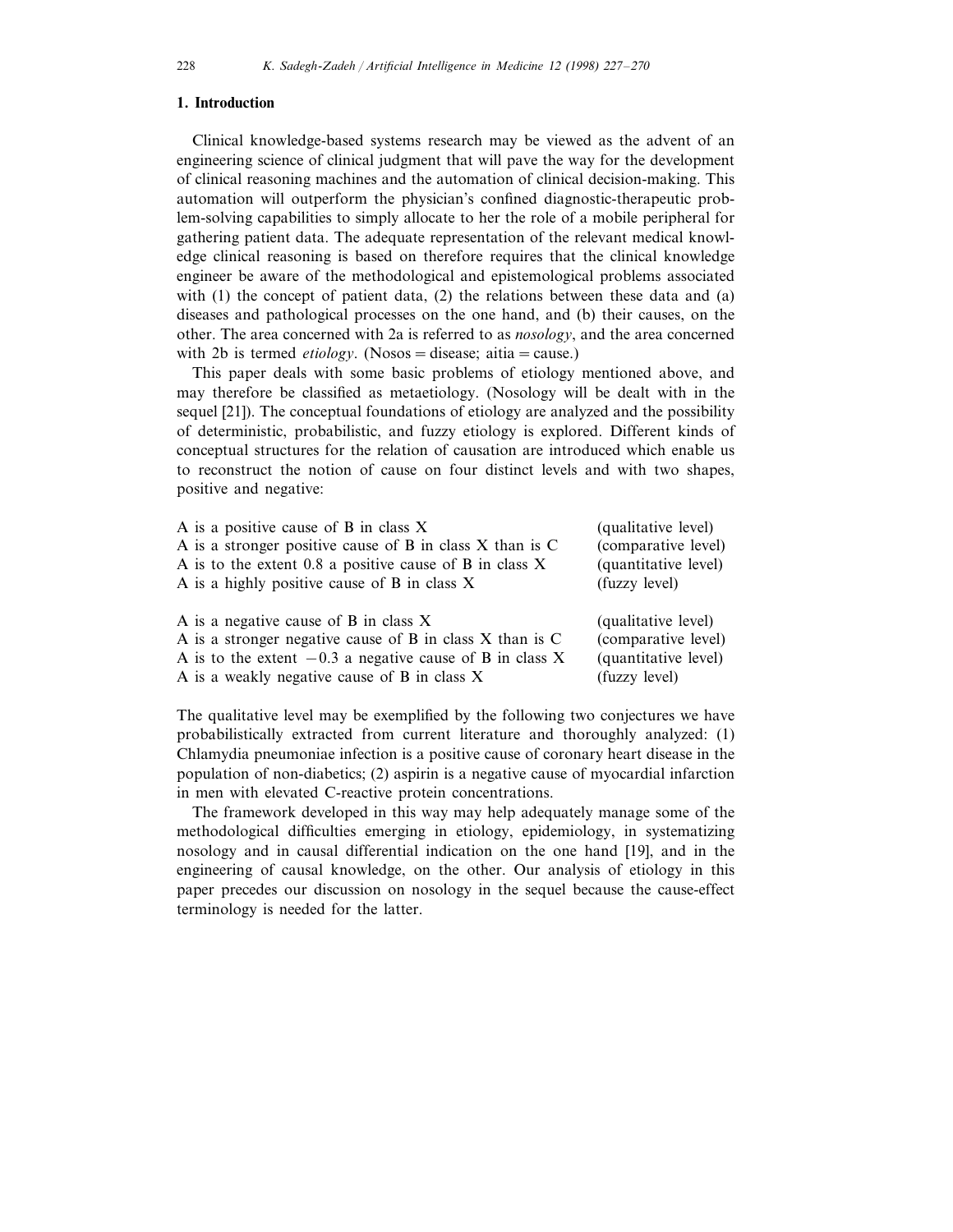# **2. Preliminaries**

Etiology is the inquiry into clinical causation. It deals with the question of how a particular *clinical event* such as

- a symptom or a set of symptoms,
- a sign or a set of signs,
- a pathological state or a set of pathological states, and
- a disease or a set of diseases

in class level, not in an individual patient, is generated. For example, 'What is the cause of lupus erythematosus?' is an etiologic question. The goal is to identify the causes of human and animal suffering insofar as this suffering presents itself as illness to call upon medical responsibility. The rationale behind this etiologic endeavor comprises the following two basic postulates: First, cure for and prevention of clinical events presuppose knowledge about their causes. Second, a clinical event will disappear if its cause is removed [14,17]. Although these protoetiologic postulates are not quite true, they demonstrate how important in medical research and practice the belief in the role of causes may be. Since this belief strongly governs both medical actions and public trust in medicine, it is highly desirable that the knowledge on causes etiology is producing, be well-grounded. But a prerequisite for it being well-grounded is the clarity about the foundational question: what is a cause? Let us relate this question with an etiologic revolution in rehearsal.

#### 2.1. *Is myocardial infarction an infectious disease*?

In the mainstream of the psychoanalytic movement in the first half of this century many diseases with empty or speculative etiology became 'psychosomatic' ones. Among the prominent examples was, and still remains in some niches of the therapeutic power, the gastric ulcer. Countless patients underwent gastrectomy or vagotomy because psychosomatic and other modes of treatment failed to cure their ulcers. During the last 15 years or so we have been witnessing the dramatic move of this health disorder to another etiologic realm, i.e. to the theory of infectious diseases. Helicobacter pylori infection is viewed as a cause of gastric ulcer, and is successfully treated by antibiotics.

Another, even more dramatic move of a second disease group to the same etiologic paradigm seems to be underway: atherosclerotic cardiovascular disease, well-known as ischemic heart disease, coronary artery disease, and coronary heart disease, is a major health problem in the industrialized countries causing nearly half of the deaths through myocardial infarction and related clinical events. We had been told until now that hypercholesterolemia, hypertension, cigarette smoking, stress, and lack of physical exercise were the main risk factors for coronary heart disease, and thus for myocardial infarction. And we were advised accordingly: don't smoke, don't eat too much fat! There is a brand-new story, however (current date: October 1996). It seems that coronary heart disease is in the process of abandoning its venerable causes mentioned above, and of assuming a new, major cause.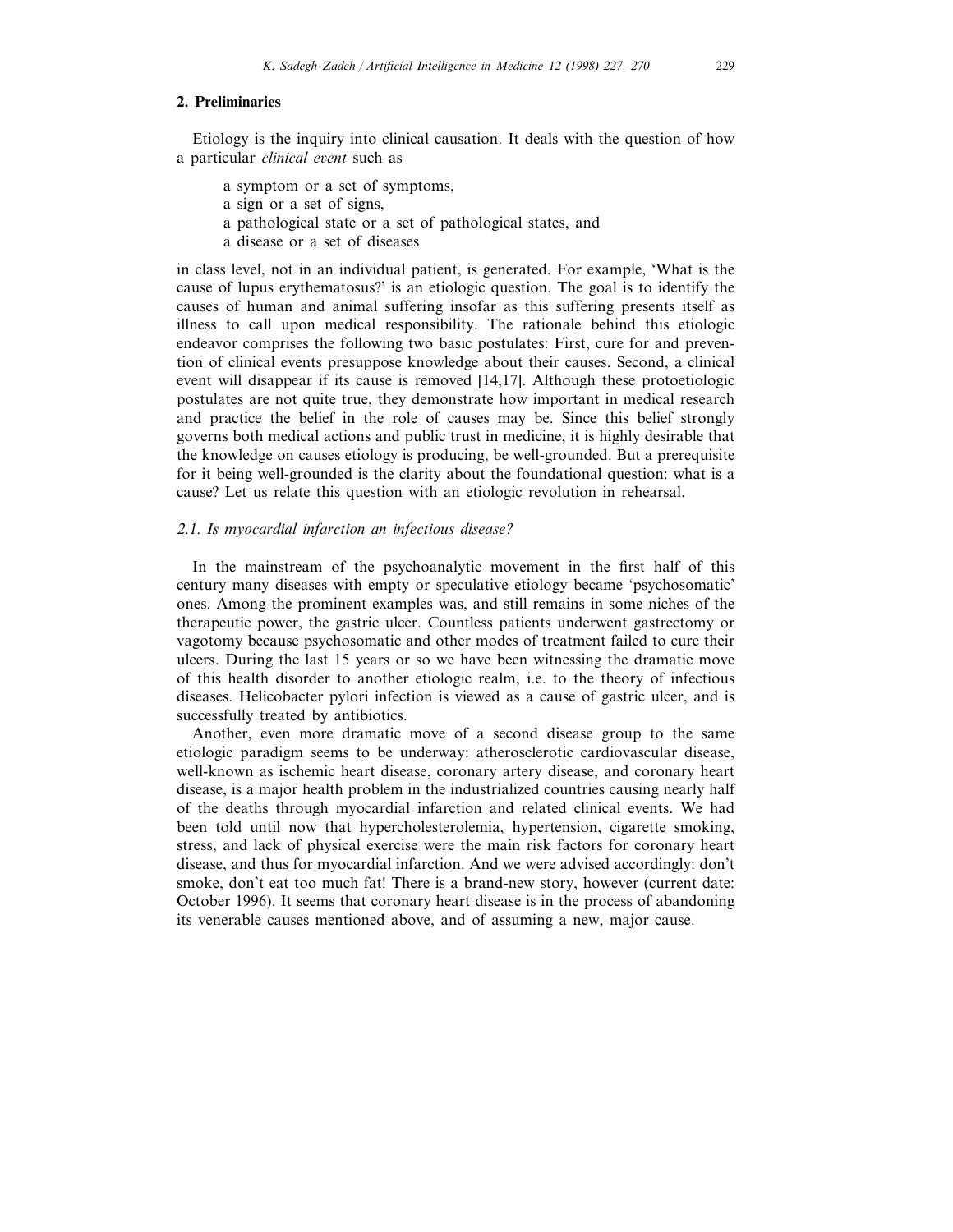230 *K*. *Sadegh*-*Zadeh* / *Artificial Intelligence in Medicine* 12 (1998) 227–270

Chlamydia pneumoniae is a recently discovered, Gram negative, intracellular bacterium that causes acute respiratory infections in all age groups [3]. We are currently being told that this bacterium is an important cause of coronary heart disease and may in the near future dislodge the classic risk factors mentioned above [8,9,22,26]. Should this etiologic hypothesis be able to intrigue the clinical community and to get ground in the years ahead, myocardial infarction is likely to become an infectious disease as well. Also we will be advised anew: take antibiotics! ''…the rise and fall of the incidence of coronary artery disease in the USA from the 1940s through the 1970s appears to emulate that of an infectious epidemics'' ([10], p. 1555).

The medical community, more or less surprised by a new bacterium taking reign in a classic clinical domain, is currently asking the question: is it true that Chlamydia pneumoniae infection is a major cause of coronary heart disease? ''The simple demonstration of a prevalent microbe in atherosclerotic lesions does not prove a causal role for the agent'' ([1], p. 872). ''Evidence includes elevated serologic titers as well as the presence of Chlamydia pneumoniae within atherosclerotic lesions…However, these are preliminary and uncontrolled findings that do not yet prove an etiologic link. Whether Chlamydia pneumoniae exists as an 'innocent bystander' or has a direct causative role in the development of coronary artery disease remains to be seen'', ([10], p. 1555).

That is true. But remains to be seen until when? Until the etiologic and clinical community will have found acceptable answers to following proto- and metaetiologic questions: what is an etiologic link? What is causation? What is a causative role? What is a cause at all, and what is a major or a minor cause? How do we prove whether or not a particular factor plays a causal role in the development of a clinical event?

Without addressing these basic questions we will only get used to the strange historical fact that clinical events from time to time change their etiologic camp, but we do not know why. Maybe through social fluctuations of the therapeutic power? Let us therefore turn our attention to the questions above.

#### 2.2. *Multiplicity*, *plurality*, *and temporal priority of causes*

We do not know yet what a cause is. Our usage of this term therefore is provisionally a colloquial one and will be purified stepwise. Whatever else causes may be, we take them to be events that cause other events, the latter ones called their effects. The term 'event' is general enough to also cover processes as chains of time-sequential events, networks of simultaneous events, temporal dynamics of such networks as complex processes and histories, etc.

In natural languages causal relationships between events are purported by expressions like: because, due to, for, therefore, leads to, contributes to, develops, brings about, generates, affects, is effected by, etc. 'Due to' the laxity of these terms, in causal claims a clear distinction must be made between (a) singular causes referred to in individual-level causal talks like 'your hypercholesterolemia caused you to suffer coronary heart disease' and (b) generic causes asserted in population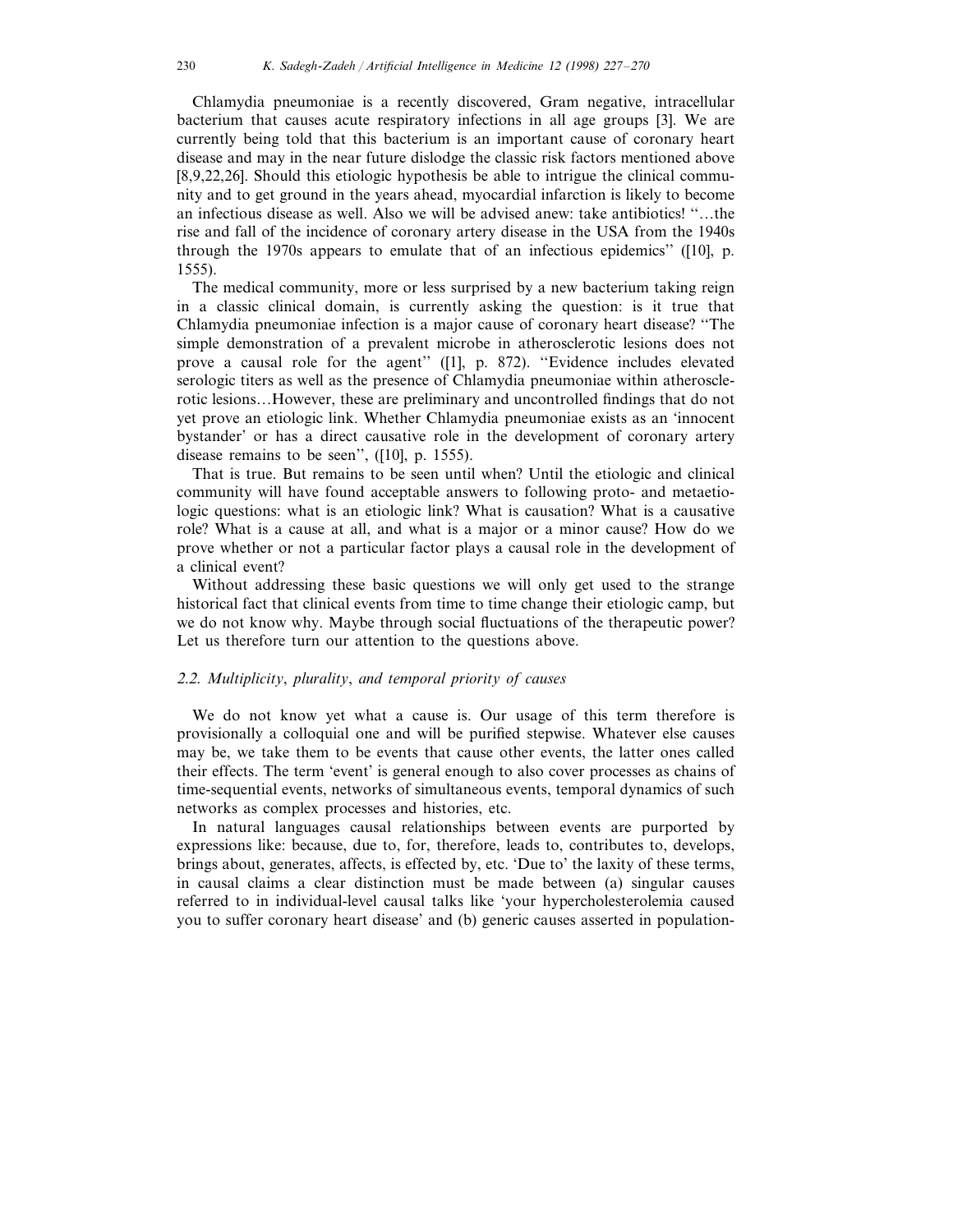level causal talks such as 'hypercholesterolemia is a cause of coronary heart disease'. The former case, the individual instance, is the concern of diagnostic reasoning, while etiology is concerned with the latter case, the class.

The popular talk on causation and causes, however, is a source of misunderstanding in that it refers to an event as *the* cause of another one as if there were or could be no other causes of the same event. It is asked, for example, 'what is the cause of myocardial infarction?'. We will without further ado abandon this doctrine of monocausationism and will assume a *multiplicity* of causes instead. An event such as myocardial infarction may have a 100 or more different types of causes, Cause<sub>1</sub>, Cause<sub>2</sub>, Cause<sub>3</sub>,..., and so on. Chlamydia pneumoniae infection may be one of them. Helicobacter pylori infection may be a second one, Cytomegalovirus infection a third one, etc. ([2,7])(see Fig. 1).

A second step in our differentiation of causes is this: each or some of the distinct causes Cause<sub>1</sub>, Cause<sub>3</sub>, Cause<sub>3</sub>,... of an event may consist of a *plurality* of  $n>1$ partial causes  $C_1, C_2, \ldots, C_n$ , also called factors, co-factors or conditions, such that, for example, Cause<sub>*i*</sub> = C<sub>*i*</sub> & C<sub>*i*</sub> & ... & C<sub>*i*<sub>*i*</sub></sub>. For instance, it may be that one of the causes of myocardial infarction is the following complex event comprising six co-factors: 'diabetes and hypercholesterolemia and cigarette smoking and hypertension and stress and lack of physical exercise'.

Human knowledge rapidly changes and fades away. Search for causes therefore is useless if the causal knowledge it promises is void of practical values such as in cosmogony. In practical areas like medicine knowledge of causes is meaningful only to the extent to which it contributes to the advancement of our actions against human and animal suffering. An action, generated and guided by a particular causal belief, is itself a cause, i.e. an intentional cause implemented by someone to produce an effect [14]. Thus, alleged knowledge of causes in medicine generates new causes in terms of human agency in diagnostic, therapeutic, preventive, social, economic, and political domains. In virtue of this worldmaking instrumentality, knowledge of causes should be well-grounded as already expressed above.

In spite of some quantum theorists' belief in backward causation, it is ontologically and action-theoretically problematic to presume that in human sphere one could by doing something today produce an effect yesterday. In human sphere, the arrow of causation is not directed backwards, so to speak. Moreover, in order for cause and effect to be distiguishable from one another they must not be supposed



Fig. 1. Multiple causes of an event.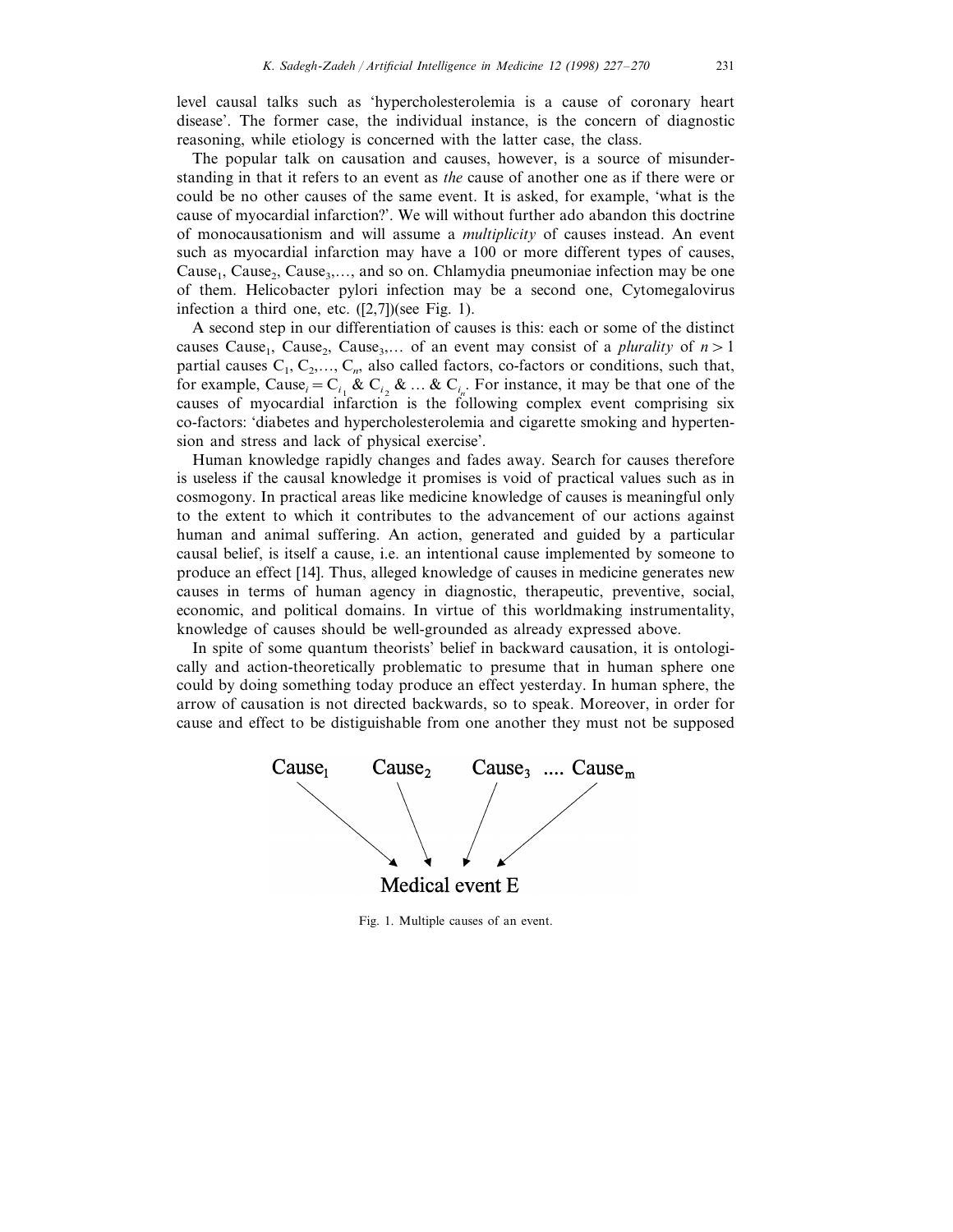to be simultaneous entities. Given two such events, we will never be able to recognize which one of them causes the other one because they always appear and vanish simultaneously. Hence, in etiology retrograde and simultaneous causation is excluded. The arrow of causation is directed forwards. The first axiom of an etiologic calculus therefore would run as follows: A cause precedes its effect in time. We call this basic requirement *temporal priority* of causes, or *temporal succession* of effects.

However, temporal succession is not sufficient for an event to be the effect of a preceding one. A frequent mistake made both in everyday life and science is the erroneous causal belief 'after that so because of that'. An illustrative example of this post-hoc-ergo-propter-hoc fallacy would be the assumption that the storm was caused by the rapidly falling of barometric reading because it always occurs after the latter. A fallacious etiology of this type will be referred to as a *barometercauses*-*storm* fallacy. That both events have a common cause and that the falling of barometric reading is only a spurious cause of the storm is a warning hint at doubtful etiologic studies which on a closer look exhibit the same line of fallacious reasoning. Regarding the correlation between elevated Chlamydia pneumoniae antibodies and the incidence of myocardial infarction reported in Section 2.1 above the question arises: is this antibody increase the barometer, and myocardial infarction the storm? Despite the critical appeal such questions may have, in situations like this one, waiting for confirmation of ''preliminary and uncontrolled findings'' ([10], p. 1555) is inappropriate. Maximize utility according to the Bayesian decision rule, i.e. supplement theoretical, epidemiologic studies by therapeutic experiments against the suspected causative factor through antibiotics!

#### **3. Deterministic etiology**

In an etiologically ideal world we would have clear-cut and logically well-treatable if-then relationships of the following form between causes and their effects: if cause Cause<sub>i</sub> occurs, then effect  $E_i$  occurs. Assuming that cause Cause<sub>i</sub> consists of a plurality of  $n \ge 1$  partial causes  $C_{i_1},..., C_{i_n}$ , the general structure of this causeeffect relation would be:

If conditions  $C_{i_1}$  & ... &  $C_{i_n}$  occur, then effect  $E_j$  occurs.

A simple example would be the etiologic statement: 'if a child is exposed to measles virus and is not inoculated, it will suffer measles'. However, there are scarcely *deterministic* etiologic relationships of this kind. Most etiologic relationships are merely of *probabilistic* nature having only a probability connection between the antecedent event and the consequent event such as, for instance, 'a non-inoculated child exposed to measles virus will suffer measles with probability 0.23'. That means that the present world is etiologically not ideal. We will nevertheless clarify in this section the logical structure of deterministic etiologic relationships to see that even if they would exist they could be embedded into the probabilistic etiology discussed in Section 4 below (c.f. [18]).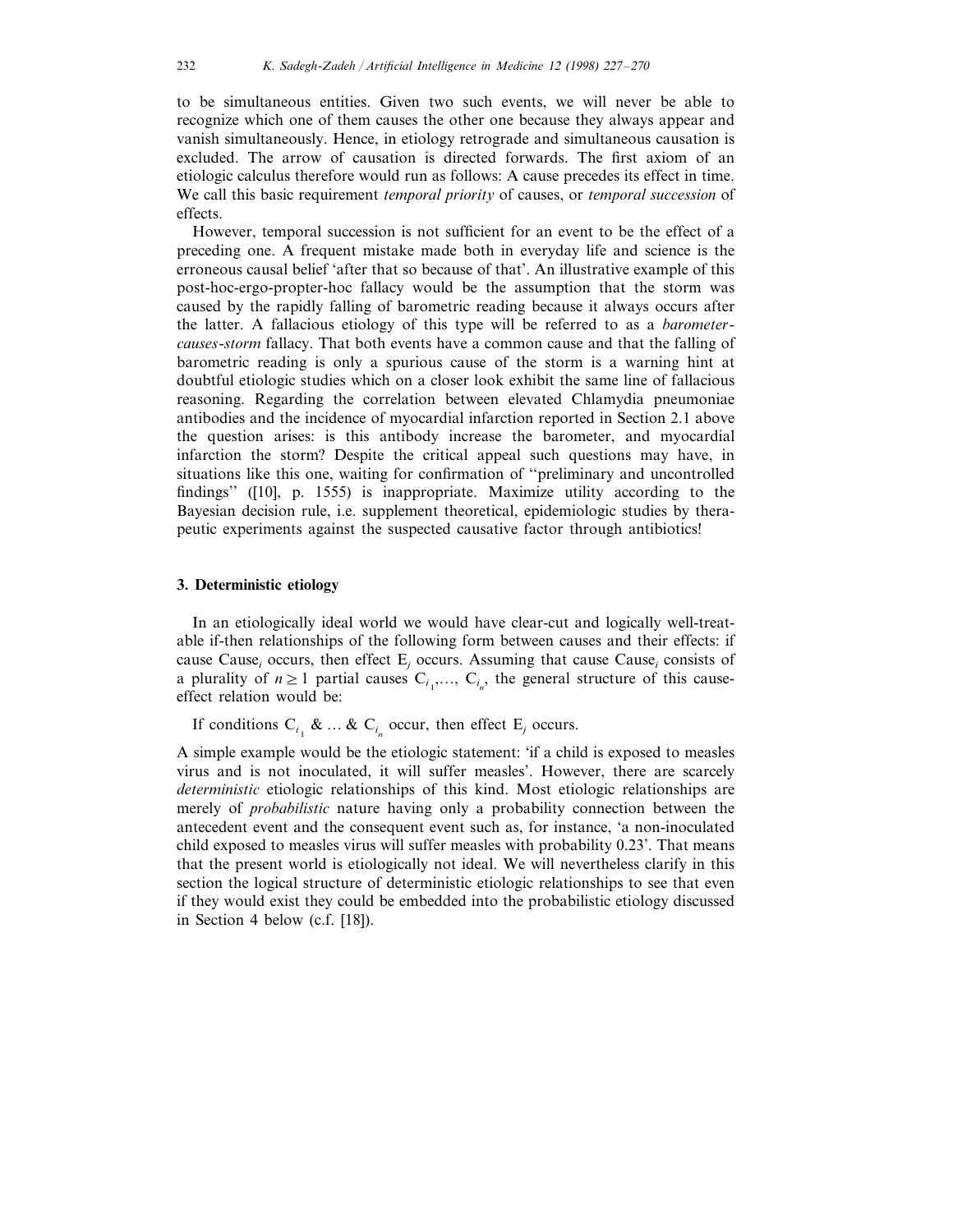Let  $\Sigma$  be an interpreted language of the first order. P, Q, R,... may be *n*-ary predicates of  $\Sigma$  with  $n \geq 1$ . Individual variables are symbolized by *x*, *y*, *z*,…,  $t, t_1, t_2, \ldots$ , the latter ones being time variables. If P is an *n*-ary predicate,  $P(x_1, \ldots, x_{n-1}, t)$  is an atomic sentence. It says that P at time *t* applies to  $x_1, \ldots, x_{n-1}$ 1. For example, 'John is suffering from gastric ulcer today', that is, P*xt*, where  $t =$ today.

Atomic sentences and their negations will be called state descriptions in  $\Sigma$  and will be symbolized by Greek letters  $\alpha$ ,  $\beta$ ,  $\gamma$ ,... If  $\alpha$  and  $\beta$  are state descriptions in  $\Sigma$ , their conjunction  $\alpha \wedge \beta$  is also a state description in  $\Sigma$ . Thus, state descriptions in  $\Sigma$  are temporalized simple statements or conjunctions of any length. They represent simple or complex events occurring at particular instants or periods of time.

If  $\alpha$  is a positive, atomic state description  $P(x_1, ..., x_{n-1}, t)$  or its negation  $\neg P(x_1,...,x_{n-1}, t)$ , the set {*t*} is referred to as the time set of  $\alpha$ , and is written time( $\alpha$ ). The set {P} is referred to as its predicate set and written predicate( $\alpha$ ). If  $\alpha \wedge \beta$  is a state description, then time( $\alpha \wedge \beta$ ) = time( $\alpha$ )  $\cup$  time( $\beta$ ). Also, predicate( $\alpha \wedge \beta$ ) = predicate( $\alpha$ )  $\cup$  predicate( $\beta$ ). For example,

time('John has a cough today and he had fever yesterday') = {today, yesterday}; predicate('John has a cough today and he had fever yesterday') = {has a cough, has fever};

time(Pxt<sub>1</sub>  $\land$  Qxt<sub>2</sub>  $\land \neg$ Pxt<sub>3</sub>) = {t<sub>1</sub>, t<sub>2</sub>, t<sub>3</sub>}; predicate( $Pxt_1 \wedge Qxt_2 \wedge \neg Pxt_3$ ) = {P, Q}.

Let  $\Sigma L$  be the extended language  $\Sigma \cup L$  where L is any system of the first-order predicate logic added to  $\Sigma$ . If  $\alpha$  and  $\beta$  are state descriptions in  $\Sigma L$  with the free individual variables  $x_1, \ldots, x_m, t_1, \ldots, t_n$ , then  $\gamma$  is a *deterministic law of succession* in  $\Sigma L$  if and only if (1)  $\gamma$  is the predicate-logically closed generalization  $\forall x_1 \dots \forall x_m \forall t_1 \dots \forall t_n (\alpha \rightarrow \beta);$  (2)  $\gamma$  is an empirical sentence, i.e. not logically valid and not inconsistent and not undecidable in  $\Sigma L$ ; (3) every  $t_i \in \text{time}(\alpha)$  is earlier than every  $t_i \in \text{time}(\beta)$ ; and (4) every predicate P $\in$  predicate( $\alpha$ ) is extensionally different from every predicate  $Q \in \text{predicate}(\beta)$ . For instance, the following statement is a deterministic law of succession: 'if a massive thrombosis occurs in a main coronary artery of someone now, she will suffer myocardial infarction within the next few minutes'.

For the sake of convenience, the quantifier prefix  $\forall x_1... \forall x_m \forall t_1... \forall t_n$  of a deterministic law of succession is written  $\Pi$ . If  $\gamma$  is a deterministic law of the form  $\Pi(\alpha \rightarrow \beta)$ , the statements  $\alpha$  and  $\beta$  are respectively referred to as its antecedent and consequent, symbolized by antecedent(y) and consequent(y). For example, if y is  $\forall x \forall t_1 \forall t_2 \forall t_3(Pxt_1 \land \neg Qxt_2 \rightarrow Rxt_3)$ , then we have: antecedent(y) = 'P*xt*<sub>1</sub>  $\land \neg Qxt_2$ ' and consequent( $\gamma$ ) = 'R*xt*<sub>3</sub>'.

The sentence  $\alpha_1 \wedge \cdots \wedge \alpha_n \backslash \alpha_i$  is the conjunction  $\alpha_1 \wedge \cdots \wedge \alpha_n$  minus the *i*th link  $\alpha_i$ , where  $1 \le i \le n$ . If  $\Pi(\alpha_1 \wedge \cdots \wedge \alpha_n \rightarrow \beta)$  is a deterministic law of succession in  $\Sigma L$ , then  $\alpha_i$  is *deterministically relevant* to  $\beta$  with respect to  $\alpha_1 \wedge \cdots \wedge \alpha_n \setminus \alpha_i$  if and only if  $\neg \Pi(\alpha_1 \land \cdots \land \alpha_n) \alpha_i \rightarrow \beta$ ) is true in  $\Sigma L$ . That means that the removal of the part  $\alpha_i$  from the whole  $\alpha_1 \wedge \cdots \wedge \alpha_n$  of the antecedent falsifies the statement  $\Pi(\alpha_1 \wedge \cdots \wedge \alpha_n) \alpha_i \rightarrow \beta$ ). For example, in the following statement the part '*x* is a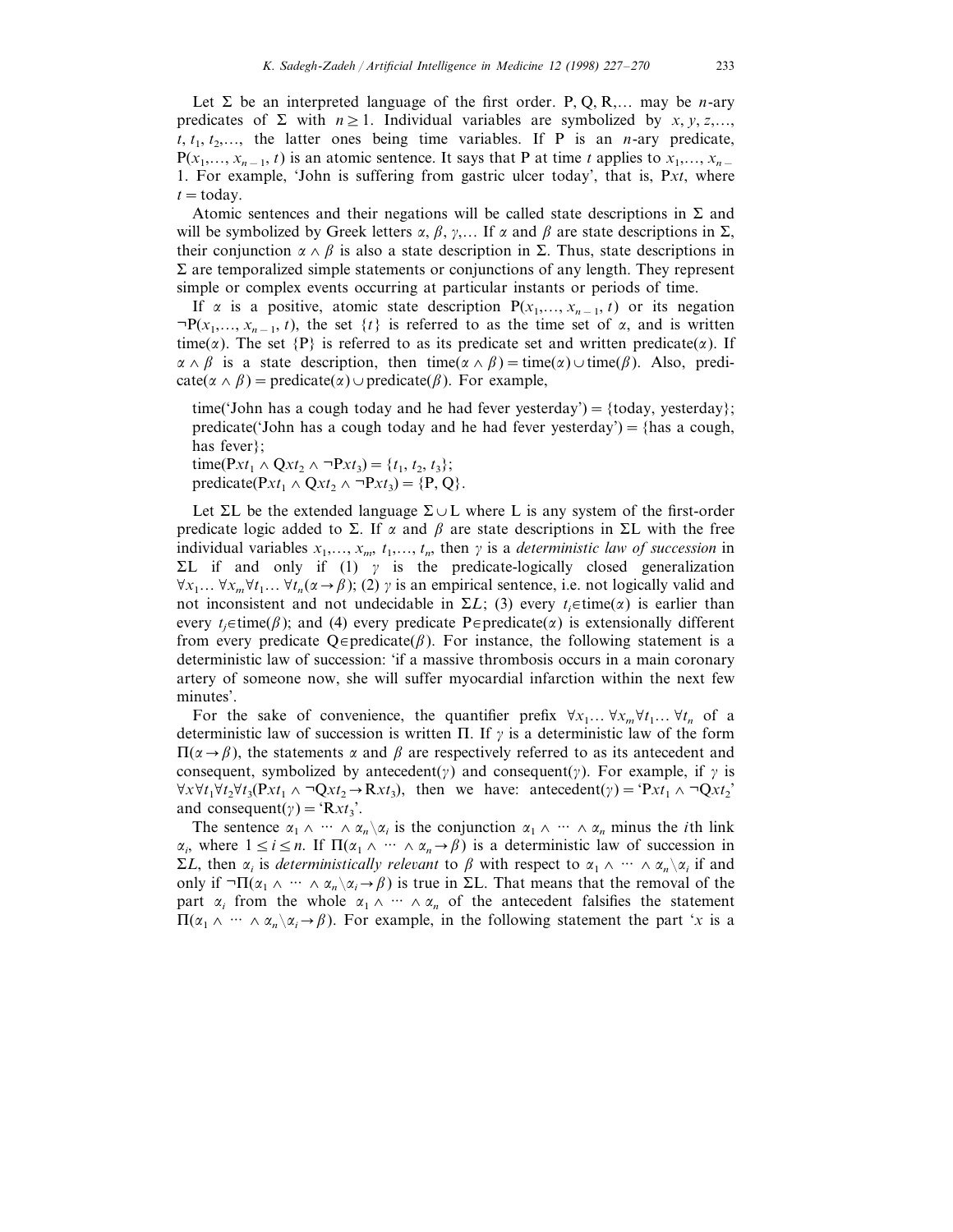male' is *not* deterministically relevant to myocardial infarction with respect to thrombosis in the coronary artery: 'for all  $x$ , if  $x$  is a male and a massive thrombosis occurs in one of his main coronary arteries now, he will suffer myocardial infarction in a few minutes'. Being a male is a redundant condition in the antecedent.

A statement y of  $\Sigma L$  is a *deterministic causal law* in  $\Sigma L$  if and only if y is a deterministic law of succession in  $\Sigma L$  and every  $\alpha_i \in \text{antecedent}(\gamma)$  is deterministically relevant to consequent ( $\gamma$ ) with respect to antecedent ( $\gamma$ )  $\alpha$ <sub>*i*</sub>. That is, if its antecedent does not contain any redundant part.

It is of course possible that for a particular clinical event such as 'myocardial infarction' there are  $q>1$  deterministic causal laws:

$$
\Pi_1(\alpha_{11} \wedge \cdots \wedge \alpha_{1m} \to \beta),
$$
  
.  

$$
\Pi_q(\alpha_{q1} \wedge \cdots \wedge \alpha_{qr} \to \beta),
$$

each of them expressing a particular Cause<sub>*i*</sub> = C<sub>*i*</sub> & C<sub>*i*</sub> & ... & C<sub>*i<sub>n</sub>*</sub> with  $n \ge 1$ factors in its antecedent  $\alpha_{i_1} \wedge \cdots \wedge \alpha_{i_n}$  and the myocardial infarction event in its consequent  $\beta$ . In such a deterministic case of multiple causation, each antecedent cause Cause*<sup>i</sup>* is a sufficient cause of the consequent event, but none of them is a necessary one because in its absence any one of the rest will also do as well. The well-known and acclaimed *INUS condition* of John Leslie Mackie may now be clearly interpreted as each part  $\alpha_i$  of these antecedents, i.e. each of the factors  $C_i$ of the Cause<sub>*i*</sub>. "It is an insufficient but non-redundant part of an unnecessary but sufficient condition" ([6], p. 62). "What is typically called a cause is an INUS condition…'' (ibid., p. 64).

As we will see at the end of Section 4.3, however, a cause is not an INUS condition as Mackie suggests. And it is also not recommendable in medical etiology to wait for INUS conditions simply because the set of deterministic causal laws is nearly empty. For this reason we will be reflecting on the possibility of non-deterministic etiology.

## **4. Probabilistic etiology**

Does Chlamydia pneumoniae infection play a *genuine* causative role in the development of coronary heart disease or is it merely a *spurious* cause of the disease? This example question that we had already anticipated above is the typical etiologic question asked with regard to any factor which is suspected to play a causative role in the pathogenesis of a particular clinical event. Thus, the main problem and task of etiology is to discriminate genuine causal factors from spurious ones. What is needed, therefore, is a theory of etiology that helps manage this task adequately. Some thoughts in this direction are offered in this section. Although Patrick Suppes' [25] theory of probabilistic causality has been the main source of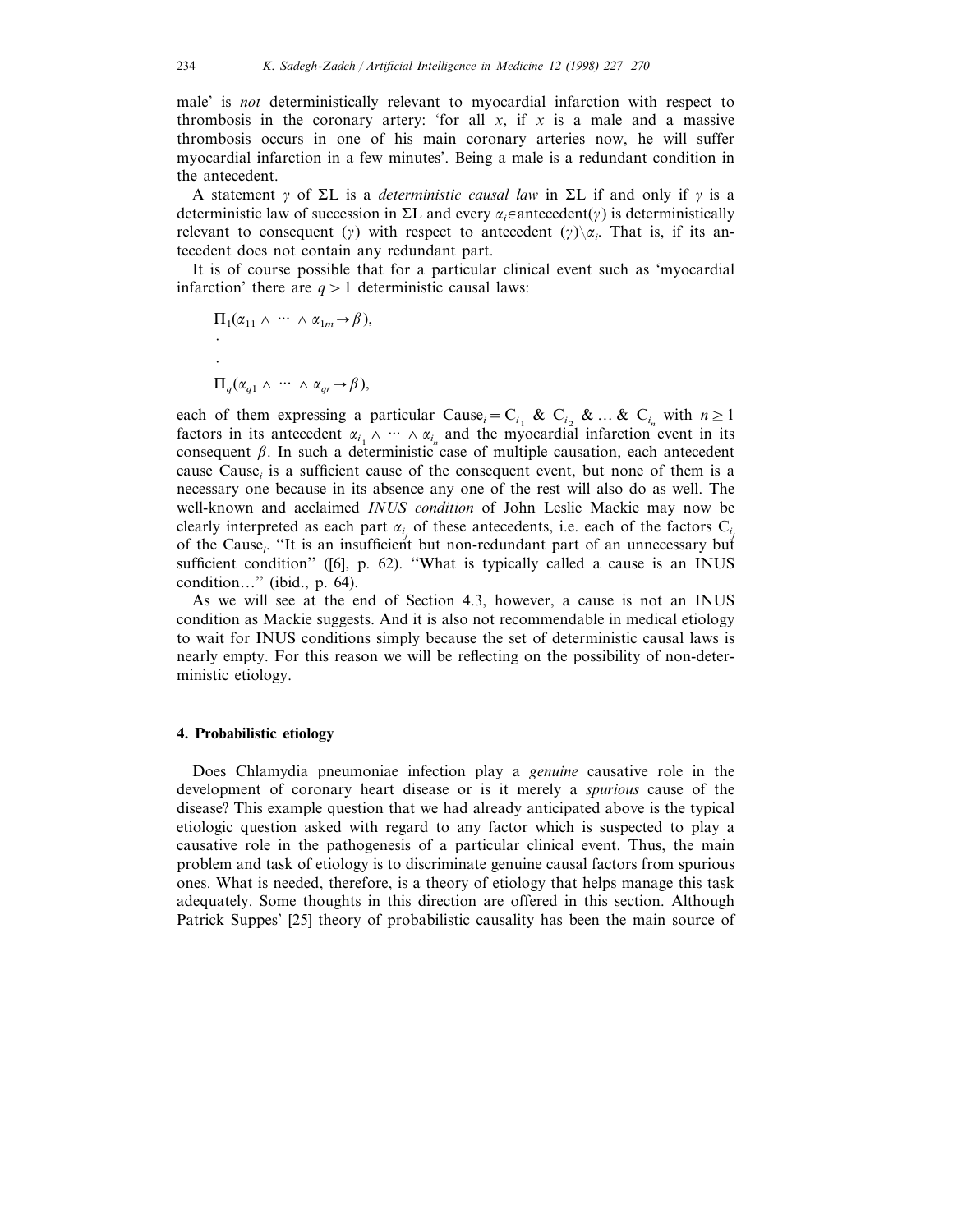inspiration to me, the conceptual framework developed has an entirely different structure and introduces also a new causal terminology and apparatus.<sup>2</sup>

There is a widespread, initial presumption, indeed a prejudice, against probabilistic causality because people who equate probability with indeterminism believe that there are no causes where only probabilities can be calculated. However, it will not be our concern to convert these religious determinists.

#### 4.1. *Probabilistic rele*6*ance of e*6*ents*

The sort of etiologically useless association between events we will have to neglect is the *spurious correlation*. And the sort of etiologically important association between events we will have to follow closely is the *causal interaction*. What is a spurious correlation, and what is a causal interaction? We will base these concepts upon the technical term of probabilistic independence. To this end we need some terminologic arrangements.

We distinguish between singular events and generic events, the latter ones also called event types. A singular or *individual event* is an occurrence localized in time and space, such as, for example, a particular patient's myocardial infarction occurring on a particular day. The class of individual events of the same type is referred to as a *generic event*, e.g. *the* myocardial infarction occurring in every patient who suffers this disease.

We will tackle causation as a relation between generic events and not between individual events. We will not be interested in causal explanations and individual causal assertions such as 'your smoking caused you suffer myocardial infarction' (see [18]). We will therefore be concerned with generic events only, simply called events. They are symbolized by Roman capitals A, B, C,…, and are treated as sets so as to enable us to use methods of set theory and logic.

Let A and B be two events. By using a stroke symbol  $\dot{\ }$  we will compose of them a complex event  $B \mid A$  which we will call a *conditional* event. The conditional event  $B \mid A$  is 'event B on the condition that event A has already occurred'. Stated simply, it reads 'event B given event A', or 'B conditional on A'. For example, someone's suffering myocardial infarction given that she is a diabetic is a conditional event.

Maybe a conditional event  $B \mid A$  will certainly occur or will never occur. The latter is the case if the event B never occurs. We can therefore speculate upon the probability of a conditional event in advance, and ask how likely  $B \mid A$  may be. Using the probability function p which assigns a number to an event, we write ' $p(B|A) = r'$  to express the statement that 'the probability of B given A is  $r'$  where  $r$  is a real number ranging from 0 to 1. We call  $p(B|A)$  the probability of the conditional event  $B|A$ , or the *conditional* probability of B, while p(B) is the unconditional, *absolute* probability of the event B.3

<sup>2</sup> For details, see [20]. The history of the probabilistic-casual idea goes back to Hans Reichenbach [11]. Further elaboration was done by Wesley Salmon [23]. Patrick Suppes' theory, however, was the first comprehensive, creative, and ingenious work on the subject. I hope my framework is a genuine amendment and has overcome the faults his theory has been accused of in the literature.

<sup>&</sup>lt;sup>3</sup> Let us not dispute about the nature of 'probability', about whether it is something subjective, objective, logical, or a propensity, a relative frequency in the long run, or what not. Whatever the probability may be, we talk about it using some words which we will introduce in this section.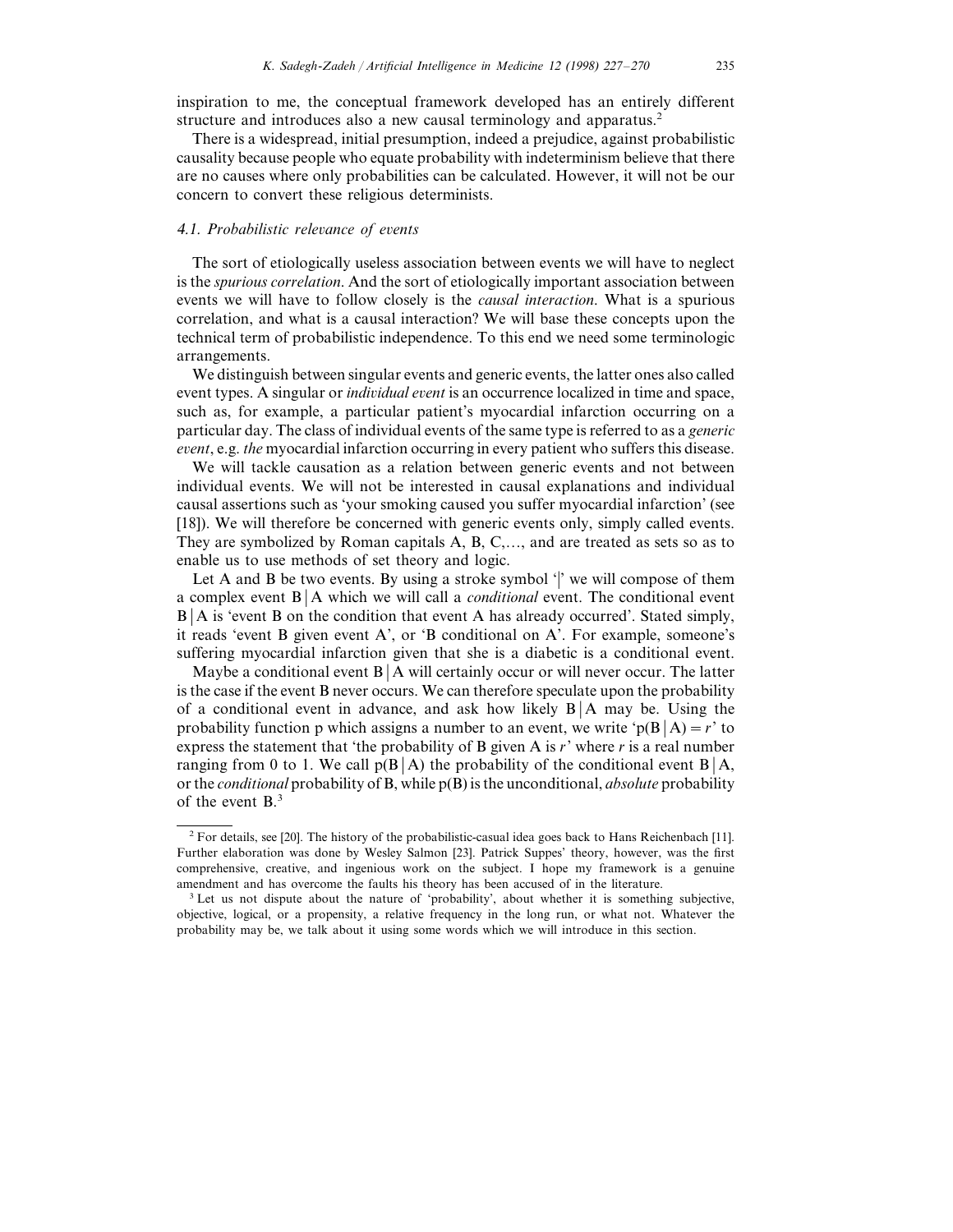The syntactical convention in using the conditional event sign  $\int$  'given' is this: intersection ( $\cap$ ) and union ( $\cup$ ) dominate . For example,  $Y \cap Z | X$  is  $(Y \cap Z) | X$ , but not  $Y \cap (Z|X)$ . Further, it may be recalled that the notion of conditional probability is defined in terms of the absolute probability as follows:

$$
p(B | A) = \frac{p(B \cap A)}{p(A)}.
$$
\n(1)

Two events B and A are said to be *probabilistically independent* of one another if and only if  $p(B \cap A) = p(B) \cdot p(A)$ , i.e. if the probability of their joint occurrence equals the product of the probabilities of their individual occurrence. If we divide through both sides of this equation by  $p(A)$  we obtain:

$$
\frac{p(B \cap A)}{p(A)} = p(B). \tag{2}
$$

Eq.  $(1)$  and Eq.  $(2)$  imply:

 $p(B|A) = p(B).$  (3)

We have thus arrived at the corollary that an event B is probabilistically independent of an event A if and only if its probability conditional on the occurrence of A equals its unconditional probability. Its probability is not changed by A occurring. Put in other words, event A has obviously no influence on the occurrence of B. The two events are *uncorrelated*.

The corollary implies that an event B is *probabilistically dependent* on an event A if and only if  $p(B|A) \neq p(B)$ . 'Dependent' does not mean that there is an interaction between A and B, any kind of 'causal influence' so to speak. The relation of probabilistic dependence remains, prima facie, merely a numerical phenomenological characteristic we observe, usually referred to as *correlation*. It may in a particular case exhibit any of the following two directions of the inequality mentioned:

$$
p(B|A) > p(B) \quad \text{(positive correlation)}\tag{4}
$$

$$
p(B|A) < p(B). \quad \text{(negative correlation)} \tag{5}
$$

The probabilistic dependence of B on A may be a positive one, as in case (Eq. (4)), or a negative one as in the latter case  $(Eq. (5))$ . Thus, positive dependence or correlation turns out to be a *probability increase*. An event B is positively probabilistically dependent on an event A if and only if the occurrence of A raises the probability of B. Conversely, negative dependence or correlation is a *probability decrease*. An event B is negatively probabilistically dependent on an event A if and only if the occurrence of A lowers the probability of B.

For example, it may be that for a member of German population the probability of suffering coronary heart disease is 0.00001, while the probability of the same event given Chlamydia pneumoniae infection is 0.0001. By using the shorthand notation

| chd       | for | coronary heart disease is present,         |
|-----------|-----|--------------------------------------------|
| chlamydia | for | Chlamydia pneumoniae infection is present, |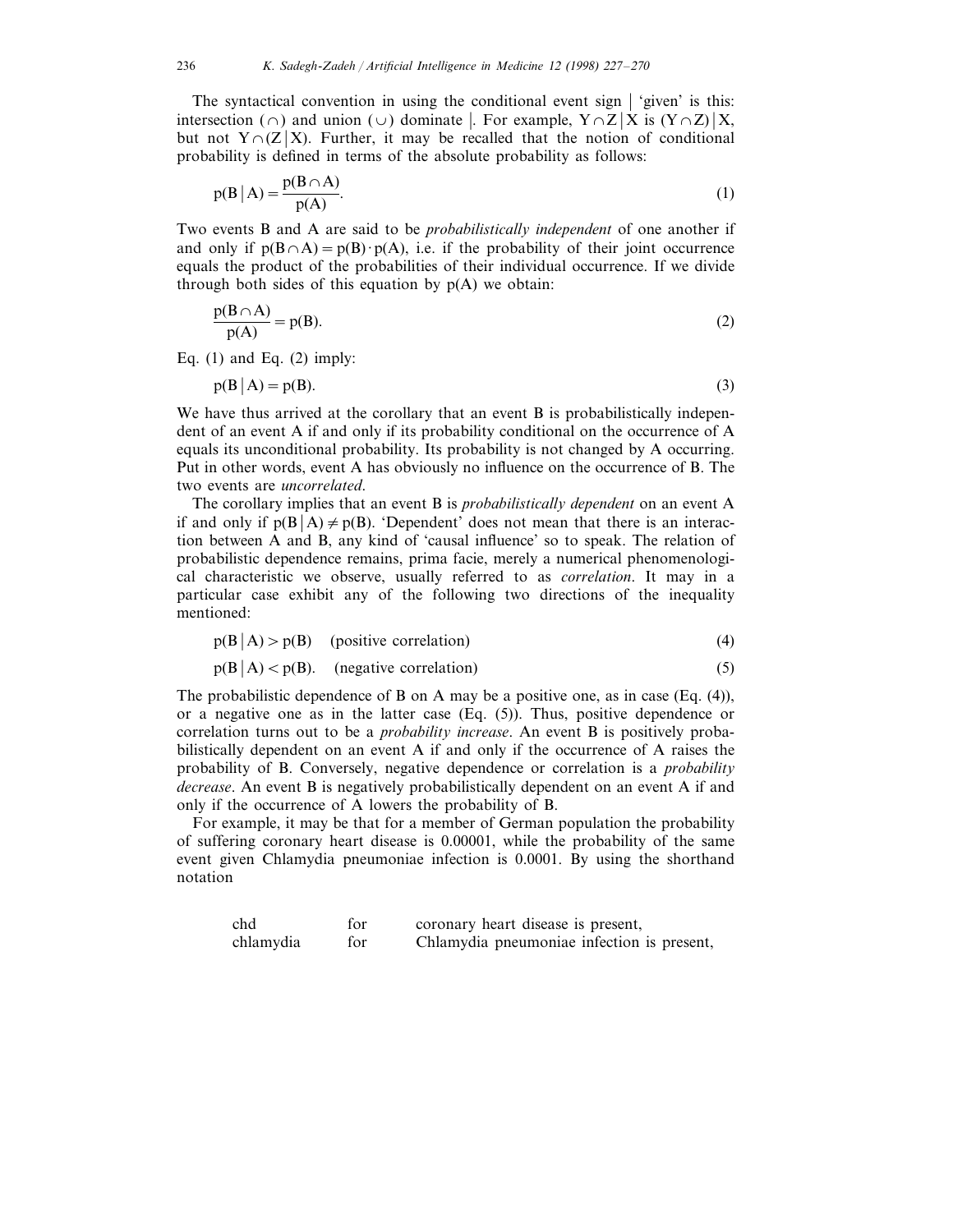we would then have the following positive correlation:

$$
p(chd | chlamydia) > p(chd).
$$
\n(6)

This example says that Chlamydia pneumoniae infection raises the probability of suffering coronary heart disease. Would we according to this evidence have reason to presume that Chlamydia pneumoniae infection is a *cause* of coronary heart disease, that it has a causal role for this disease? Is an 'etiologic link' we are trying to understand, a *probability increase* or some particular kind of that? For analyzing this question we will need a second concept of dependence, i.e. the notion of conditional dependence.

Two events B and A are said to be *probabilistically independent* of one another *conditional* on a third event C if and only if

$$
p(B \cap A \mid C) = p(B \mid C) \cdot p(A \mid C), \tag{7}
$$

*probabilistically dependent* on one another *conditional on* C, else:

$$
p(B \cap A \mid C) \neq p(B \mid C) \cdot p(A \mid C). \tag{8}
$$

That means that two events B and A given a third event C are probabilistically dependent if according to Eq. (8) the probability of their joint occurrence  $B \cap A$ conditional on C differs from the product of their individual probabilities conditional on C. They may be positively or negatively dependent on one another:

$$
p(B \cap A \mid C) > p(B \mid C) \cdot p(A \mid C), \quad (positive)
$$
\n(9)

$$
p(B \cap A \mid C) < p(B \mid C) \cdot p(A \mid C). \quad \text{(negative)} \tag{10}
$$

In the following discussion this relation of *conditional dependence*, also called conditional correlation, will be of particular importance. It will enable us to understand what it means to say that two events B and A are interactive, i.e. that one of them exerts some kind of causal influence on the other one. For instance, with reference to a recent epidemiologic study which we will quote below, let us conditionalize our two clinical example events (coronary heart disease, Chlamydia pneumoniae infection) on the events of being a diabetic patient or a non-diabetic patient, respectively. Based on the study we will refer to we can postulate in advance that:

$$
p(chd \cap chlamydia | diabetics) = p(chd | diabetics) \cdot p(chlamydia | diabetics),
$$

 $p$ (chd $\cap$ chlamydia | non-diabetics)  $> p(chd | non-diabetics) \cdot p(chlamydia | non-diabetics).$  (12)

In this case, we would obviously have reason to say that according to Eq. (11) coronary heart disease and Chlamydia pneumoniae infection are, in the population of diabetics, probabilistically independent of one another. But according to Eq. (12), in the population of non-diabetics they are probabilistically dependent. Following questions arise: why are they independent in diabetics and dependent in non-diabetics? And what kind of dependence is it? Is it merely a spurious correlation or is it a causal interaction? Which one of the two clinical events may play the

(11)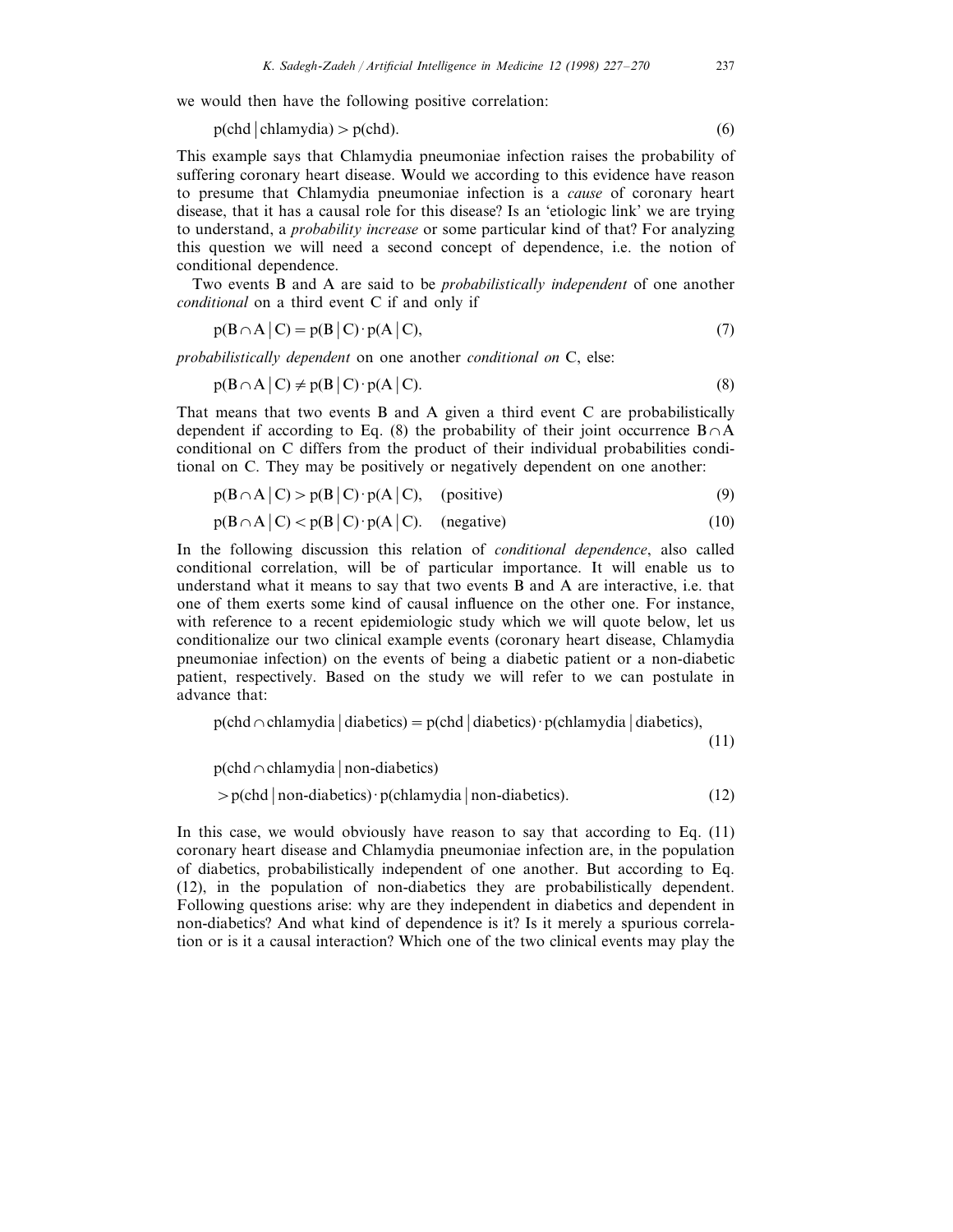causative role? Does Chlamydia cause atherosclerotic lesions in heart arteries, and thus coronary heart disease, or is the atherosclerotic plaque merely a fertile ground for Chlamydia to be deposited and grow? Or is there a third possibility, a common cause for both events?

To account for etiologic questions of this kind, we now will put the above preliminaries in a concept of *probabilistic relevance* upon which to build our concepts of causal relevance and irrelevance below. The definition of conditional dependence in Eq. (9) and Eq. (10) above is equivalent to:

 $p(B | A \cap C) > p(B | C)$  (positive conditional correlation) (13)

$$
p(B | A \cap C) < p(B | C) \quad \text{(negative conditional correlation)} \tag{14}
$$

These two interesting relations we have arrived at will be used as the conceptual base of our theory below. Like the events B and A, also the reference event C conditional on which the independence and dependence relationships were studied in the formulas above, is in every real-life situation a more or less complex class, e.g. the calss of diabetics, of warm summer days, of leucocytes, of cigarette smokers, etc. Of methodological and mnemonic reasons we will want to hold this reference event linguistically constant throughout. We will therefore in neutral terms refer to it as *population*, also called reference class, background context, causal field, propensity field, and the like, and denoted by the variable X throughout.

**Definition 0.** An event A in a population X is

1. *positively probabilistically relevant* to an event B if and only if  $p(B|X \cap A)$  $p(B|X)$ ,

2. *negatively probabilistically relevant* to an event B if and only if  $p(B|X \cap A)$  $p(B|X)$ ,

3. *probabilistically irrelevant* to an event B if and only iff  $p(B|X \cap A) = p(B|X)$ .

In part 1 of this triple definition, the addition of event A to event X raises the probability of B. In part 2, the addition of event A to event X lowers the probability of B. In part 3 nothing happens by adding A to X. Note that these notions of probabilistic relevance we have obtained are three-place predicates of the structure:

is–positively–probabilistically–relevant $(A, B, X)$ ,

is negatively probabilistically relevant  $(A, B, X)$ ,

 $is\_probability\_irrelevant(A, B, X).$ 

For instance, from the epidemiologic information given in Eq. (1) above we can infer, using the equivalence between Eq. (9) and Eq. (2), the following probabilistic relevance information on the relationship between Chlamydia and coronary heart disease:

$$
p(chd | non-diabetics \cap chlamydia) > p(chd | non-diabetics),
$$
\n(15)

where B = chd; X = non-diabetics; A = chlamydia, i.e.  $p(B|X \cap A) > p(B|X)$ .

It says that within the population of non-diabetics, Chlamydia pneumoniae infection is positively probabilistically relevant to coronary heart disease. It is beyond any doubt that a probabilistic relevance information of this kind is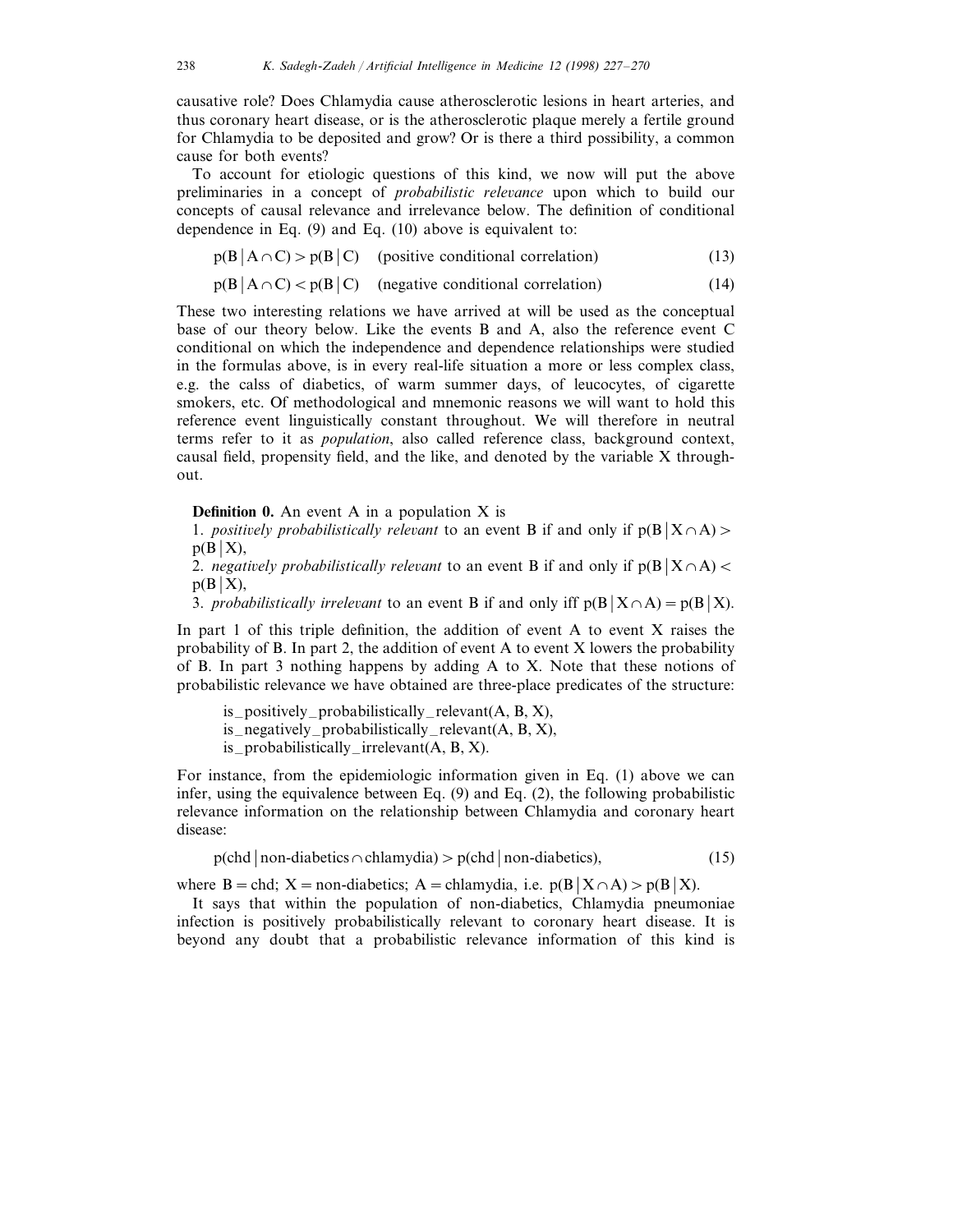*predictively* valuable in that one is allowed to view the Chlamydia infection as a prognostically unfavorable factor in non-diabetics, usually called a 'risk factor' because of the undesirability of the effect. However, that does not yet mean that the probabilistic relevance information is also *causally* significant. The rapidly falling of barometric reading on warm summer days is positively probabilistically relevant to the subsequent storm, and thus predictively informative. But, it does not cause the storm. Although we will be willing to use the barometric reading as an indicator, we will not want to try to prevent or to produce storm by manipulating this indicator. Like this prognostic relevance cum causal irrelevance situation where a third factor is causally operative behind both the barometer *and* the storm, i.e. the drop in atmospheric pressure, it is also possible that there is another, common factor operating behind Chlamydia infection *and* coronary heart disease. We will try to find a solution to this problem below.

# 4.2. *Spurious and quasi*-*paradoxical etiologic correlations*

Let there be a positive probabilistic relevance between two events A and B within a particular population  $X$  as in Eq. (15) above, i.e.

$$
p(B|X \cap A) > p(B|X). \tag{16}
$$

It is possible that this probabilistic relevance of A to B will vanish if an additional event C is introduced into the context, i.e.

$$
p(B|X \cap A \cap C) = p(B|X \cap C). \tag{17}
$$

The previously positive correlation between A and B no longer exists in the presence of the new factor C which is equally able to bring about B in the absence of A (right-hand side). The question therefore arises if it was only a spurious correlation. An example is provided by the well-known view that within the population of non-diabetics smoking is a risk factor for coronary heart disease, and that means that it raises the probability of this disease:

$$
p(chd | non-diabetics \cap smoking) > p(chd | non-diabetics).
$$
\n(18)

However, according to the findings reported in a recent epidemiologic study on the association of Chlamydia pneumoniae infection and acute coronary heart disease events [9], following probabilistic relevance relationships must be supposed:<sup>4</sup>

<sup>4</sup> See, for example, [9]: ''It was found that the prevalence of elevated chlamydial antibodies at baseline was higher in non-diabetic subjects who had serious coronary heart disease events dring the follow-up than subjects without coronary heart disease events (32 vs. 15%, relative risk 2.56  $P = 0.013$ ) in East Finland. In non-diabetic subjects in West Finland we did not find this association. The association between C. pneumoniae antibodies and coronary heart disease events did not markedly change after controlling for other risk factors for coronary heart disease (OR 2.44, *P*=0.055) in non-diabetic subjects living in eastern Finland'' (ibid. p. 682).

<sup>&#</sup>x27;'The association between elevated chlamydial antibodies and incident coronary heart disease events before controlling for other risk factors for coronary heart disease was statistically significant… This ascociation remained similar after controlling for age, gender, and smoking'' (ibid., p. 685).

<sup>&#</sup>x27;'We did not find any association between chlamydial antibodies and coronary heart disease events in diabetic patients from either East or West Finland. A possible explanation for the difference between diabetic and non-diabetic subjects could be that diabetes increases the risk for coronary heart disease events so much that it masks the effects of other, weak risk factors from coronary heart disease'' (ibid., p. 686).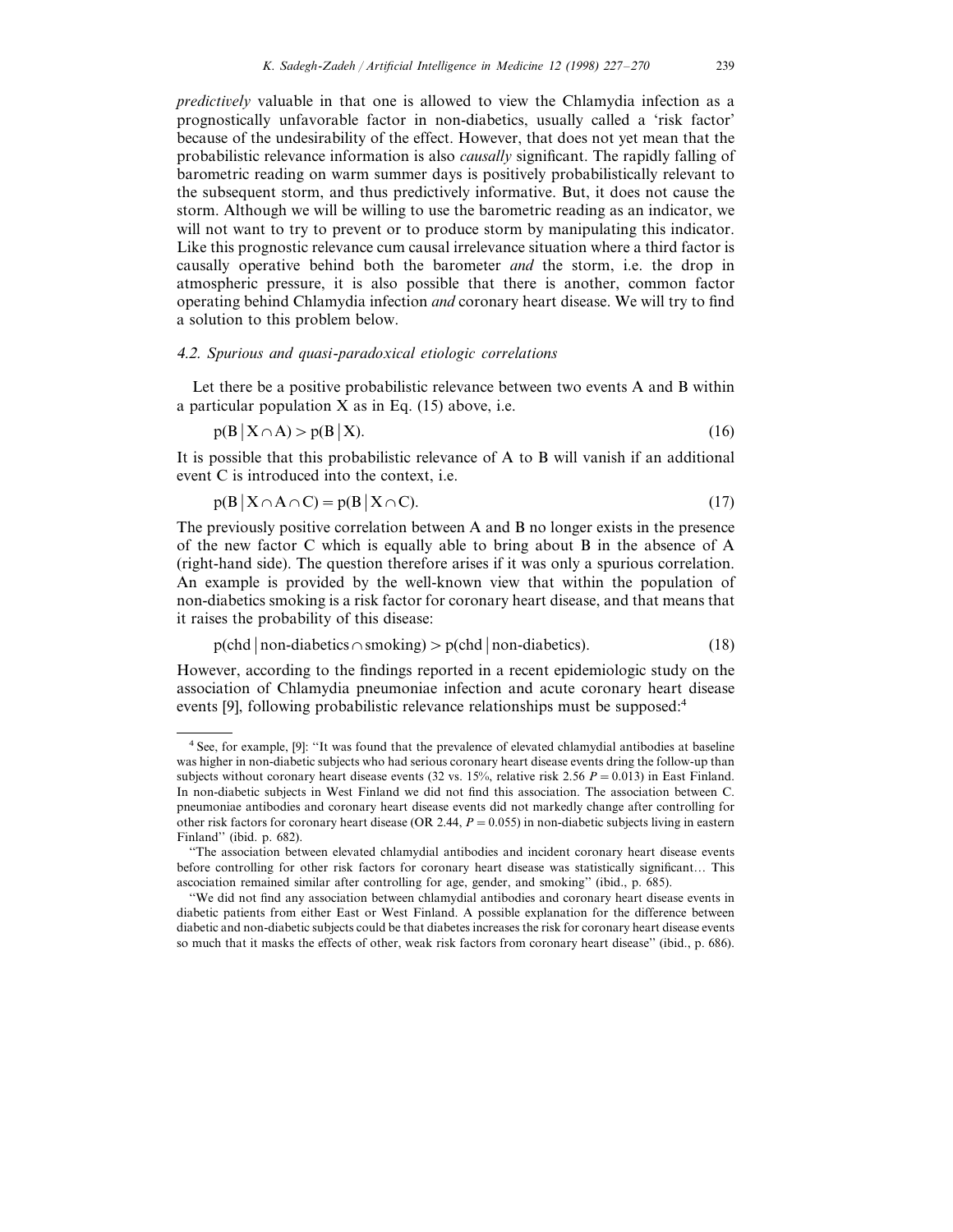$p(chd | non-diabetics \cap smoking \cap chlamydia)$ 

 $=$  p(chd | non-diabetics  $\cap$  chlamydia), (19)

$$
p(chd \mid non-diabetics \cap chlamydia) > p(chd \mid non-diabetics),
$$
\n(20)

 $p(chd | diabetics \cap chlamydia) = p(chd | diabetics).$  (21)

Eqs. (18) and (19) show that the positive probabilistic relevance of smoking to coronary heart disease in the population of non-diabetics, present in Eq. (18), disappears when Chlamydia enters the scene (Eq. (19)). Thus, the new factor Chlamydia seems to degrade smoking to a spurious one. Moreover, according to Eq. (20) Chlamydia is with respect to non-diabetics positively probabilistically relevant to coronary heart disease. But once again, Eq. (19) demonstrates that Chlamydia's relevance to heart disease is not changed by smoking when added to (left-hand side). Someone may therefore suppose that in the presence of Chlamydia, smoking loses the potential etiologic role it had been assigned to until now. On the other hand, according to Eq. (21), Chlamydia is with respect to diabetics probabilistically irrelevant to coronary heart disease.

The first lesson we learn from these examples is the evidence that probabilistic relevance is always relative to a particular population (reference class, background context, propensity field, etc.). That means, however, that if we change the background context relative to which the relevance of Chlamydia to coronary heart disease is measured, maybe the positive correlation will vanish as it happened to smoking above.

It is not a difficult task to change the background context of an etiologic research to see what will happen. Just divide the reference population X into  $n>1$  disjoint subpopulations  $X_1, X_2, \ldots, X_n$  and inquire into the probabilistic relevance that factor A within each one of them has to factor B, i.e. ask

$$
p(B|X_i \cap A) ? p(B|X_i) \quad \text{with } 1 \le i \le n \tag{22}
$$

where the question mark is a variable for the relations  $=$ ,  $>$ , and  $\lt$ . What can happen is a collapse of the initial probabilistic relevance that A had to B within the undivided population. Positive relevance may become negative relevance or irrelevance, irrelevance can become positive or negative, and negative relevance can become positive, etc. (See Eq. (20) and Eq. (21) above.) This dynamics of the correlations by changing the reference population, known as Simpson's paradox [24], is due to the circumstance that within any of the subpopulations  $X_i$ , factor A may be correlated with a particular,  $X_i$ -local factor  $C_i$  which modifies the effect B in a particular manner (see Fig. 2).<sup>5</sup>

Fig. 2 illustrates that whenever one or more additional correlations enter the field, the etiologic situation between A and B may become increasingly opaque and hopeless. Something that is a risk factor in class  $X_i$  may surprisingly appear as a preventive factor in the new class X*<sup>j</sup>* . But we will see below that this situation is not

<sup>5</sup> Simpson ([24], p. 240 f.) gives an interesting and amusing example that cannot be discussed here.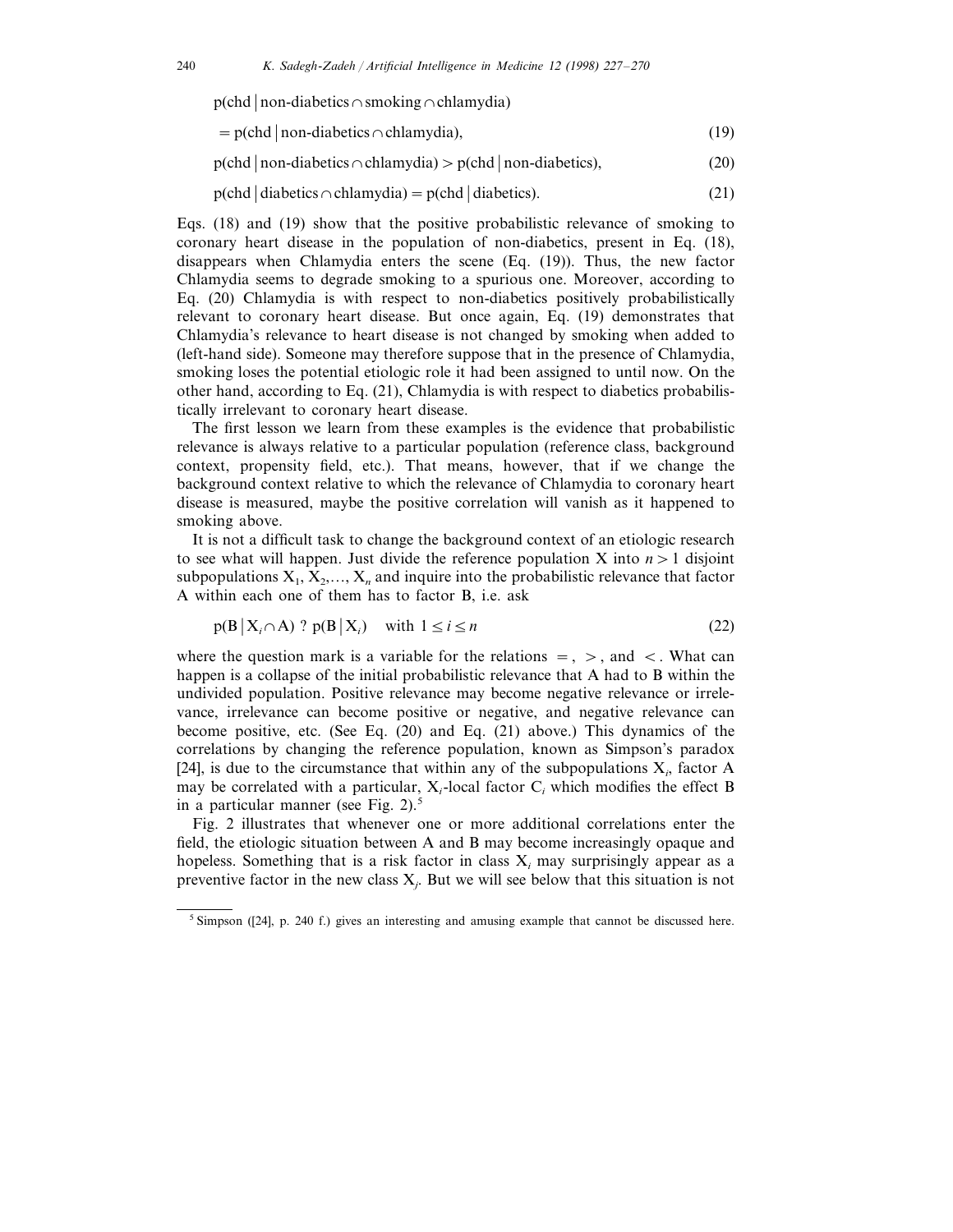

Fig. 2. Event A occurring in different contexts  $X_i$  where a particular local factor  $C_i$  may be present modifying effect B in a specific manner.

a paradoxical one at all as it has been thus diagnosed by Simpson and named after him. It is a commonplace that a particular drug, for example, that is used as a remedy in a diseased group may develop an excellent overall effect against this disease, while having adverse effects in the presence of a particular, additional disease called 'contra-indication'. This example shows that in an inhomogeneous reference class X almost anything is possible. An event A in a subpopulation of class X may raise the probability of an event B while lowering it in another subpopulation. Some philosophers of causality have thus come to the conclusion that a cause need not be something that raises the probability of its effect. It may lower that probability as well, they say. Their strange discussion on this exotic view followed an example provided by Germund Hesslow on the thrombogenic effect of oral contraceptives [4]. His argument runs as follows:

"It has been claimed, e.g. that contraceptive pills  $(C)$  can cause thrombosis  $(T)$ ... But pregnancy can also cause thrombosis, and C lowers the probability of pregnancy. I do not know the value of  $p(T)$  and  $p(T|C)$  but it seems possible that  $p(T|C) < p(T)$ , and in a population which lacked other contraceptives this would appear a likely situation. Be that as it may, the point remains: *it is entirely possible that a cause should lower the probability of its effect*'' ([4], p. 291).

It will be shown below that the conceptual base of this reasoning is faulty and its conclusion cannot be accepted [20]. We must have the opportunity of relying upon the modality of causes in order to be able to manipulate them therapeutically and preventively. A cause therefore has to be definitely positive or negative. Tertium non datur. An equivocal, 'mixed cause' which occasionally raises the probability of its effect and at other times lowers it, is not a cause if it exists at all. For example, we cannot allow for Chlamydia to be a cause of coronary heart disease on the one hand, and a protective factor for the same disease in the same group, on the other. The action-theoretic clarity we need for differential indication decisions in clinical practice and preventive medicine requires that *causal structures* in etiology should be unanimous.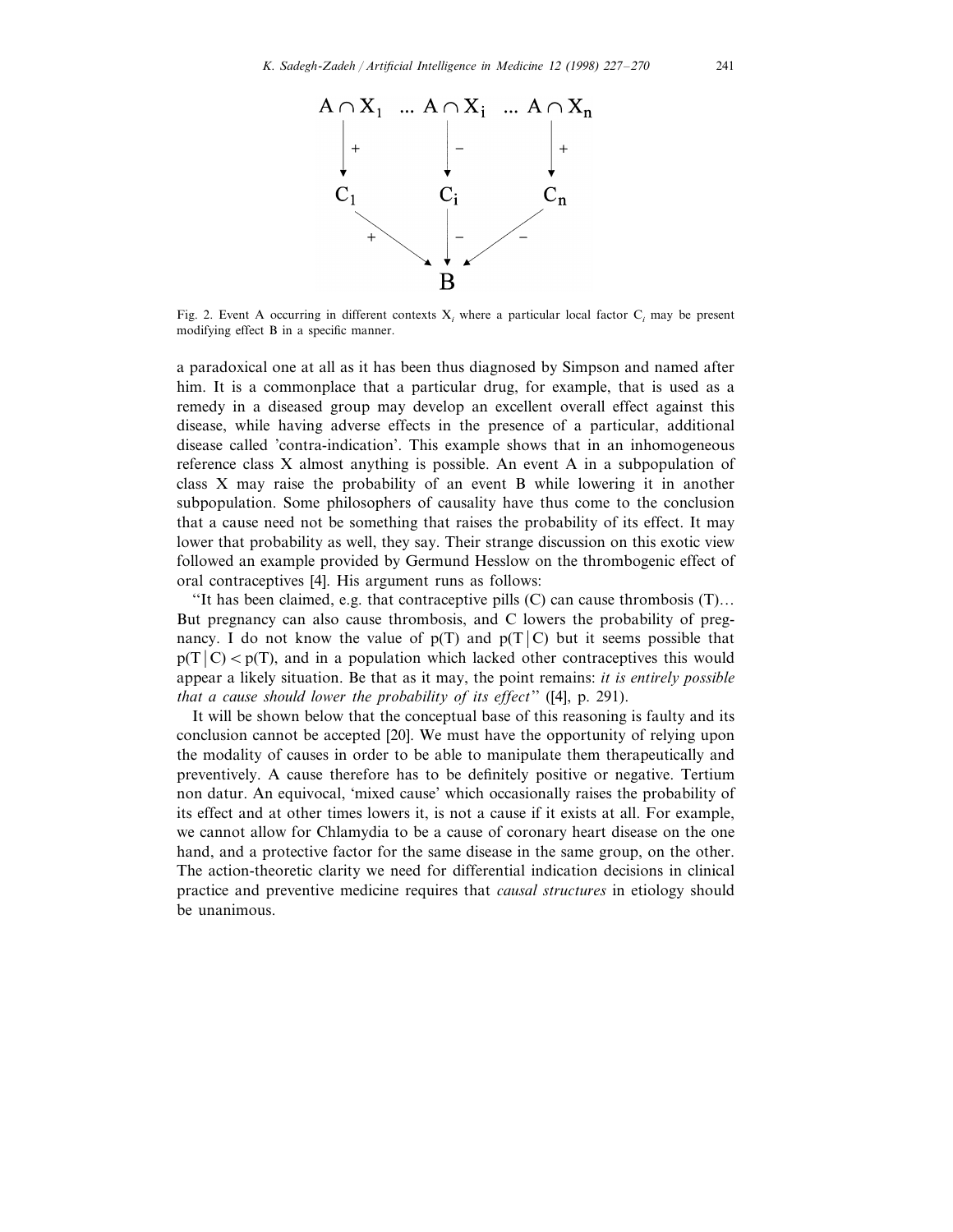## 4.3. *Causal structures*

A *causal structure* consisting of causally associated events will be construed as a special, set-theoretical extension of a *probability space*. To prevent misunderstandings, let us therefore negotiate our notion of probability space.

The class of generic events among which causal associations are being analyzed in etiologic research, must be known and designed before. In a research setting, for instance, where someone is inquiring into whether or not cigarette smoking has any causal relevance to myocardial infarction, she is not allowed to tell us afterwards that thanks to her investigation she had discovered Chlamydia pneumoniae infection having a causal relevance to myocardial infarction. For this infection did not belong to the *event space* she was considering. What we will need in our discussion below first of all, therefore, is the formal characterization of the event space.

Any inquiry, observation, analysis, experiment and the like intended to be performed will be called a random experiment. For example, we would want to find out if a particular patient is suffering from gastritis, or we would want to toss a dice twice to see what the sum of the two subsequent faces will be. Such an experiment's being a random one means that we do not know before what will actually happen. But of course we know before what will happen at all. For relative to a particular logic L, we can L-logically calculate the set of all possible outcomes of our experiment. Regarding our patient, for example, and relative to classical logic the set of all possible outcomes is {gastritis is present, gastritis is not present}. Such a set of all classical-logically possible outcomes of a random experiment will be referred to as the *sample space* and will be symbolized by  $\Omega$ .

Let E be an algebra of sets on the sample space  $\Omega$ , i.e. E is a family of subsets of  $\Omega$ , it also includes  $\Omega$  and is closed under complementation and union. That means that if A is in E, its complement  $\overline{A}$  is also in E, and if A and B are in E, their union  $A \cup B$  is also in E. The set E is referred to as event space or *event algebra*, and its elements are called the events proper. For instance, our random experiment which we will frequently refer to below may be this: we want to know if our patient above is suffering from any of the two diseases 'Chlamydia pneumoniae infection' and 'coronary heart disease'. In this case we will have the following sample space and event algebra. As the latter one is too large, only a minor part of it will be displayed:

- $\Omega = \{Chlamydia \text{ pneumoniae infection is present, Chlamydia pneumoniae infecc-1}\}$ tion is not present, coronary heart disease occurs, coronary heart disease does not occur}.
- $E = \{\{Chlamydia \text{~preumont}\} \}$ ,  $\{Chlamydia \text{~preumont}\}$ infection is not present},…, {Chlamydia pneumoniae infection is present $\} \cup \{coronary heart disease occurs\}, \ldots, \{Chlamydia pneumoniae\}$ infection is present}  $\cap$  {coronary heart disease does not occur},...,  $\Omega$ ,  $\emptyset$ },

or equivalently: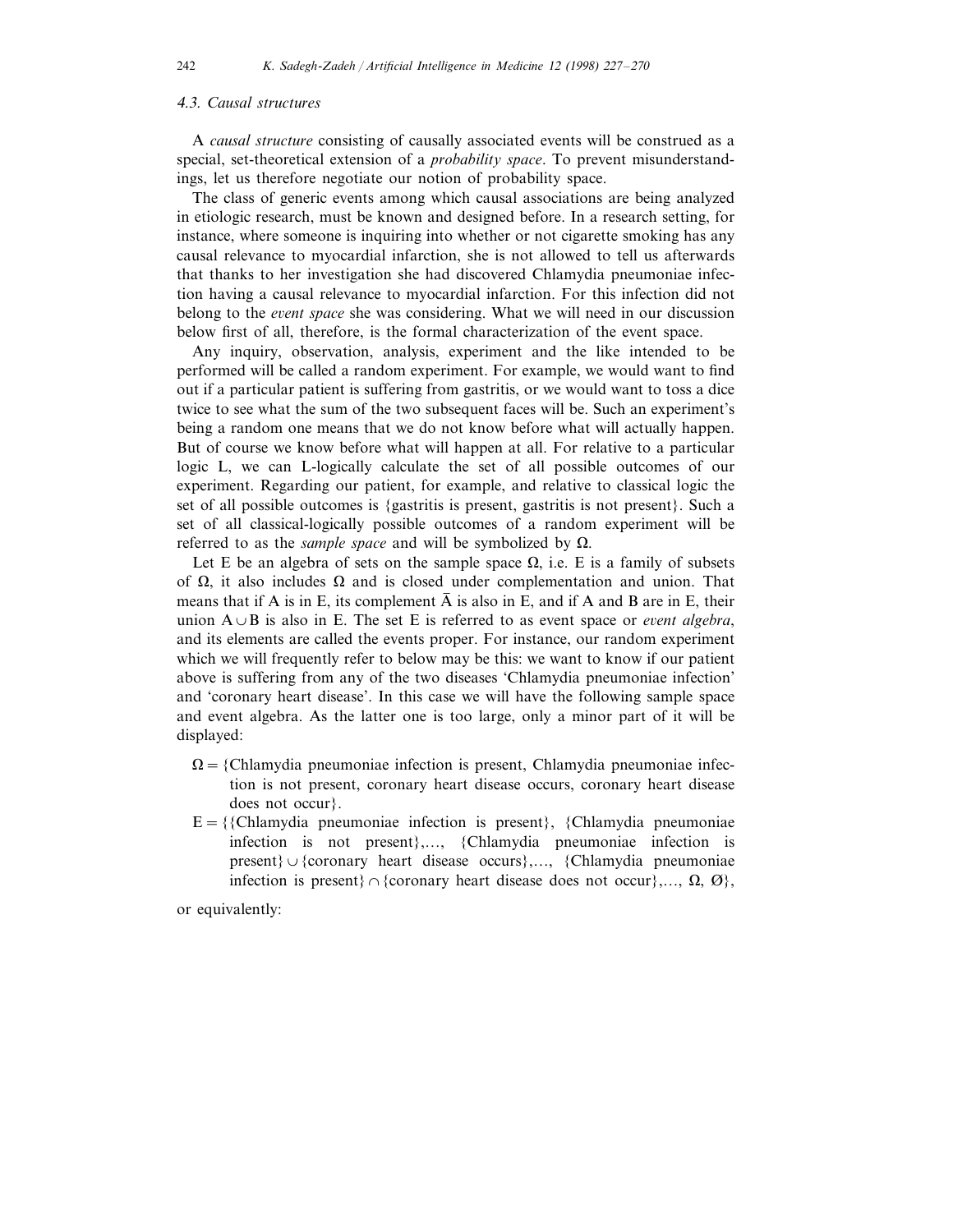$E = \{\{chlamvdia\}, \{chlamvdia\}, \{chd\}, \{chd\}, \{chdmvdia\} \cup \{chd\},\}$  ${\text{chlamydia}}\cup{\text{chd}}, \qquad {\text{chlamydia}}\cup{\text{chd}}, \qquad {\text{chlamydia}}\cap{\text{chd}},$  ${\rm \{chlamydia\}}\cap {\rm \{chd\}}$ ,  ${\rm \{chlamydia\}}\cap {\rm \{chd\}}..., \Omega, \emptyset$ .

Finally, let us now add into the frame  $\langle \Omega, E \rangle$  we have constructed thus far a function p which maps the event algebra  $E$  into the real interval  $[0, 1]$ . The triplet  $\langle \Omega, E, p \rangle$  we obtain in this fashion is a finite *probability space* if it satisfies the Kolmogorov axioms.<sup>6</sup>

We are now ready to demonstrate how a probability space  $\langle \Omega, E, p \rangle$  can be extended to a probabilistic causal structure that may be used in etiology as a methodological ground in searching for causes of clinical events. We should remind at the outset that ''Too much philosophical ink has been spilled on causality since Aristotle. But the problems remain with us as they were before him. The elimination of the notion of causality and all of its derivatives from the human language is probably the only satisfactory solution to these problems …'' ([18], p. 201). An elimination of that kind certainly will not happen, however. So we have still to seek for another solution. Half of the solution would come from the correct diagnosis of the problems. In my view, *the basic* one of them generating most of the difficulties lies in the following, widespread misunderstanding.

It is commonly assumed that causation is a two-place relation of the kind 'A causes B', e.g. HIV infection causes AIDS. However, the perpetual history of the fruitless debates on causality demonstrates that this belief must be logically defective. We should first of all observe that whatever else causation may be, it rests on the interaction of causes with their background contexts. What is a cause in a particular context, e.g. HIV in man, may not be a cause in another context, e.g. HIV in ants. One can therefore not expect of causes any contextual impartiality that would enable something to be a cause everywhere if it is one somewhere. The contextual relativity of their causal role and significance, their 'context sensitivity' so to speak, must be taken into account by constructing an appropriate syntax for causal language, a syntax that makes a reasonable causal semantics possible in that it contextualizes causes. For it may be, for example, that measles virus causes measles within a human population which is not inoculated against measles, while it doesn't do so in an inoculated population. We thus obtain the new verb 'causes' as a three-place predicate: 'A causes B within X',

 $causes(A, B, X),$ 

where A is the cause event, B is the effect event, and X is a population within which the relation between A and B is being considered. For instance:

<sup>&</sup>lt;sup>6</sup> Definition: A structure  $\langle \Omega, E, p \rangle$  is a probability space if  $\Omega$  is a sample space, E is an algebra of sets on  $\Omega$ , and p is a function from E to [0, 1] such that (1)  $p(A) \ge 0$  for every  $A \in E$ ; (2)  $p(\Omega) = 1$ ; and (3) if  $A \cap B = \emptyset$ , then  $p(A \cup B) = p(A) + p(B)$ . Kolmogorov axioms are the latter three clauses 1–3. A probability space  $\langle \Omega, E, p \rangle$  of the kind just defined is according to Axiom 3 a finitely additive one. We will not be concerned with infinite probability spaces. With reference to footnote 3 we can now state what we understand by 'probability'. Probability is a set-function as defined above: a normed, additive measure on E.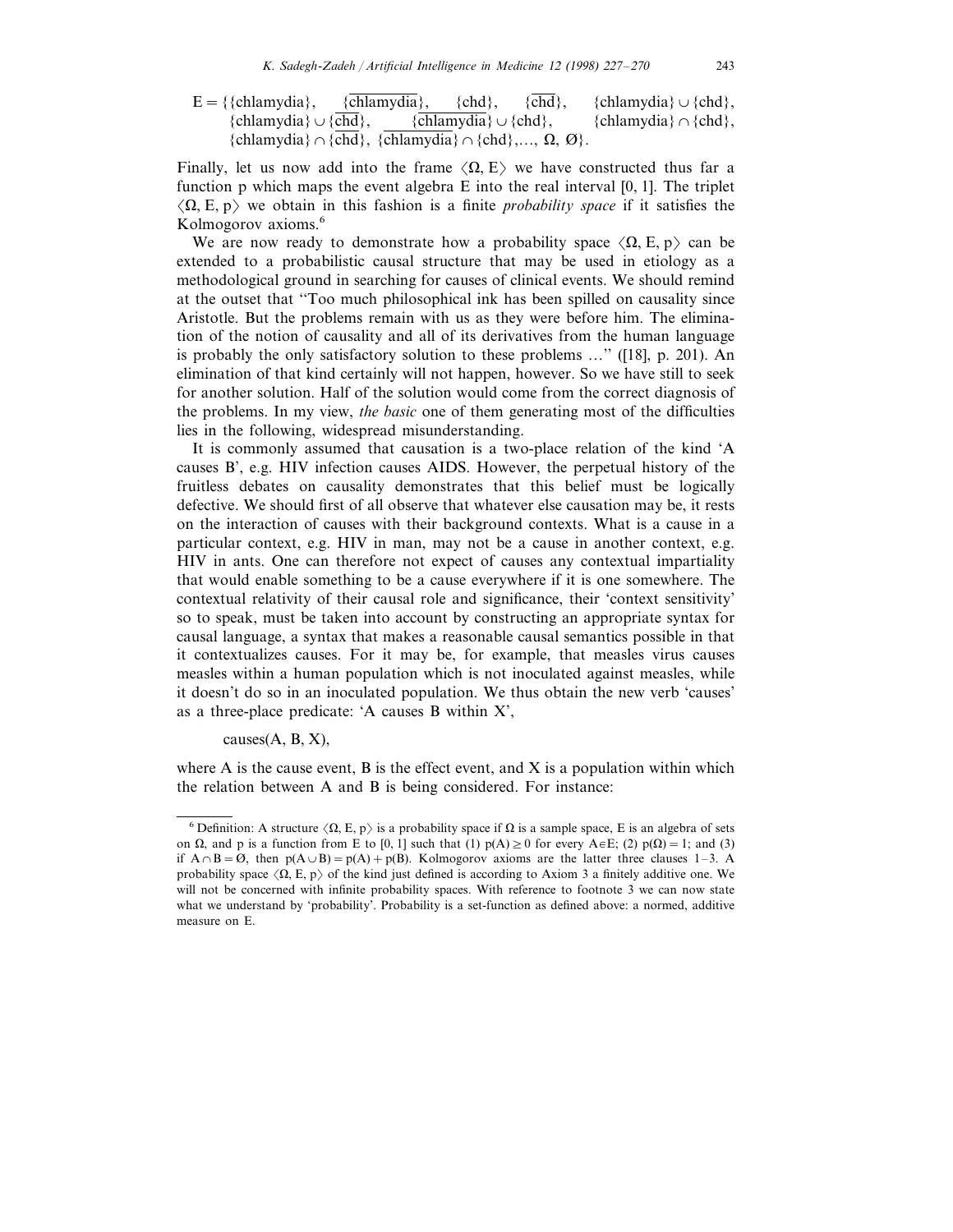causes(measles–virus, measles, non-inoculated), not causes(measles–virus, measles, inoculated), not causes(measles–virus, measles, ants).

This is the simple, syntactic reason why it doesn't make any sense to ask questions of the form 'does A cause B?', for example, 'does measles virus cause measles?'. We should always refer to a particular reference class  $X$  as above and put our question accordingly: 'does Chlamydia pneumoniae infection cause coronary heart disease within the reference class  $X$ ?', e.g.:

causes(chlamydia, chd, human)??? causes(chlamydia, chd, non-diabetics)??? causes(smoking, lung–cancer, teenangers)??? causes(helicobacter–pylori, gastric–ulcer, female)??? causes(oedipus–complex, gastric–ulcer, psychoanalysts)??? causes(anopheles, malaria, sickle–cell–carriers)???

That means, construe causation as a *three*-*place relation* of the structure 'caus $es(A, B, X)$ , to be read, for example, in one of the following ways:

- A causes B within the background context X,
- A causes B in the population X,
- A causes B with respect to X,
- A causes B conditional on X,
- B is caused by A with respect to  $X$ ,
- B is caused by A relative to X,

and the like. And by so doing you have resolved *the basic problem* of causality and etiology alluded to above! We will do, with some supplements, just that.

We will in the following consider causes and effects as generic events whose individual instances occur at particular moments or periods of time. For this purpose we will use a discrete time interval [*t*, *t*'] whose elements are points of time and linearly ordered according to the binary relation  $\lt$  of precedence. The shorthand statement ' $t_i < t_j$ ' means that the time point  $t_i$  is *earlier than*  $t_j$ , and ' $t_i \le t_j$ ' says that  $t_i$  is *earlier than or simultaneous* with  $t_j$ . These points of time will serve as the times of occurrence of our events. We will not complicate the temporal aspect of our analysis, though a detailed consideration of terms such as 'occurrence', 'duration', 'overlapping occurrence' and 'partial simultaneity' would be desirable and beneficial (for details, see [20]). If A is an event occurring at time  $t_i$ , we write  $A_{t_i}$  to indicate by the subscript  $t_i$  its moment of occurrence. The phrase 'iff' abbreviates the biconditional connective 'if and only if'.

Definition 1 below introduces our basic concept everything else will be built upon. An intuitive understanding of this base is this: let there be a particular probability space, such as tossing a dice, whose events successively occur during a particular period of time. Thanks to the mathematical laws of probability theory we know of course in advance the probabilities of these events presupposing they are independent of one another. But among the actual occurrences of this particular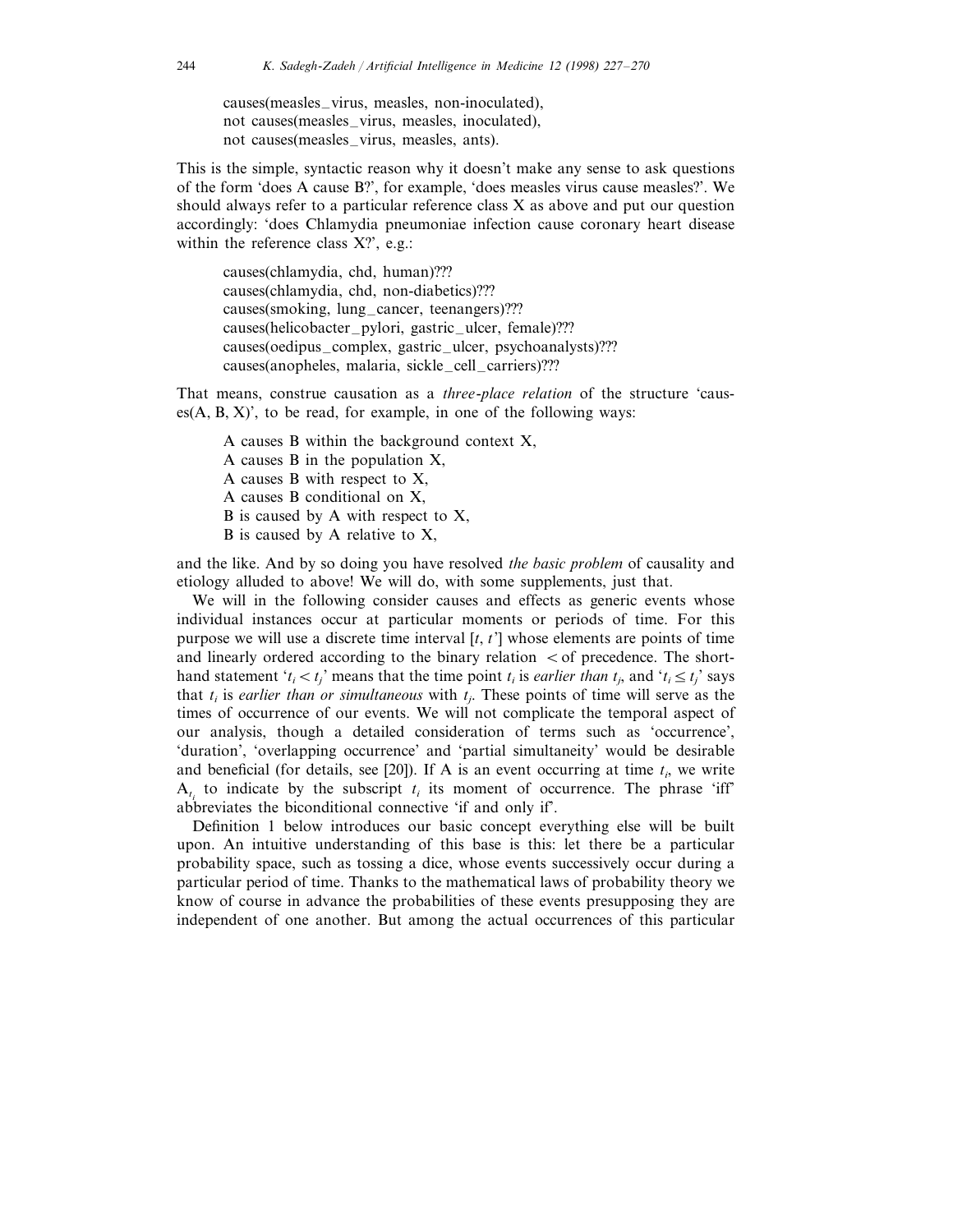probability space there may be events which may prove probabilistically relevant to some later events, thus disproving our prior independence assumption. In such a case of obvious difference between our actual observation and mathematical truth we are allowed to consider the whole contraption as something that may accommodate a relation of causation between its earlier and later events, i.e as something that *possibly is a causal structure*.

**Definition 1.**  $\xi$  is a *potential causal structure* iff there are  $\Omega$ , E, p, T,  $A_{t_1}$ ,  $B_{t_2}$  and X such that

1.  $\xi = \langle \Omega, E, p, T, A_{t_1}, B_{t_2}, X \rangle$ ,

2.  $\langle \Omega, E, p \rangle$  is a probability space,

- 3. T is a discrete time interval,
- 4.  $A_{t_1}$ ,  $B_{t_2}$  and X are non-empty elements of E,
- 5.  $t_1$ ,  $t_2 \in \overline{T}$  such that  $t_1 < t_2$ ,
- 6.  $p(B_{t_2} | X \cap A_{t_1}) \neq p(B_{t_2} | X)$ .

A probability space thus develops into a potential causal structure if there is an earlier event type  $A_t$  in the event algebra which according to axiom 6 and relative to the reference event type X, is probabilistically relevant to the later event type  $B_{t_2}$ . Thanks to the inequality relation in axiom 6, the probabilistic relevance of A<sub>t</sub> 10  $B_t$  may be positive or negative. In either case, the event  $A_t$  gives the prima facie impression to be causally relevant to  $B_t$ , within X because it changes the probability of  $B_{t_2}$ 's occurrence.

For instance, our familiar example of Chlamydia infection and coronary heart disease within the population of non-diabetics together with all ingredients (sample space, event algebra, etc.) already constructed in the previous sections, and the following finding quoted as Eq. (20) in Section 4.2.:

$$
p(\text{chd}_{t_2} | \text{non-diabetics} \cap \text{chlamydia}_{t_1}) > p(\text{chd}_{t_2} | \text{non-diabetics})
$$
\n(23)

yield a potential causal structure of the kind defined above if the clinical events in this finding are supplied with an appropriate time axis to guarantee that Chlamydia infection precedes coronary heart disease as required in Definition 1.

In our theory of etiology at least two types of potential causal structure are distinguished. In the first type, written:

$$
\langle \Omega, E, p, T, A_{t_1}, B_{t_2}, X \rangle, \tag{24}
$$

as in Definition 1, the potential cause-effect events  $(A_{t_1}, B_{t_2})$  are *elements* of the event algebra E, i.e. elementary generic events such as 'Chlamydia infection occurs' and 'coronary heart disease occurs', or any combinations of them. A potential causal structure of this type should therefore be termed *elementary*. In the second type, written:

$$
\langle \Omega, E, p, T, \pi_1, \pi_2, X \rangle, \tag{25}
$$

the potential cause-effect component  $(\pi_1, \pi_2)$  is a more complex one. Each  $\pi_i$  may be a random function or a more or less complex partition like  $\pi_1 =$ {Chlamydia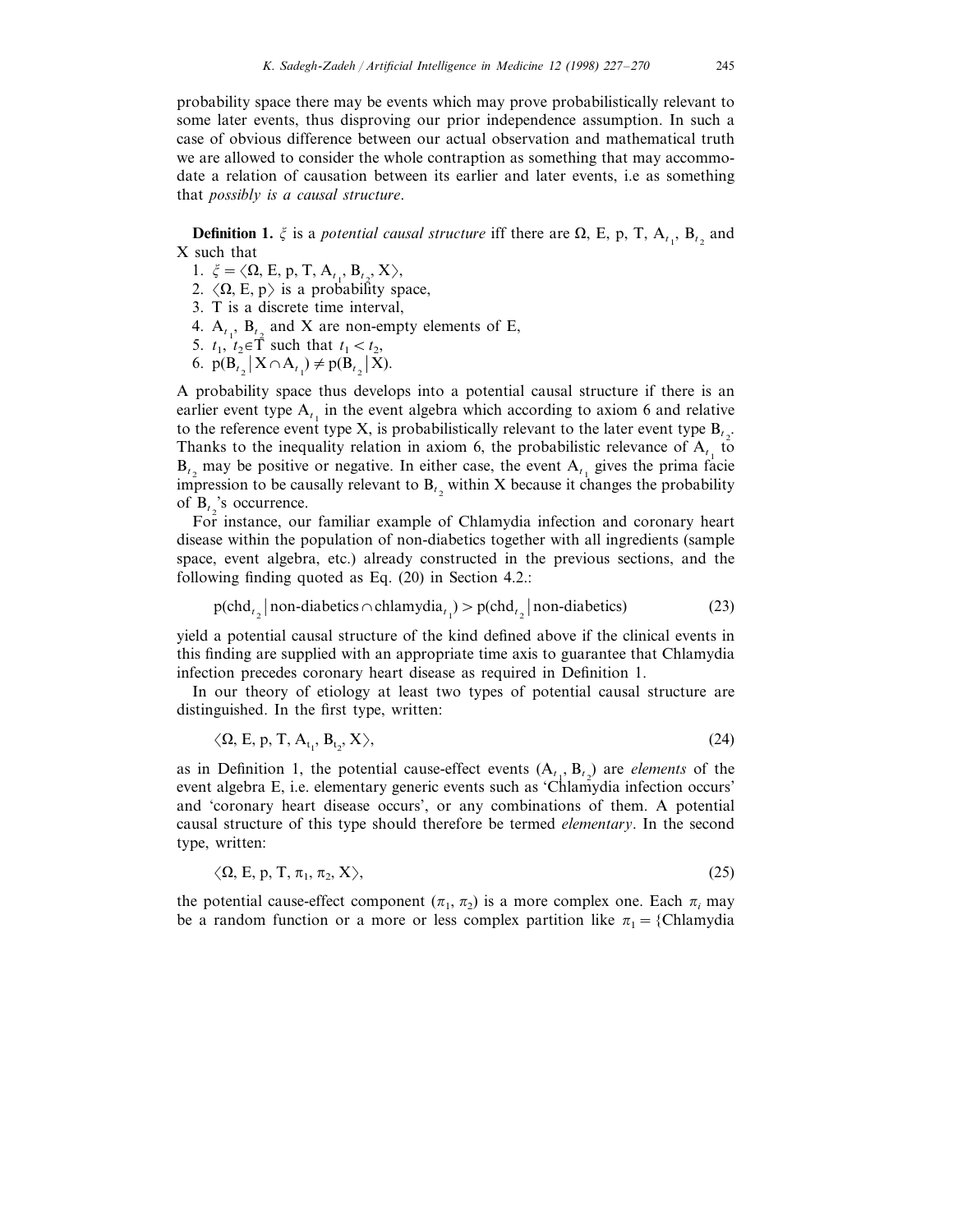infection occurs, Chlamydia infection does not occur} and  $\pi$ <sub>2</sub> = {coronary heart disease occurs, coronary heart disease does not occur}, and thus a *subset* of the event algebra E. Due to page limitations, I will confine myself to elementary structures of the kind Eq. (24) only and will not be concerned with the second, complex kinds of causal structures, though they are more powerful, axiomatic extensions of the ones considered. For this reason, the discriminating affix 'elementary' that we should have used in the name of the basic, potential causal structure constructed in Definition 1 was omitted (for details, see [20]).

The next definition determines that an earlier occurrence is a *potential* positive or negative cause of a later occurrence within a particular population if the earlier event is positively or negatively probabilistically relevant to the later event, respectively.

**Definition 2.** If  $\langle \Omega, E, p, T, A_{t_1}, B_{t_2}, X \rangle$  is a potential causal structure, then 1.  $A_{t_1}$  is a *potential positive cause* of  $B_{t_2}$  within X iff  $p(B_{t_2} | X \cap A_{t_1}) > p(B_{t_2} | X)$ , 2.  $A_{t_1}$  is a *potential negative cause* of  $B_{t_2}$  within X iff  $p(B_{t_2} | X \cap A_{t_1}) < p(B_{t_2} | X)$ .

In our example potential causal structure above, Chlamydia pneumoniae infection is due to Eq. (23) a potential positive cause of coronary heart disease within non-diabetics if it precedes the heart disease. On the other hand, because of the following finding

 $p(chd | diabetics \cap chlamydia) = p(chd | diabetics),$ 

which we had already quoted as Eq. (21) in Section 4.2, we are not allowed to suppose that Chlamydia infection also plays a comparable, positive causal role in the population of diabetics. Obviously it doesn't do so. In this population it is a causally irrelevant happening, 'an innocent bystander' as Muhlestein et al. would say ([10], p. 1555).

Another interesting example demonstrating both kinds of potential cause, positive and negative ones, can be drawn from a recent study on the association of C-reactive protein, myocardial infarction, and the reduction of the latter by aspirin [12]. In this long-term study known as The Physicians' Health Study, in a period of over 13 years (1982–1995) a total of 22.071 US male physicians 40–84 years of age with no history of myocardial infarction, stroke, or cancer were assigned to different groups of a randomized, placebo-controlled trial of aspirin and beta carotene in the primary prevention of cardiovascular disease and cancer.7 The

<sup>7</sup> Inflammation processes in heart and brain arteries are currently viewed as important etiologic factors in the pathogenesis of coronary heart disease, stroke, and related health catastrophes. As we have already pointed to, microorganisms such as Chlamydia pneumoniae, Helicobacter pylori, etc. are therefore being studied as potential agents of the inflammation. C-reactive protein is a marker for systemic inflammation. Elevated plasma concentrations of C-reactive protein are known to be associated with acute myocardial ischemia and infarction. The present, major study we refer to [12] has analyzed, among many other things, the association of C-reactive protein and the diseases mentioned on the one hand, and the effect of the antiinflammatory agent aspirin within this pathogenetic background context, on the other.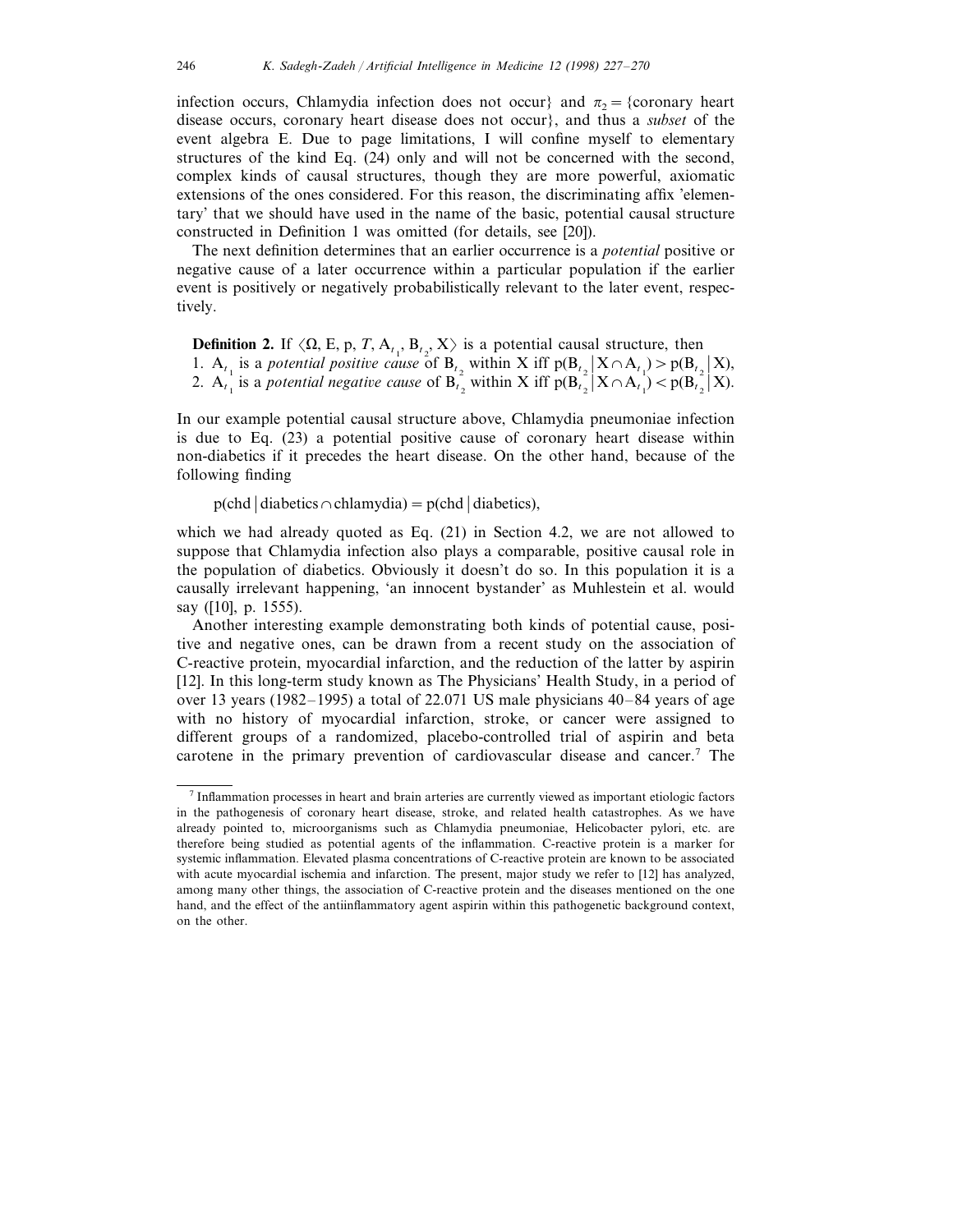authors report, among many other findings, that elevated plasma C-reactive protein concentration (as an indicator of systemic inflammation) was statistically significantly correlated with myocardial infarction and stroke. These risks were stable over long periods, were not modified by smoking and lipid-related or non-lipid related risk factors. The use of aspirin was significantly associated with reductions in the risk of myocardial infarction [ibid, pp. 973, 977]. ''The aspirin component of the study was terminated early, on 25 January, 1988, primarily because of a statistically extreme 4 percent reduction in the risk of a first infarction in the aspirin group'' [ibid., p. 974]. To interpret these findings within our framework, let us first introduce some shorthand notations. We write:

| infarction  | for | myocardial infarction occurs         |  |
|-------------|-----|--------------------------------------|--|
| c-reactive  | for | C-reactive protein level is elevated |  |
| smoking     | for | the patient is a smoker              |  |
| cholesterol | for | hypercholesterolemia is present      |  |
| aspirin     | for | aspirin is used                      |  |
| men         | for | the underlying population X          |  |
|             |     |                                      |  |

We can conclude from the study quoted above that:

 $p(\text{infarction} \mid \text{men} \cap \text{c-reactive}) > p(\text{infarction} \mid \text{men}),$  (26)

p(infarction | men  $\cap$  c-reactive  $\cap$  aspirin)  $\lt$  p(infarction | men  $\cap$  c-reactive),

(27)

 $p(\text{infarction} \mid \text{men} \cap \text{c-reactive} \cap \text{smoking}) = p(\text{infarction} \mid \text{men} \cap \text{c-reactive})$ , (28)

 $p(\text{infarction} \mid \text{men} \cap \text{c-reactive} \cap \text{cholesterol}) = p(\text{infarction} \mid \text{men} \cap \text{c-reactive}).$ (29)

Each of the Eqs. (26) and (27) yields a potential causal structure when properly supplemented by the formal accessories required by Definition 1 above. In the first one of these causal structures including Eq. (26), C-reactive protein seems to have a positive causal impact on the occurrence of myocardial infarction. In the second causal structure including Eq. (27), that impact is reversed by aspirin. One may thus suppose that in the reference population of men, C-reactive protein is a potential positive cause of myocardial infarction (Eq. (26)), and that within the population of *men having elevated C-reactive protein* (left-hand side of Eq. (27)), aspirin is a potential negative cause of myocardial infarction. Neither smoking nor cholesterol is able to change the potential causal impact of C-reactive protein on myocardial infarction in men (Eqs. (28) and (29)). Let us see if the possibly causative roles reported can be saved if we continue our methodological considerations.

A potential causal structure does not provide genuine causes yet, but merely potential causes (see Definition 2). Genuine causes require us to ensure that the events appearing as potential causes are not spurious ones. To this end we will propose a notion of spuriousness with the following rationale behind it: a potential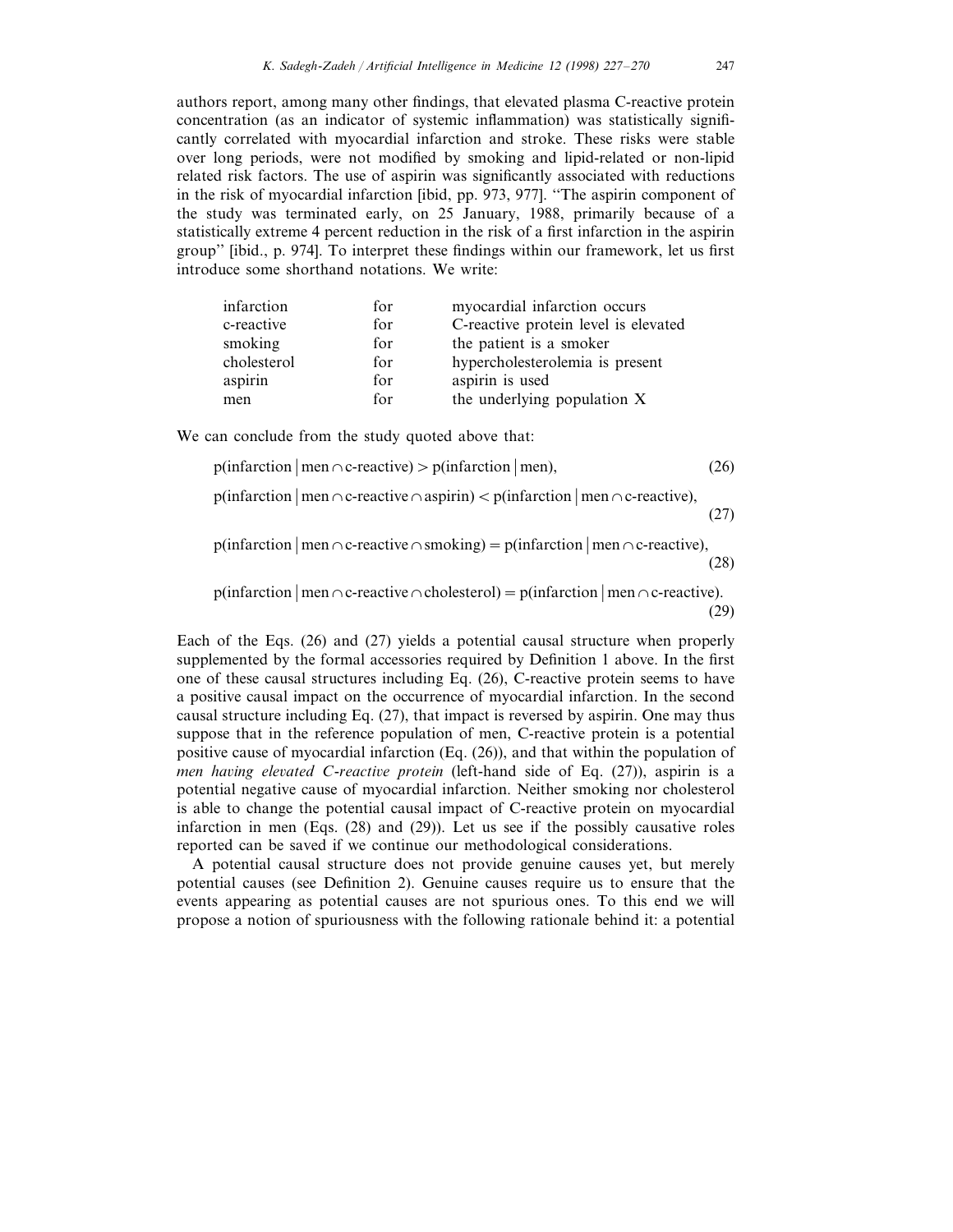cause is a *spurious* cause if it is rendered probabilistically irrelevant by an earlier occurrence. That is, if a potential cause  $A_t$  (e.g. falling barometer reading) is preceded by another event  $C<sub>t</sub>$  (decreasing air pressure) that generates the same effect  $B_t$  (storm) to the same extent as well, then the later potential cause  $A_t$  is a spurious cause. It cannot be viewed as a genuine cause of the effect  $B_t$  and must be removed from the list of potential causes of this effect. Otherwise, we will be accused of the barometer-causes-storm fallacy.

To keep the following definition of this notion readable, we mention the notion of a partition separately. A partition  $\pi$  of the reference event X is a set  $\{C_1, \ldots, C_n\}$ of  $n \geq 2$  non-empty, pairwise disjoint events C<sub>i</sub> such that the union of all  $X \cap C_i$  is X. For example, a particular partition of the population *men* examined in the above-mentioned aspirin trial is provided by {{aspirin is used}, {aspirin is not used}}.

**Definition 3.** If  $\langle \Omega, E, p, T, A_{t_1}, B_{t_2}, X \rangle$  is a potential causal structure, then it is a *spurious causal structure* iff there are  $t \in T$  and a partition  $\pi_t \subseteq E$  of X such that for all events  $C_{\tau} \in \pi$ ,

1.  $t < t_1$ , 2.  $p(B_{t_2} | X \cap A_{t_1} \cap C_t) = p(B_{t_2} | X \cap C_t)$ .

As axiom 2 of this definition demonstrates, each of the earlier events  $C<sub>t</sub>$  of the partition does without  $A_{t_1}$  as well and thus disqualifies  $A_{t_1}$  as a potential cause of  $B_{t_2}$ . If a structure  $\langle \Omega, E, p, T, A_{t_1}, B_{t_2}, X \rangle$  is a spurious causal structure,  $A_{t_1}$  is called a *spurious cause* of  $B_{t_2}$  within X. Let us return to our Chlamydia example in non-diabetics: should etiologic research be able to show in the near future that there is a partition, e.g. {{coronary wall lesion occurs}, {coronary wall lesion does not occur}}, such that each of its events  $(C<sub>i</sub>)$  satisfies axiom 2 of Definition 3 if it *precedes* the infection by Chlamydia (event  $A_{t_1}$ ),

 $p(\text{chd}_{t_2} | \text{non-diabetics} \cap \text{wall-lesion}_{t} \cap \text{chlamydia}_{t_1})$  $=$  p(chd<sub>t<sub>2</sub></sub> | non-diabetics  $\cap$  wall-lesion<sub>t</sub>)  $p(\text{chd}_{t_2} | \text{non-diabetics} \cap \text{no-wall-lesion}_{t} \cap \text{chlamydia}_{t_1})$  $= p(\text{chd}_{t_2} | \text{non-diabetics} \cap \text{no-wall-lesion}_t)$ 

then we will have reason to view Chlamydia as a spurious cause of coronary heart disease in non-diabetics (event X). Meanwhile we will continue to believe the current epidemiologic hypothesis until we get proof to the contrary. In addition, we don't have yet any reason to believe that smoking and other classic risk factors have become spurious causes of coronary heart disease. Although such a prima facie impression may be evoked by the epidemiologic findings we have already quoted above:

 $p(chd | non-diabetics \cap smoking \cap chlamydia)$ 

 $=$  p(chd | non-diabetics  $\cap$  chlamydia),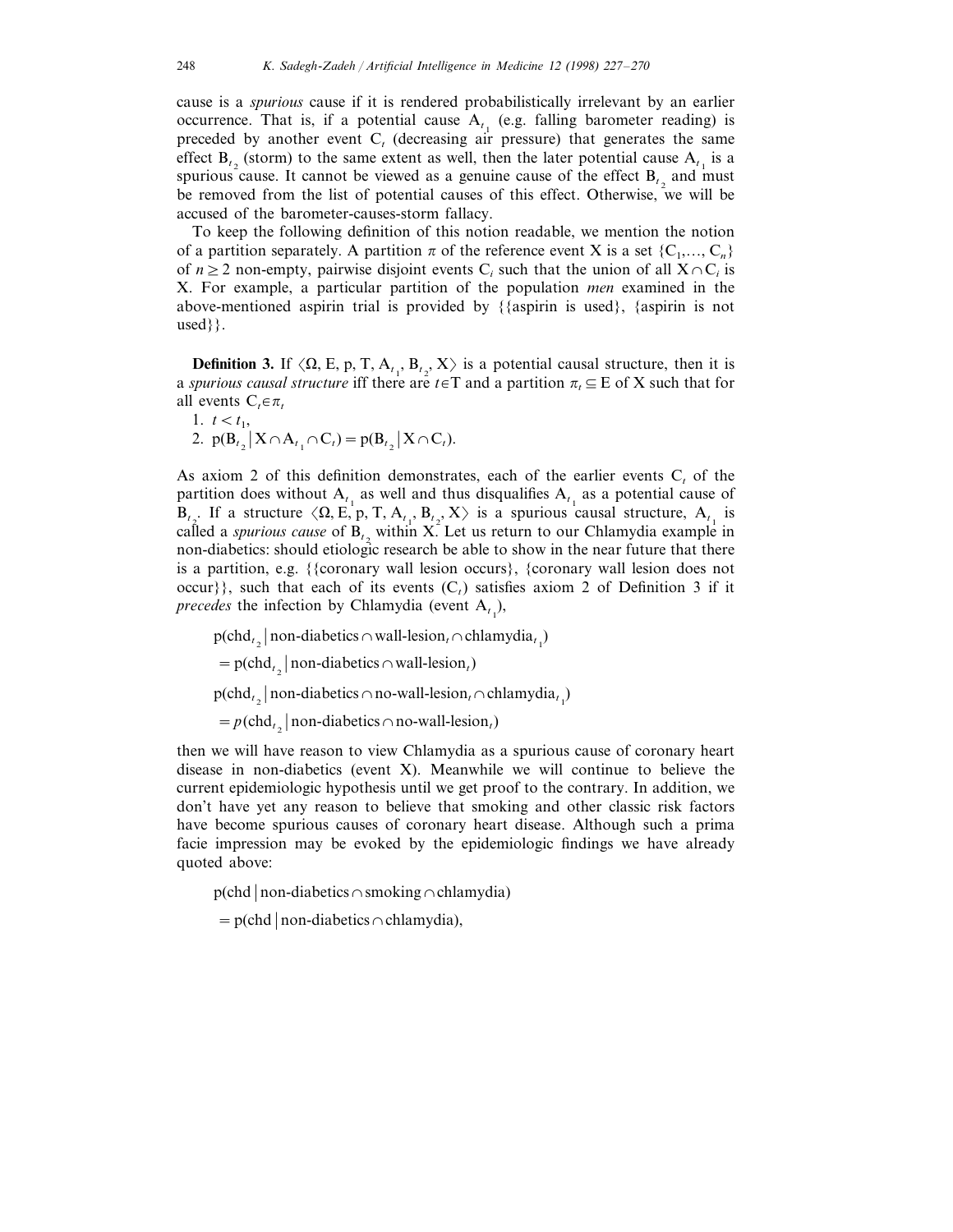$p(\text{infarction} \mid \text{men} \cap \text{smoking} \cap c\text{-reactive}) = p(\text{infarction} \mid \text{men} \cap c\text{-reactive}),$ 

 $p(\text{infarction} \mid \text{men} \cap \text{cholesterol} \cap \text{c-reactive}) = p(\text{infarction} \mid \text{men} \cap \text{c-reactive}),$ 

these findings do not provide us with a partition of the respective reference class to judge about the spuriousness of those risk factors. This research gap is especially awkward regarding the prima facie, potential causal relevance of C-reactive protein to myocardial infarction (Eq. (26)). The available biochemical background knowledge on the nature and role of C-reactive protein in the organism provides convincing evidence that it must be a spurious cause of myocardial infarction, i.e. a mere indicator like falling barometer reading, fever, pain, and erythrocyte sedimentation rate. As a non-specific, systemic reaction to infection, tissue injury and necrosis, C-reactive protein has a multitude of agents behind it each of which may prove to be a preceding, common cause of both its increase *and* myocardial infarction. The life-saving merit of aspirin is not due to a conceivable lowering of C-reactive protein levels per se, but due to its anticoagulatory and presumably antiinflammatory effects, an idea which indirectly corroborates the Chlamydia and other infection hypotheses. A detailed discussion of this *common cause* aspect in etiology is behind the scope of this paper (cf. [20]). Though it may be pointed out that in our theory there is a direct relationship between common causes, non-specificity, and spuriousness. The spuriousness of C-reactive protein is provable in that context. Its elevation prior to coronary heart disease events thus becomes a kind of barometer reading having air pressure changes behind it.

**Definition 4.** If  $\langle \Omega, E, p, T, A_{t_1}, B_{t_2}, X \rangle$  is a potential causal structure and is not a spurious one, then

- 1.  $A_{t_1}$  is a *positive cause* of  $B_{t_2}$  within X iff  $p(B_{t_2} | X \cap A_{t_1}) > p(B_{t_2} | X)$ ,
- 2.  $A_{t_1}$  is a *negative cause* of  $B_{t_2}$  within X iff  $p(B_{t_2} | X \cap A_{t_1}) < p(B_{t_2} | X)$ .

Relying upon the available evidence that our example potential causal structures quoted above are not spurious ones, we will presume that: (1) Chlamydia pneumoniae infection is a positive cause of coronary heart disease within non-diabetics; and (2) aspirin is a negative cause of myocardial infarction in men with raised C-reactive protein levels.

The fragments of our causal language constructed thus far indicate that it is our plan to distinguish *positive* and *negative* causes of different types. Due to space limitations, however, we will in the following concentrate on the positive part only and will not introduce extra definitions and concepts of negative causality. They are more or less formal analogues of positive ones (for details, see [20]).

**Definition 5.** If  $\langle \Omega, E, p, T, A_{t_1}, B_{t_2}, X \rangle$  is a potential causal structure, then it is a *causal structure* iff  $A_{t_1}$  is a *positive* or a *negative cause* of  $B_{t_2}$  within X. In the former case, the structure is referred to as a *positive causal structure*, written <sup>+</sup>  $\langle \Omega, E, p, T, A_{t_1}, B_{t_2}, X \rangle$ , in the latter case as a negative causal structure, written  $-\langle \Omega, E, p, T, A_{t_1}, B_{t_2}, X \rangle$ . In a positive causal structure we say, 'A<sub>t<sub>1</sub></sub> causes B<sub>t<sub>2</sub></sub> within X'. In a negative causal structure we say, ' $A_{t_1}$  *discauses*  $B_{t_2}$  within X'.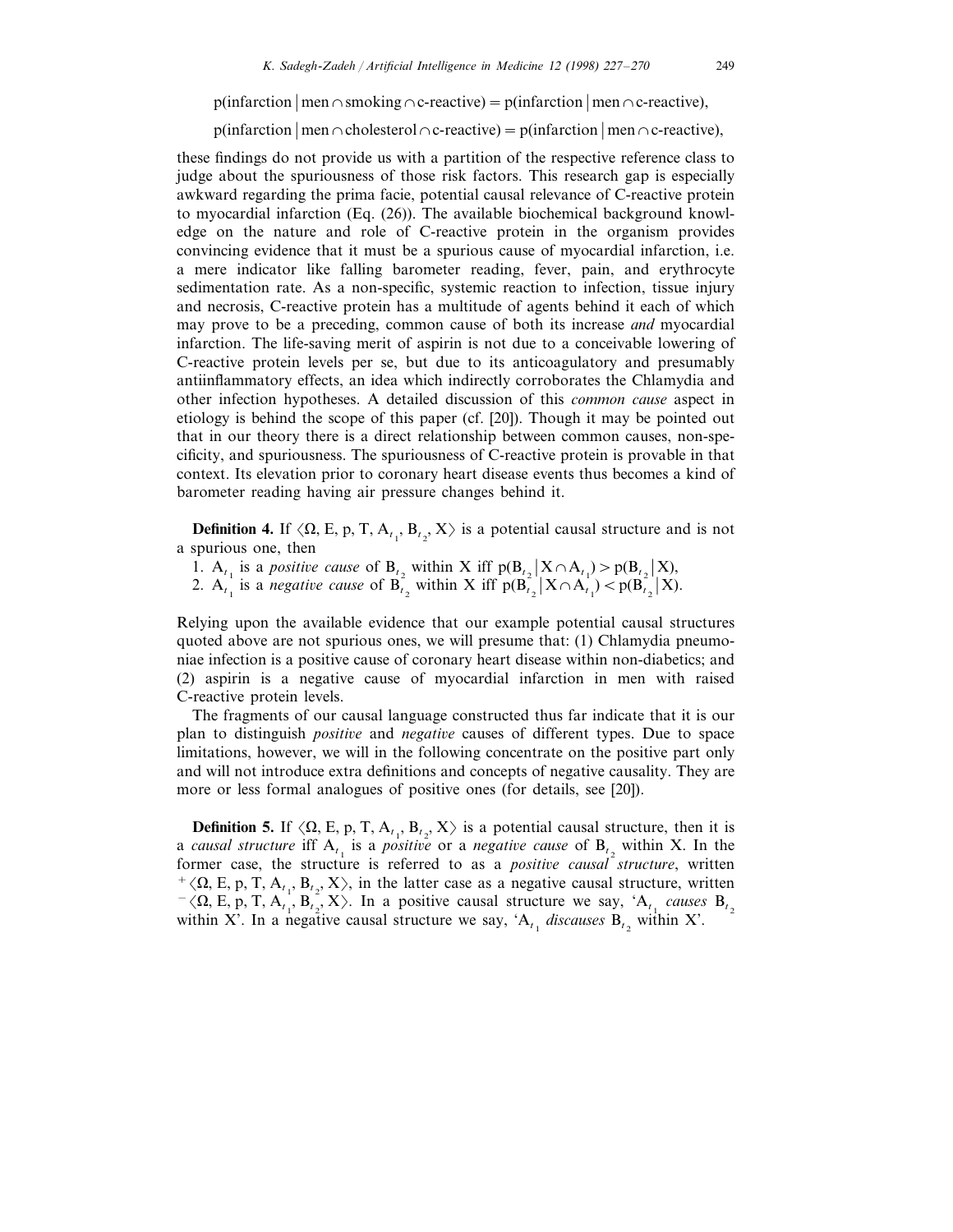For example, let the temporally extended probability space  $\langle \Omega, E, p, T \rangle$  be an appropriate frame for our purposes, then the following two sets are causal structures:

 $^+\langle \Omega, E, p, T, chlamydia_{t_1}, chd_{t_2}, non-diabetics \rangle,$  $\langle \Omega, E, p, T, \text{aspirin}_{t_1}, \text{infarction}_{t_2}, \text{men}\cap \text{c-reactive} \rangle.$ 

In the former causal structure, Chlamydia pneumoniae infection causes coronary heart disease in non-diabetics. In the latter, aspirin discauses myocardial infarction in men with increased C-reactive protein.<sup>8</sup>

**Definition 6.** If  $\langle \Omega, E, p, T, A_{t_1}, B_{t_2}, X \rangle$  and  $\langle \Omega, E, p, T, C_t, B_{t_2}, X \rangle$  are causal structures, then  $A_{t_1}$  and  $C_t$  are *interactive causes* of  $B_{t_2}$  iff

1. 
$$
p(B_{t_2} | X \cap A_{t_1} \cap C_t) \neq p(B_{t_2} | X \cap C_t)
$$
,  
2.  $p(B_{t_2} | X \cap A_{t_1} \cap C_t) \neq p(B_{t_2} | X \cap A_{t_1})$ .

That means that two causes  $A_t$ , and  $C_t$  of an effect  $B_t$ , are interactive if their joint occurrence within X has a different probabilistic relevance to the effect than their separate occurrence. 'Joint occurrence' does not mean that they must occur simultaneously, but merely that both of them,  $A_{t_1} \cap C_t$ , occur. In Definition 6 therefore, the occurrence times  $t$  and  $t_1$  have been left indefinite. They may or may not be distinct. For instance, suppose that in addition to the finding:

 $p(\text{chd}_{t_2} | \text{non-diabetics} \cap \text{chlamydia}_{t_1}) > p(\text{chd}_{t_2} | \text{non-diabetics})$ 

already quoted above as Eq. (23), we had also available the following, plausible probabilistic relevances that we may extrapolate from the aspirin trial:

 $p(\text{chd}_{t_2} \mid \text{non-diabetics} \cap \text{aspirin}_t) < p(\text{chd}_{t_2} \mid \text{non-diabetics}),$  $p(\text{chd}_{t_2} \mid \text{non-diabetics} \cap \text{chlamydia}_{t_1} \cap \text{aspirin}_t)$  $> p(\text{chd}_{t_2} \mid \text{non-diabetics} \cap \text{aspirin}_t),$  $p(\text{chd}_{t_2} | \text{non-diabetics} \cap \text{chlamydia}_{t_1} \cap \text{aspirin}_t)$ 

 $\langle \text{p}(\text{chd}_{t_2} \mid \text{non-diabetics} \cap \text{chlamydia}_{t_1}).$ 

We would then be allowed to conclude from this information that Chlamydia and aspirin are interactive causes of coronary heart disease in non-diabetics, provided they are not rendered spurious. Depending on whether the joint occurrence of two interactive causes exceeds or falls short of their separate probabilistic relevance to the effect, positive and negative interaction may be distinguished. Our hypothetical example above demonstrates a negative interaction: aspirin lowers, and even reverses, Chlamydia's causal impact on coronary heart disease within non-diabetics. Positively interacting causes may be called *synergistic* causes or factors. Negatively interacting ones may be termed *antagonistic* causes or factors.

<sup>8</sup> 'To discause' is a new verb that we have just created for negative causation. Here is an additional example: all efficacious preventive measures discause the diseases against which they are used.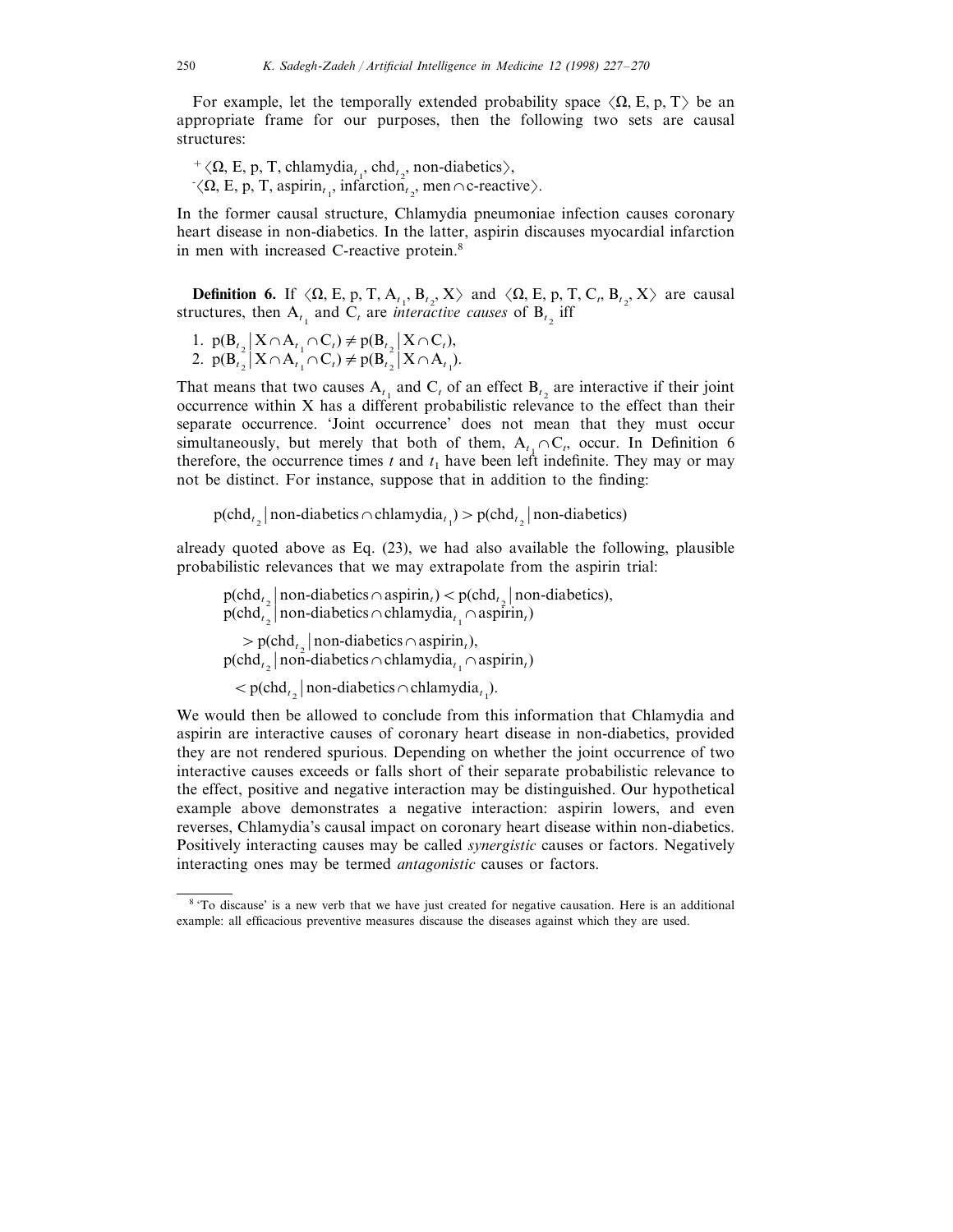If  $A_t$  and  $C_t$  are two interactive causes of an effect  $B_t$  such that  $A_t$  precedes  $C_t$ *and* causes or discauses it, then  $C_t$  is an intermediate cause of  $B_{t_2}$ , or an intermediary for short (Fig. 3a). There may be many intermediaries between a particular cause  $A_{t_1}$  and effect  $B_{t_2}$ . This is usually the case, for example, in contagious diseases. A pseudoproblem arises whenever the earlier cause  $A_t$ , has opposing causal tendencies for intermediaries following it, such as, for example, causing C<sub>t</sub> and discausing  $D_f$  (Fig. 3b). In this case there are two seemingly conflicting paths between  $A_{t_1}$  and  $B_{t_2}$ , an excitatory and an inhibitory one. An example is provided by Hesslow's contraceptive pills quoted in Section 4.2 above which he thinks may raise and lower the probability of thrombosis at the same time. But the situation is causal-analytically not so awkward as he believes. In Fig. 3b, oral contraceptives  $(A_{t_1})$  in the population level, not in the individual female, cause thrombosis by triggering some thrombogenic intermediaries  $(C_t)$  over the left path, and discause thrombosis by preventing pregnancy  $(D_t)$  over the right path. The overall statistical outcome yields a new probability value for thrombogenic relevance of Hesslow's pills in an entirely distinct causal structure. This value may be different than their thrombogenic relevance within other background contexts such as, for example:

 $p$ (thrombosis  $|$  female) =  $r_1$ , p(thrombosis  $\vert$  female  $\cap$  pregnant) =  $r_2$ , p(thrombosis  $\vert$  female  $\cap$  pregnant) =  $r_3$ , p(thrombosis | female  $\cap$  pregnant  $\cap$  pill) =  $r_4$ , p(thrombosis  $|$  female  $\cap$  pregnant  $\cap$  pill) =  $r_5$ , p(thrombosis  $\vert$  female  $\cap$  pregnant  $\cap$  pill) =  $r_6$ , p(thrombosis  $\vert$  female  $\cap$  pill) =  $r_7$ , p(thrombosis  $|$  female  $\cap$  diabetics  $\cap$  pill) =  $r_8$ , p(thrombosis | female  $\cap$  aspirin  $\cap$  pill) =  $r_9$ , p(thrombosis female  $\cap$  diabetics  $\cap$  aspirin  $\cap$  pill) =  $r_{10}$ ,

etc. None of these values  $r_i$  will equal another one. The strength of causal relevance a factor has to another factor is relative to the causal structures within which it



Fig. 3. Intermediaries between  $A_{t_1}$  and  $B_{t_2}$ . Part 3b displays two seemingly conflicting paths between  $A_{t_1}$ and  $B_{t_2}$ .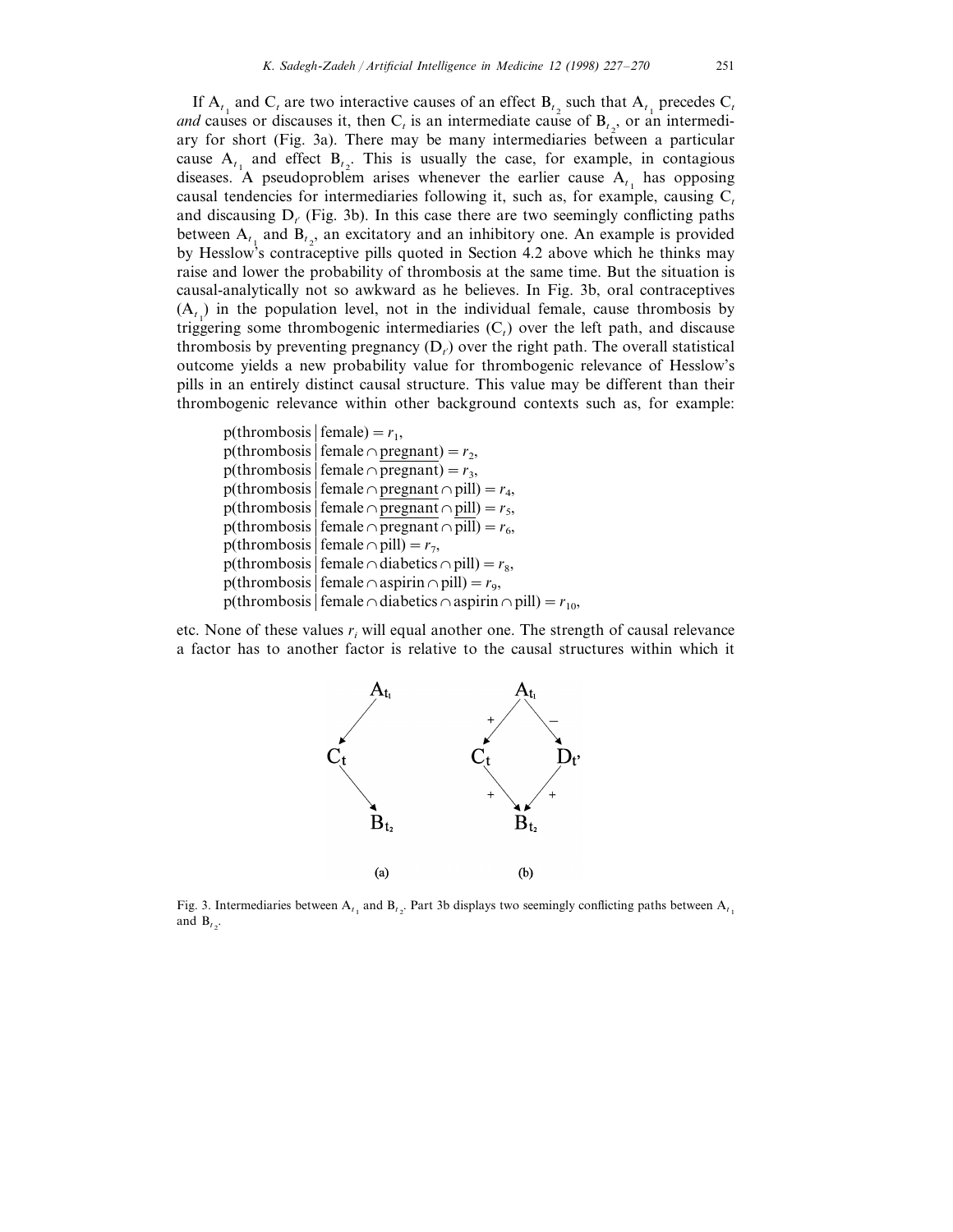operates, or equivalently, within which it is being considered. There is no such thing as the absolute, positive or negative, causal relevance of something to something else. This is the essence of our relativistic theory of etiology.<sup>9</sup>

Indirect causes, and direct ones, are to be distinguished from intermediate causes. They cannot be defined here (for details and other types of causes, see [20]). A particular kind of cause, however, i.e. the notion of *sufficient cause*, must be mentioned to show that deterministic causation is also covered by the probabilistic approach we are presenting here. A sufficient cause is simply the limiting case where the probability of its effect reaches 1:

**Definition 7.** If  $\langle \Omega, E, p, T, A_{t_1}, B_{t_2}, X \rangle$  is a causal structure, then  $X \cap A_{t_1}$  is a sufficient cause of  $B_{t_2}$  iff  $p(B_{t_2} | \mathbf{X} \cap A_{t_1}) = 1$ .

A deterministic causal law, as explicated in Section 3 above, may now be rewritten as a causal structure with the limiting probability

 $p(B_t | Y \cap A_{t_1} \cap A_{t_2} \cap \cdots \cap A_{t_n})$  $) = 1$  (30)

such that  $n \ge 1$  and all partial causes Y,  $A_{t_1},..., A_{t_n}$  are interactive. Mackie's causes as INUS conditions quoted in Section 3 may be interpreted as  $A_{t_i}$  of causal structures with limiting probabilities such as Eq. (30). Ideal, causal structures of this kind are rare enough. And nowhere else we have sufficient causes and thus INUS conditions available, though probabilistic causal structures and causes abound in the world. Causes therefore are in general not INUS conditions. We have to put up with non-deterministic etiology.

#### 4.4. *Quantitati*6*e and comparati*6*e causal structures*

Among its numerous methodological advantages the framework sketched above also entails the virtue that it enables us in different ways to view and treat the causal impact of causes as a measurable quantity. We will choose the most obvious and simple measurement, though there are also competing ones (cf. [20]).

To measure the causal strength of causes, let us introduce an appropriate terminology and syntax. We consider all of the following expressions as synonyms: causal strength, causal impact, causal relevance, causal influence, causal support, causal significance, causal propensity, causal contribution, degree of causation. We prefer the term *causal relevance* and use it in the following manner: 'the causal relevance of A to B within X is *r*', symbolized by  $cr(A, B, X) = r$  and defined as follows:

**Definition 8.** If  $\langle \Omega, E, p, T, A_{t_1}, B_{t_2}, X \rangle$  is a causal structure, then  $cr(A_{t_1}, B_{t_2}, X) = r \text{ iff } r = p(B_{t_2} | X \cap A_{t_1}) - p(B_{t_2} | X).$ 

<sup>9</sup> It says that the notion of cause is not an absolute, unconditional one such as *causes*(A, B), but a conditional one such as our familiar diction *causes*(A, B, X) that we have already read as 'A causes B conditional on X'. Accordingly, the theory sketched in this paper is a theory of *conditional casuality* [20].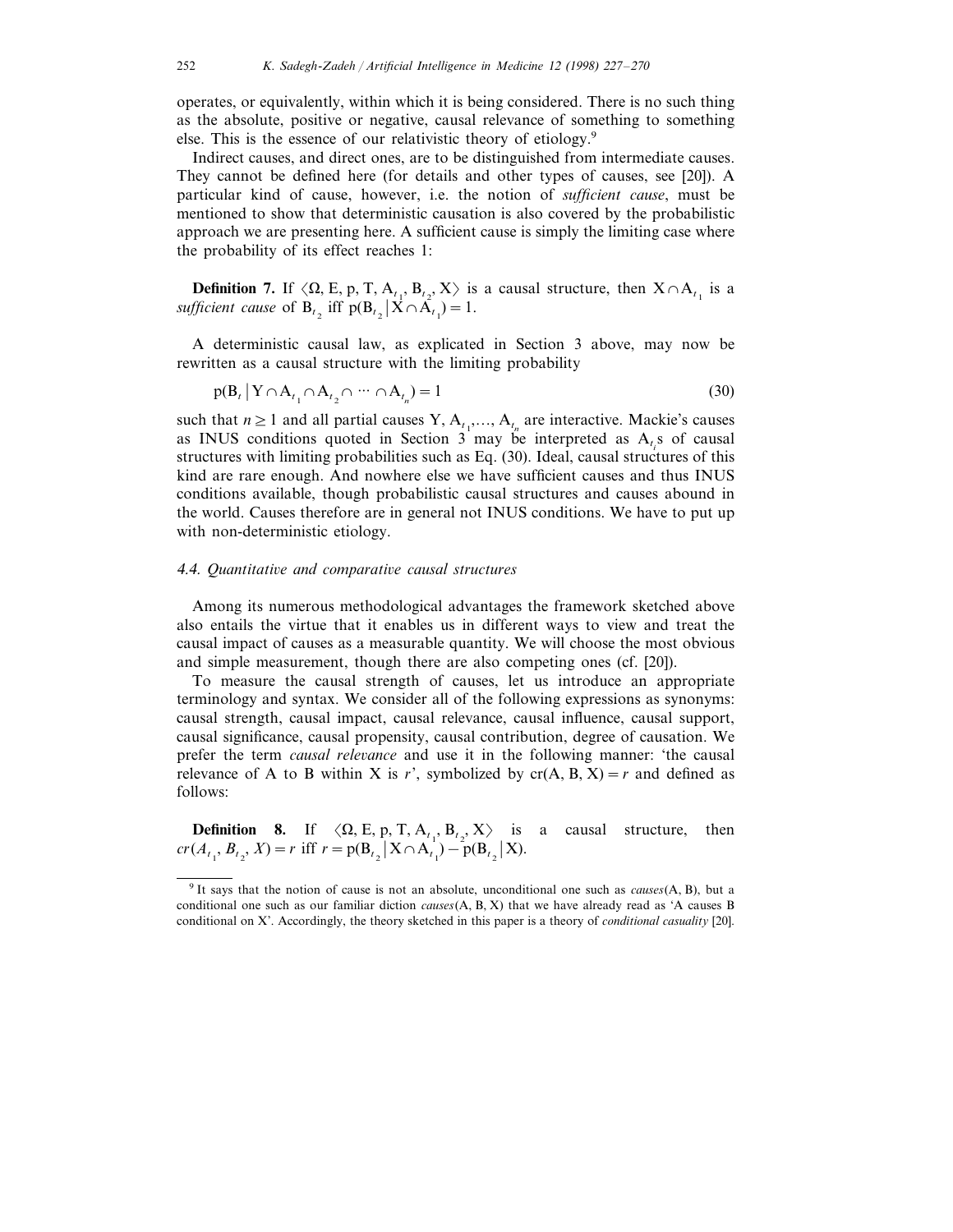That means that the causal relevance of an event to another one within a particular population is just the extent to which it raises or lowers the probability of the occurrence of the latter within this population, given a causal structure as introduced in Definition 5. For example,

cr(chlamydia, chd, non-diabetics)

= p(chd | non-diabetics ∩ chlamydia) – p(chd | non-diabetics).

Causal relevance, cr, is thus a three-place, numerical function. Depending on the magnitudes of the two underlying probabilities whose difference yields  $cr(A, B, X)$ , the causal relevance function cr assumes values in the real interval  $[-1, +1]$ . For instance,

 $cr($ chlamydia, chd, non-diabetics $)=0.25$  $cr($ chlamydia, chd, diabetics $)=0$ cr(smoking, chd, non-diabetics $\cap$ chlamydia) = 0 cr(aspirin, infarction, men $\cap$ c-reactive) = -0.4.

The first and the last one of these quantities are fictitious as I was unable to extract accurate base probabilities from the literature sources referred to previously [9,12]. The examples and definitions demonstrate that:

| causal irrelevance amounts to                                                | $cr(A, B, X) \cong 0$ | $\text{(null-causing)}$  |
|------------------------------------------------------------------------------|-----------------------|--------------------------|
| positive causal relevance is                                                 | cr(A, B, X) > 0       | (causing)                |
| negative causal relevance is                                                 | cr(A, B, X) < 0       | (discausing, preventing) |
| maximum positive causal relevance is $cr(A, B, X) = 1$                       |                       | (maximum efficiency)     |
| maximum negative causal relevance is $cr(A, B, X) = -1$ (maximum prevention) |                       |                          |

It goes without saying that at least due to its range  $[-1, +1]$ , the causal relevance function cr is not a probability, possibility, necessity, belief, or plausibility. It is simply a normed, conditional measure over the event algebra. This becomes evident from the following definition which in its axiom 5 also includes Definition 8. This expository definition that we will not use here displays a genuine space in mathematical sense. It demonstrates how our theory of causation may be extended stepwise [20]. The intuitive idea behind it is that triple chunks of the event algebra E, symbolized by  $E_1$ ,  $E_2$ ,  $E_3$ , may constitute a complex of causal structures that yields a measurable space if a causal relevance measure is available.

**Definition 9.**  $\xi$  is a *causal space* iff there are  $\Omega$ , E, p, T, E<sub>1</sub>, E<sub>2</sub>, E<sub>3</sub>, and cr such that

1.  $\xi = \langle \Omega, E, p, T, E_1, E_2, E_3, cr \rangle$ , 2. E<sub>1</sub>, E<sub>2</sub>, E<sub>3</sub> $\subseteq$  E<sub>3</sub> 3. For every  $A_{t_1} \in E_1$  and  $B_{t_2} \in E_2$  there is an  $X \in E_3$  such that  $\langle \Omega, E, p, T, A_{t_1}, B_{t_2}, X \rangle$  is a causal structure, 4. cr:  $E \times E \times E \rightarrow [-1, +1],$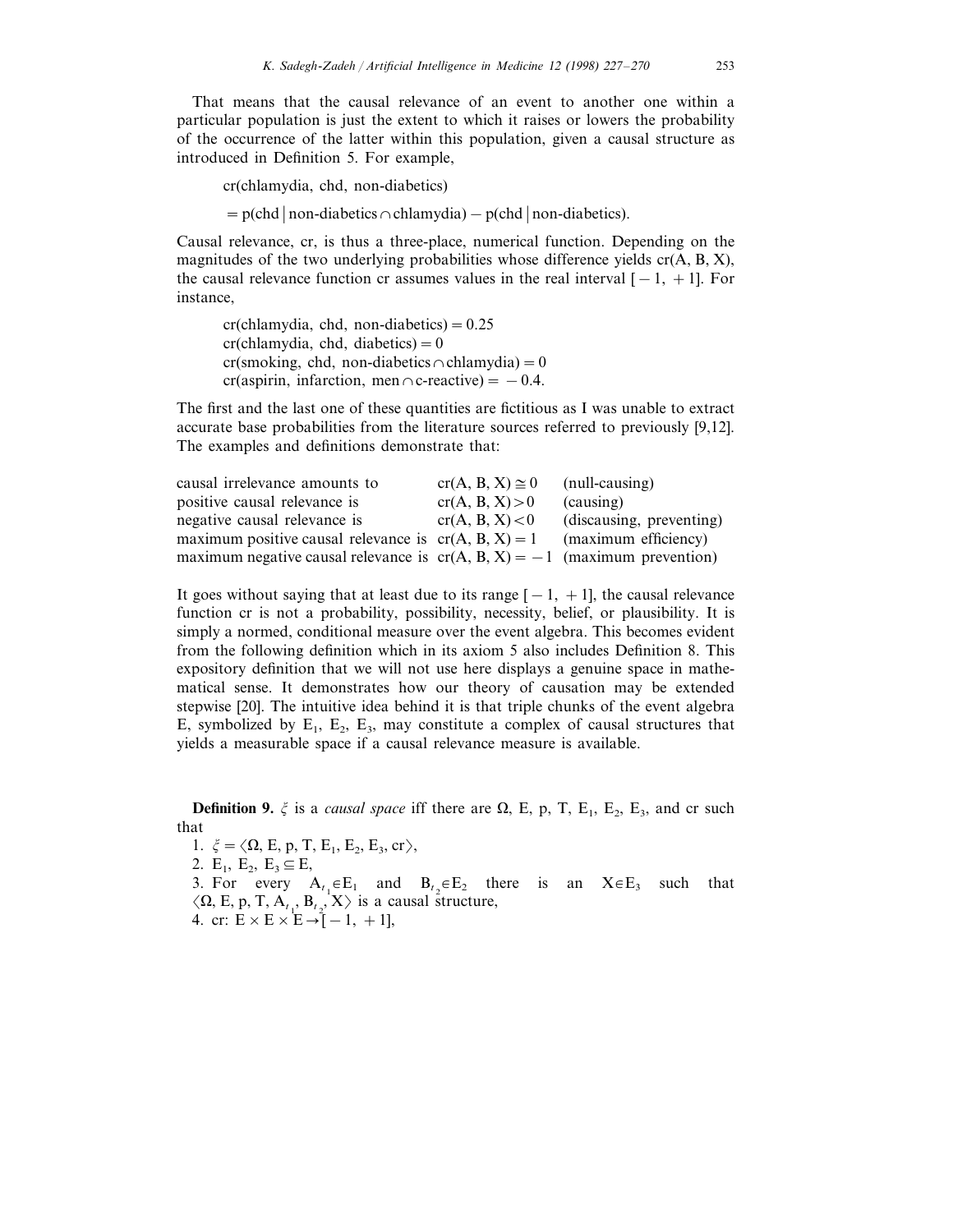5. If  $\langle \Omega, E, p, T, A_{t_1}, B_{t_2}, X \rangle$  is a causal structure, then  $cr(A_{t_1}, B_{t_2}, X) =$  $p(B_{t_2} | X \cap A_{t_1}) - p(B_{t_2} | X),$ 6. cr(Y,  $\Omega$ , X) = cr(Y,  $\emptyset$ , X) = 0 for all non-empty Y, X $\in$ E, 7. If  $Z_1 \subseteq Z_2$ , then  $cr(Y, Z_1, X) \leq cr(Y, Z_2, X)$  if  $cr(Y, Z_2, X)$  is positive  $cr(Y, Z_1, X) \geq cr(Y, Z_2, X)$  if  $cr(Y, Z_2, X)$  is negative for all non-empty Y,  $Z_1$ ,  $Z_2$ ,  $X \in E$ .

The causal relevance function cr is rendered a normed measure by axioms 4, 6 and 7. According to axiom 6, no event is causally relevant to the sure event  $\Omega$  and to the impossible event Ø.

A causal space as just introduced provides a strong ordering for causes in the reals  $[-1, +1]$ . Thus, metric causal and metacausal studies become feasible. For example, (in analogy to random functions) one may construct causal functions that *cause* causal relevance distributions over the event algebra, cause their temporal changes ('causal kinematics'), etc.10 The space enables us to also lend a comparative order to causal relationships among causes and effects by comparing their quantitative causal relevances  $cr(A, B, X)$ . We will thus achieve in medical knowledge engineering a wide-ranging comparative causal terminology and talk such as 'A is a *stronger* positive cause of B in class X than is C', 'A is causally *more rele*6*ant* to B within X than is C within Y', 'A is causally *less rele*6*ant* to B within X than is C', and the like. For example, the statement

 $cr($ chlamydia, chd, non-diabetics) $> cr(moking, chd, non-diabetics)$ ,

says that Chlamydia pneumoniae infection is a stronger cause of coronary heart disease in non-diabetics than is smoking. Analogous examples are:

 $cr(chlamydia, chd, diabetics) = cr(chlamydia \cap smoking, chd, non-diabetics),$  $cr($ chlamydia, chd, diabetics)  $<$   $cr($ chlamydia, chd, non-diabetics),  $cr(helicobacter, gastric_{ulcer, men})\ge cr(oedipus, gastric_{ulcer, men}),$  $cr(contraceptives, thrombosis, pregnant) \ge cr(contraceptives, thrombosis,$ non-pregnant).

#### 4.5. *Conjectural causal structures*

Numerical probabilities needed for calculating the causal relevance  $cr(A, B, X)$  an event has to another one, are unfortunately not always available in medicine. In most cases we have only to guess if an event like smoking exerts any causal influence on something else like lung cancer. How do we do that? Is there a possibilty to improve this subjective capability of etiologic conjecturing when quantitative knowledge is lacking? As a straight development of our foregoing considerations, we will in what follows sketch methods that can be used to this end.

<sup>&</sup>lt;sup>10</sup> Ontological facets of the problem 'what does the causal relevance function cr measure?' become now apparent (see [20]).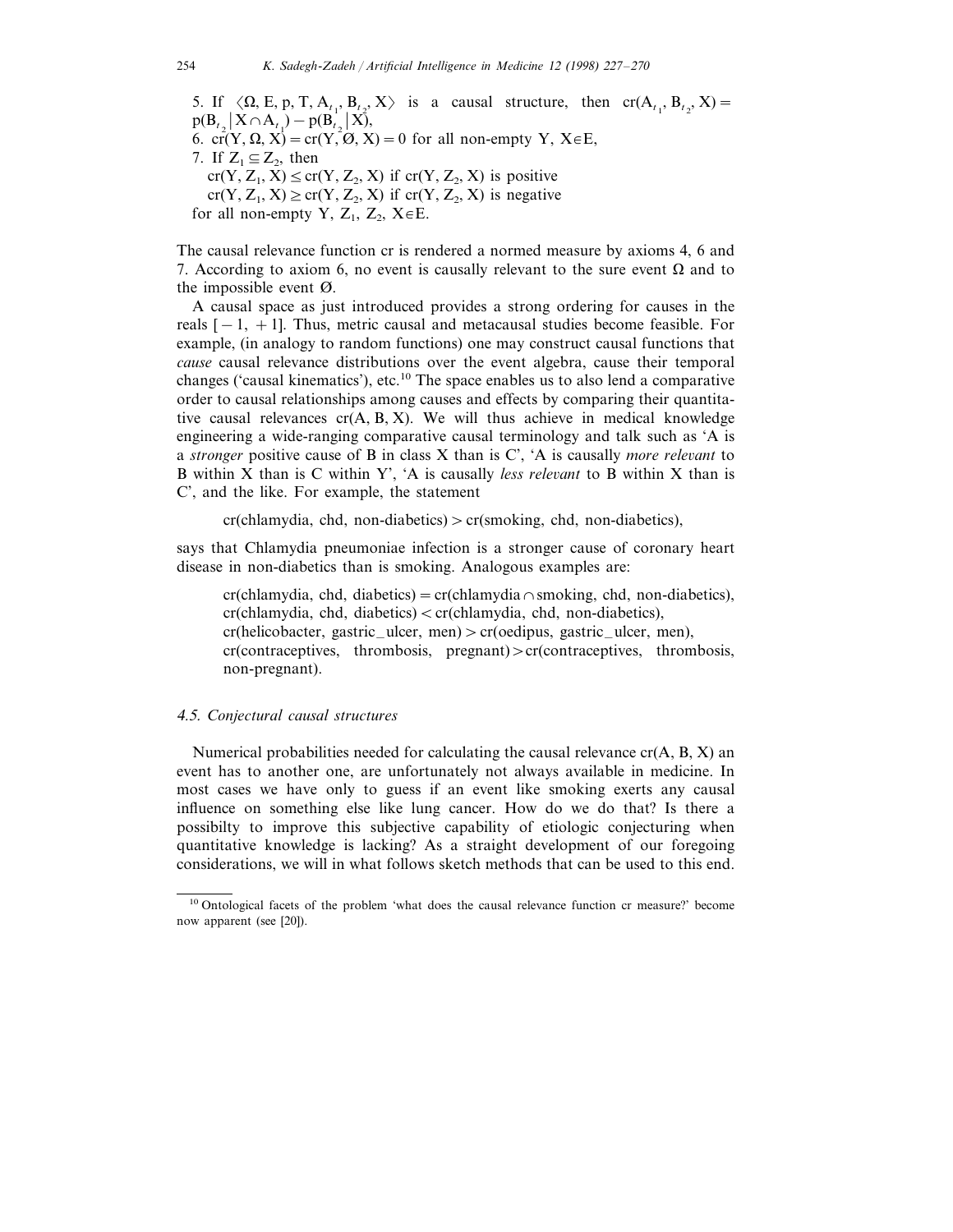The best situation in this worst case of lacking numerical probabilities would be if one were in a position to say which one of the events whose cause-effect relationships are being judged is *more likely than* another one. That is, comparative probabilities should be available. They are obtainable by, for example, frequency analyses and comparisons. The comparative probabilities we need are conditional ones holding between pairs of conditional events  $(B|A)$  and  $(D|C)$ . The two-place relation 'is at least as likely as' or any of its synonyms may serve as the basic predicate. We symbolize it by ' $\ge$ ' to use the shorthand notation:

$$
(B|A) \ge (D|C), \tag{31}
$$

to be read as 'B given A is *at least as likely as* D given C'. For example, 'coronary heart disease given Chlamydia pneumoniae infection is at least as likely as stroke given cerebral atherosclerosis'. By standard definitions we draw of Eq. (31) the relations:

$$
(B | A) > (D | C), \tag{32}
$$

$$
(B | A) \approx (D | C), \tag{33}
$$

$$
(B | A) \neq (D | C), \tag{34}
$$

the first one to be read as 'B given A is *more likely than* D given C', the second one as 'B given A is *as likely as* D given C', and the last one as 'B given A is *not as likely as* D given C'. We cannot deal here with a calculus for handling these comparative probability relations (see, e.g. [5,25]). Based upon such a calculus, we say: a triplet  $\langle \Omega, E, \ge \rangle$  is a *comparative probability space* iff  $\Omega$  is a sample space, E is an event algebra on  $\Omega$ , and  $\geq$  is a comparative probability relation on E such that the axioms of that calculus are satisfied.

**Definition 10.**  $\xi$  is a *conjectural potential causal structure* iff there are  $\Omega$ , E,  $\geq$ , T,  $A_{t_1}$ ,  $B_{t_2}$  and X such that

- 1.  $\xi = \langle \Omega, E_{1} \rangle$ , T, A<sub>t<sub>1</sub></sub>, B<sub>t<sub>2</sub></sub>, X $\rangle$ ,
- 2.  $\langle \Omega, E, \rangle$  is a comparative probability space,
- 3. T is a discrete time interval,
- 4.  $A_{t_1}$ ,  $B_{t_2}$  and X are non-empty elements of E,
- 5.  $t_1$ ,  $t_2 \in \mathring{T}$  such that  $t_1 < t_2$ ,
- 6.  $(B_{t_2} | X \cap A_{t_1}) \neq (B_{t_2} | X)$ .

The analogy with Definition 1 in Section 4.3 is obvious where potential causal structures were constructed on quantitative probability spaces. The only difference is that the comparative probability relation  $\geq$  now replaces the quantitative probability function p. For example, supposing that myocardial infarction given both diabetes and obesity is *more likely than* given diabetes only,

 $(\text{infarction}_{t_2} | \text{diabetes} \cap \text{obesity}_{t_1})$   $> (\text{infarction}_{t_2} | \text{diabetes}),$ 

then, supplemented by remaining ingredients, we have the following conjectural potential causal structure:  $\langle \Omega, E, \rangle$ , T, obesity<sub>t<sub>1</sub></sub>, myocardial infarction<sub>t<sub>2</sub></sub>, dia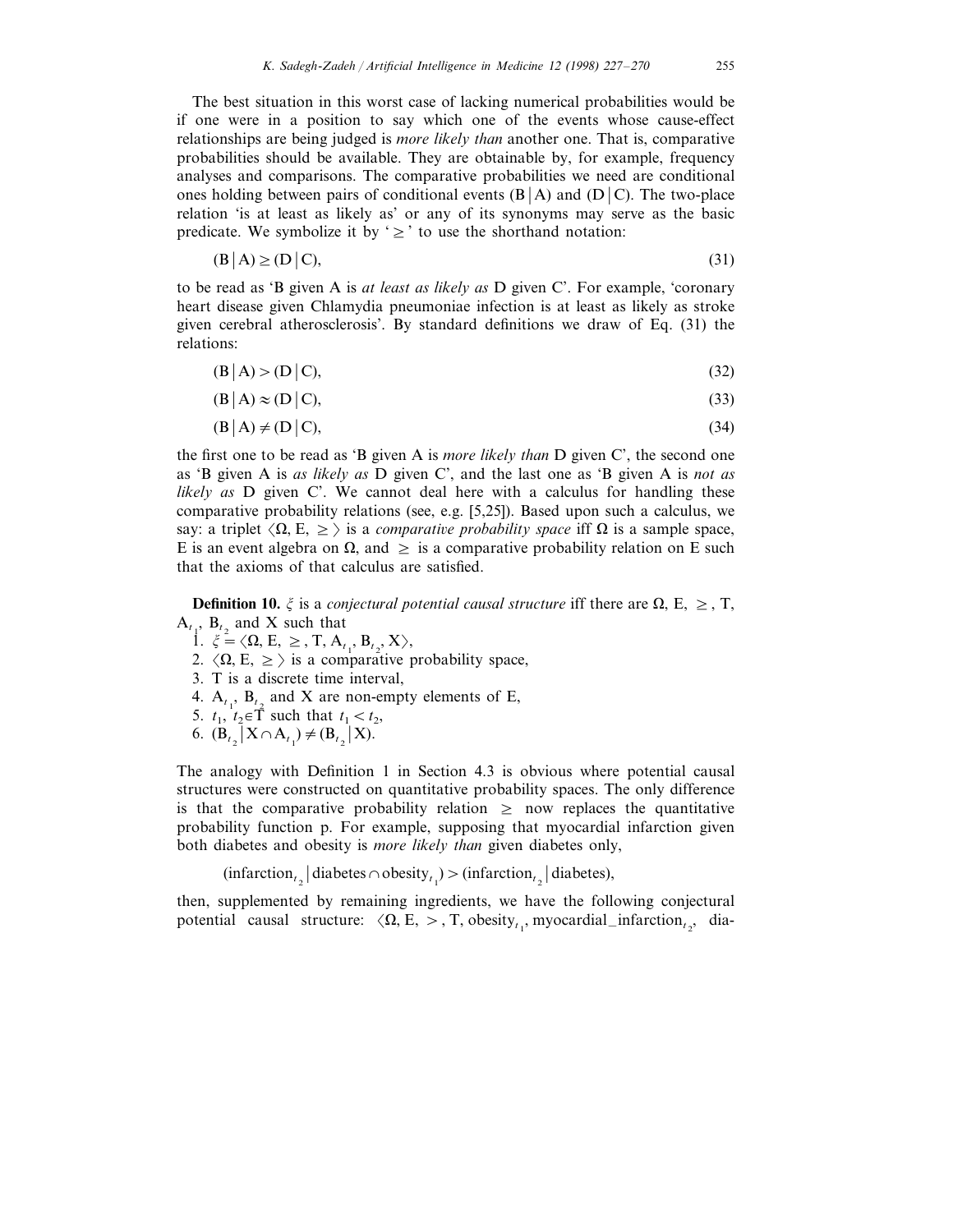betes). Note that no statistical knowledge on quantitative probabilities is required.<sup>11</sup>

In a fashion formally analogous to the quantitative cases in Section 4.3, additional causal terminology may be easily defined, but we will not parallel that procedure here. The only notions to demonstrate is this main pair.

**Definition 11.** If  $\langle \Omega, E \rangle \geq T$ ,  $A_{t_1}, B_{t_2}, X \rangle$  is a conjectural potential causal structure and is not a spurious one, then

 $A_{t_1}$  is a *conjectural positive cause* of  $B_{t_2}$  within  $X$  iff  $(B_{t_2}|X \cap A_{t_1}) > (B_{t_2}|X)$ ,

 $A_{t_1}$  is a *conjectural negative cause* of  $\bar{B}_{t_2}$  within X iff  $(B_{t_2}|X \cap A_{t_1}) < (B_{t_2}|X)$ .

**Definition 12.** If  $\langle \Omega, E \rangle \geq T$ ,  $A_{t_1}, B_{t_2}, X \rangle$  is a conjectural potential causal structure, then it is a *conjectural causal structure* iff  $A_t$ , is a *conjectural positive* or a *conjectural negative* cause of  $B_{t_2}$  within X.

Despite lacking quantitative probabilities in conjectural causal structures a quasi measure of causal relevance like cr can also be constructed in these structures (cf.  $[20]$ ).<sup>12</sup>

#### 4.6. Subjective causal structures

If in addition to quantitative probabilities comparative ones are also lacking in a particular domain, we will depend on qualitative probabilities. They are usually communicated by expressions like 'probable', 'likely', 'unlikely', etc. For instance, 'lung cancer in men given smoking is likely'. The major part of the personal knowledge and belief one uses in everyday life and medical practice belongs to this type of probabilistic knowledge and belief. The question arises if there is a possibility to elicit causal knowledge and belief from this subjective part of our epistemic sphere. To this end I now will construct a notion of 'qualitative probability space' and will explore if it can also be extended to a causal structure.

We understand by *linguistic function* a function *f* which maps a particular domain into a set of linguistic entities, i.e. words or sentences. This may be exemplified by the linguistic function 'Color-of' which maps the set of objects into the set of color designators:

Color-of: Objects  $\rightarrow$  {red, green, yellow,..., etc.}.

<sup>&</sup>lt;sup>11</sup> There is a second difference between causal structures of the first kind based upon quantitative probabilities and conjectural causal structures. It is a philosophical one. Conjectural causal structures are beyond any doubt subjective structures in that comparative probabilities are subjective probabilities (see footnote 3).

<sup>&</sup>lt;sup>12</sup> One can also amalgamate the causal structures as defined on the basis of quantitative probability in Section 4.3, and the conjectural ones. For this approach, see [20].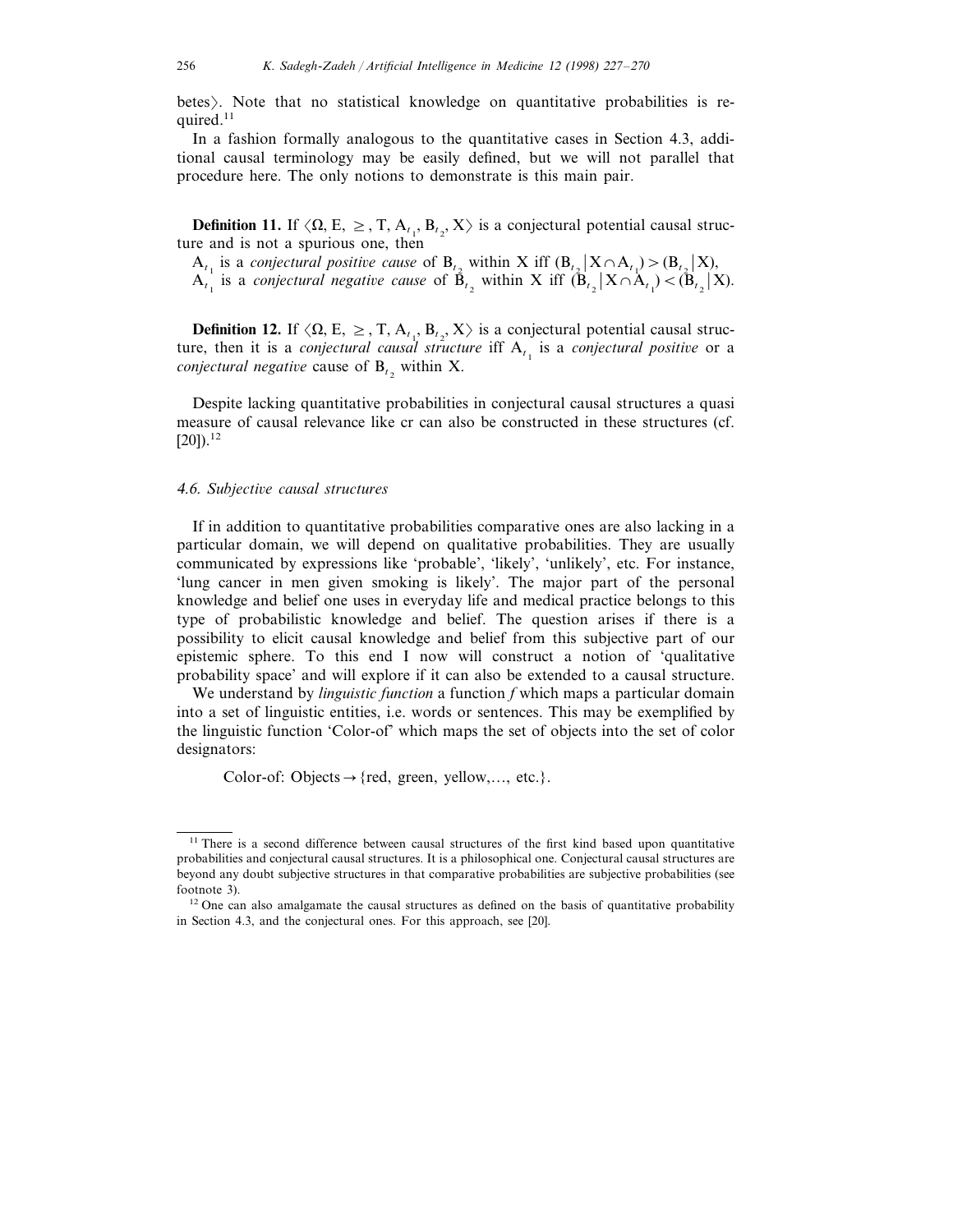A statement such as 'blood is red' thus becomes expressible as a functional equation of the form:

 $Color-of(blood) = red.$ 

The word 'Age' is another example mapping the set of people into the set of age lables such as young, old, very old, etc. e.g.  $Age(Manuel) = very young$ . The linguistic function 'Truth' maps the set of statements into the set of truth values. Here are some examples:

| Truth:  | Statements $\rightarrow$ {true, not true, very true, false, more or less true, |
|---------|--------------------------------------------------------------------------------|
|         | quite true $\}$ .                                                              |
| Age:    | People $\rightarrow$ {young, very young, adult, old, quite old, more or less   |
|         | $old$ .                                                                        |
| Weight: | Objects $\rightarrow$ {light, very light, not very light, heavy, not heavy,},  |
| Ethics: | Actions $\rightarrow$ {good, bad, very good, very very good, excellent, miser- |
|         | able $\dots$ .                                                                 |

Following the inventor of the theory of linguistic functions, Lotfi A. Zadeh, who improperly called them 'linguistic variables'  $[27-29]$ , the range of a linguistic function f will be referred to as its term set, written  $Term(f)$ . We can in this way arrange a term set such as {likely, very likely, not likely, unlikely, more or less likely, certain, improbable,…} which may serve as the range of a linguistic probability function, denoted as *Probability*, or P for short:

P: Events  $\rightarrow$  {likely, very likely, not likely, unlikely, more or less likely, certain, improbable,…}.

This will enable us to assign to events linguistic probabilities in the following manner: P({Chalamydia pneumoniae infection is present}) = very likely. P({it will rain tomorrow}  $\cap$  {it will not rain tomorrow}) = improbable.

Let P be a function of this type with Term(P) as above. It is possible to transform Term(P) into an ordinal or rank-order scale. This will be achieved by a ranking according to whether a term  $\tau_i \in \text{Term}(P)$  assigns a higher subjective probability to an event than another term  $\tau \in Term(P)$  does. Such is the case, for example, regarding the two terms 'unlikely' and 'very likely'. The latter assigns a higher subjective probability to an event than does 'unlikely'. Let us string the elements of Term(P) in the order of their increasing subjective probability content as just described:

Term(P) = 
$$
\langle \text{improbable}, \tau_2, \ldots, \tau_{n-1}, \text{certain} \rangle
$$
 (35)

such that  $\tau_1$  denotes the least probable, and  $\tau_n$  signifies the most probable. Given any two terms  $\tau_i$ ,  $\tau_j \in Term(P)$ , we say that  $\tau_i$  is below  $\tau_j$ , or conversely,  $\tau_j$  is above  $\tau_i$  iff  $i < j$ . For example, it will be commensurate with our intuition if in Eq. (35) 'not likely' is below 'very likely', and 'very very likely' is above 'likely'. We define: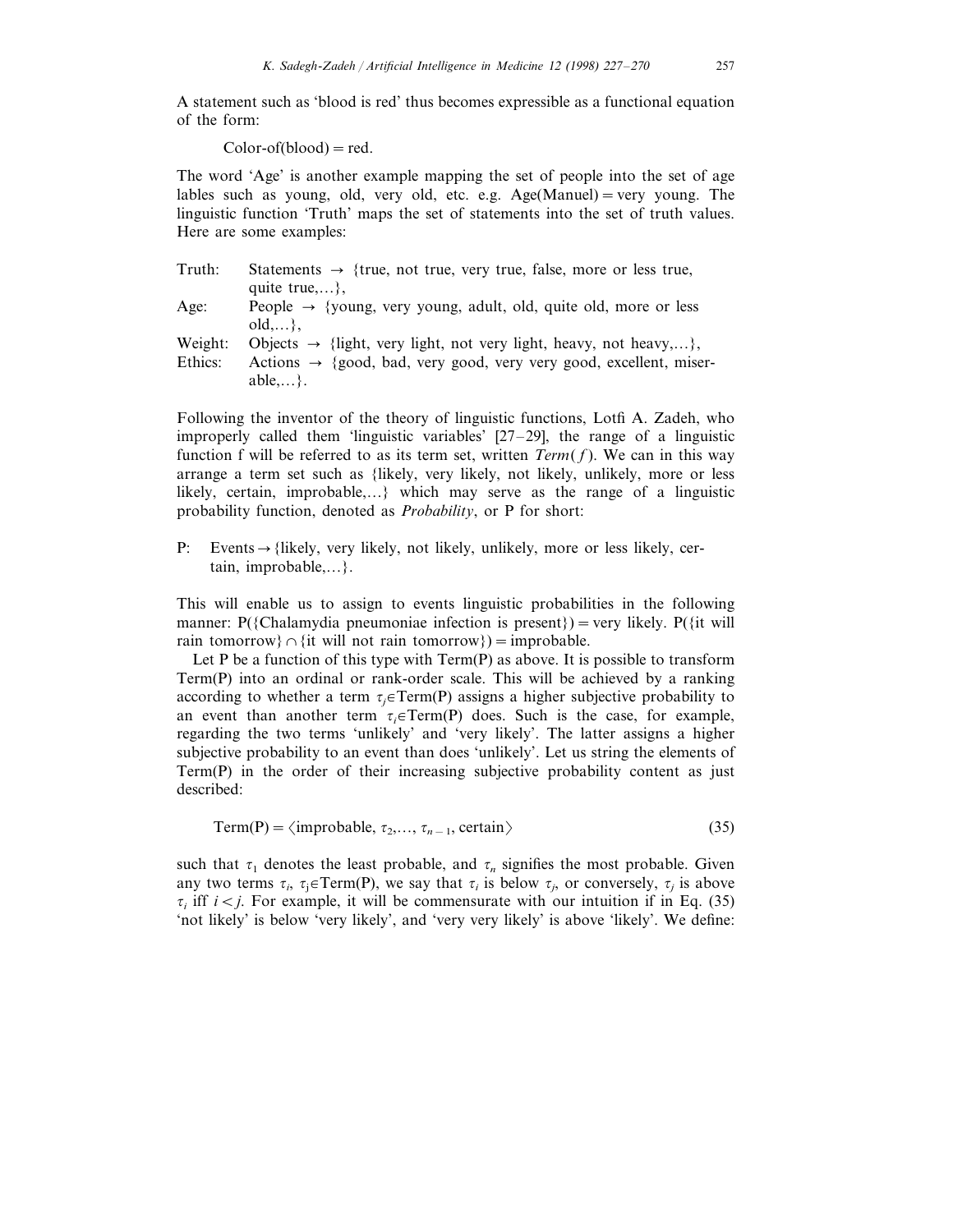$\tau_j \geq \tau_i$  iff  $j \geq i$ , that is, iff  $\tau_j$  is not below  $\tau_i$ ,

 $\tau_i \neq \tau_j$  iff  $i \neq j$ .

**Definition 13.**  $\xi$  is a *qualitative probability space* iff there are  $\Omega$ , E, P, Term(P), and  $\ge$  such that

1.  $\xi = \langle \Omega, E, P, Term(P), \ge \rangle$ ,

- 2.  $\Omega$  is a sample space,
- 3. E is an event algebra on  $\Omega$ ,
- 4. P:  $E \rightarrow Term(P)$ ,
- 5. Term(P) =  $\langle$ improbable,  $\tau_2, \ldots, \tau_{n-1}$ , certain is a rank-ordered term set of P,
- 6.  $P(\emptyset) =$  improbable,
- 7.  $P(\Omega) =$ certain,
- 8. If  $Z \supseteq Y$ , then  $P(Z) \geq P(Y)$  for all Y,  $Z \in E$ .

According to the last three axioms, the qualitative probability function P must be viewed as a normed linguistic measure. A fuzzy-theoretical method of computation with linguistic probabilities may be found in [29]. It renders the structure above a qualitative probability calculus. Now, it does not appear a difficult task to also extend this probability calculus to a causal structure.

**Definition 14.**  $\xi$  is a *subjective potential causal structure* iff there are  $\Omega$ , E, P, Term(P),  $\geq$ , T, A<sub>t<sub>1</sub></sub>, B<sub>t<sub>2</sub></sub> and X such that

1.  $\xi = \langle \Omega, E, P, \text{Term}(P), \geq, T, A_{t_1}, B_{t_2}, X \rangle,$ 

- 2.  $\langle \Omega, E, P, Term(P), \rangle$  is a qualitative probability space,
- 3. T is a discrete time interval,
- 4.  $A_{t_1}$ ,  $B_{t_2}$  and X are non-empty elements of E,
- 5.  $t_1, t_2 \in \mathring{T}$  such that  $t_1 < t_2$ ,
- 6.  $P(B_{t_2} | X \cap A_{t_1}) \neq P(B_{t_2} | X)$ .

The inequality sign in axiom 6 of course denotes the semantic difference defined above and means that the linguistic probability values  $\tau_i$ ,  $\tau_j \in Term(P)$  assigned to the two conditional events are distinct. This implies that one of them is above the other one.

The formal analogy between this concept and the other two ones introduced in Definitions 1 and 10 upon which our earlier considerations and constructions were based, is striking. We will therefore not repeat the procedure of introducing analogous notions of spuriousness, causal interaction, etc. Is it possible, however, to also reconstruct in this subjective context the main notions of 'causing' and 'discausing'?

**Definition 15.** If  $\langle \Omega, E, P, Term(P), \geq, T, A_{t_1}, B_{t_2}, X \rangle$  is a subjective potential causal structure and is not a spurious one, then

1.  $A_{t_1}$  is a *positive subjective cause* of  $B_{t_2}$  within X iff  $P(B_{t_2} | X \cap A_{t_1})$  is above  $P(B_{t_2} | X),$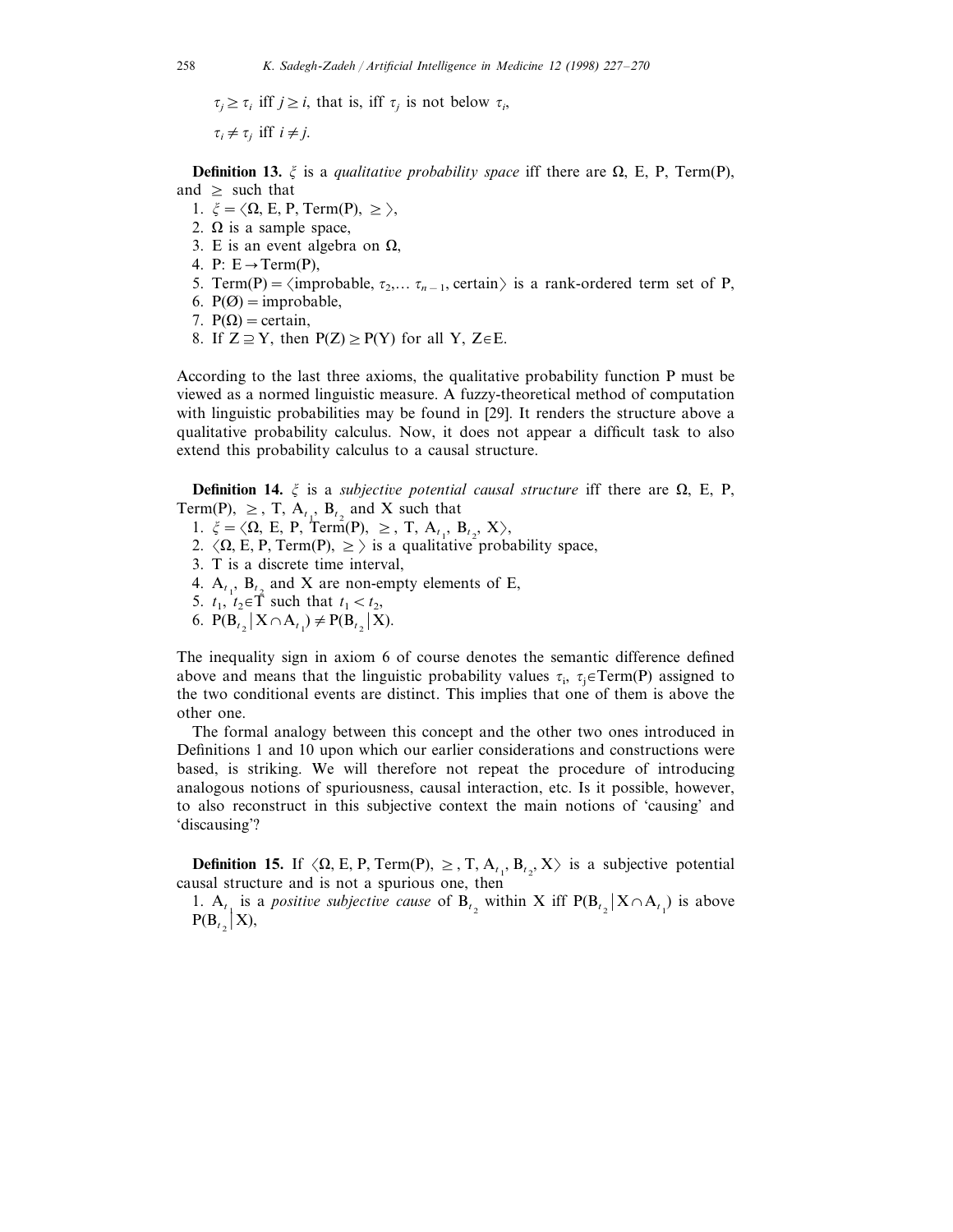2.  $A_{t_1}$  is a *negative subjective cause* of  $B_{t_2}$  within X iff  $P(B_{t_2} | X \cap A_{t_1})$  is below  $P(B_{t_2} | X)$ .

**Definition 16.** If  $\langle \Omega, E, P, Term(P), \geq, T, A_{t_1}, B_{t_2}, X \rangle$  is a subjective potential causal structure, then it is a *subjective causal structure* iff A<sub>t</sub> is a *positive* or a *negative subjective cause* of  $B_t$  within X.

Comparable to previous causal structures introduced in preceding sections, with respect to a subjective causal structure it is natural and legitimate to assert as well that, for instance,  $A_t$  *causes*  $B_t$ , within X if in this structure  $A_t$  is a positive subjective cause of  $B_{t_2}$ , and conversely, to say that  $A_{t_1}$  *discauses*  $B_{t_2}$  within X if in this structure  $A_{t_1}$  is a negative subjective cause of  $B_{t_2}$ . This propositional attitude reflects the general pattern of qualitative *causal belief* revealing at the same time that and why it may be difficult to discriminate between realism and delusion (cf. [15], p. 173). Not only our everyday life, but also diagnostic and therapeutic decision-making in clinical practice is governed by qualitative causal beliefs where something is believed by someone to cause something else. The question therefore arises if notwithstanding their qualitative and subjective character, clinical causal beliefs are amenable to some kind of *causal rele*6*ance* talk and control. We now turn to this question.

# **5. Fuzzy etiology**

When introducing conjectural and qualitative causal structures above we have already entered the realm of fuzzy etiology because comparative as well as qualitative probabilities upon which they are based are fuzzy probabilities. This becomes apparent by a closer look both at the predicate 'is at least as likely as' that we used as our basic comparative probability relation, and at the elements of the term set  $\langle$ improbable,  $\tau_2, \ldots, \tau_{n-1}$ , certain $\rangle$  representing the range of the qualitative probability function. All of them are fuzzy predicates denoting fuzzy sets. If we take into account that even a quantitative probability may be a fuzzy number such as  $p(B|A)$  = approximately 0.7', we will recognize how serviceable in etiology fuzzy theory may be. This service is not confined to the probability component of causation, however. Causal talks including causal relevance itself as a relation among events may also benefit from fuzzy theory.

#### 5.1. *Fuzzy causal structures*

For example, it appears quite reasonable to use fuzzy predicates and to state that

A causes B within X to a *low* extent, A *strongly* causes B within Y, A *moderately* discauses B within Z,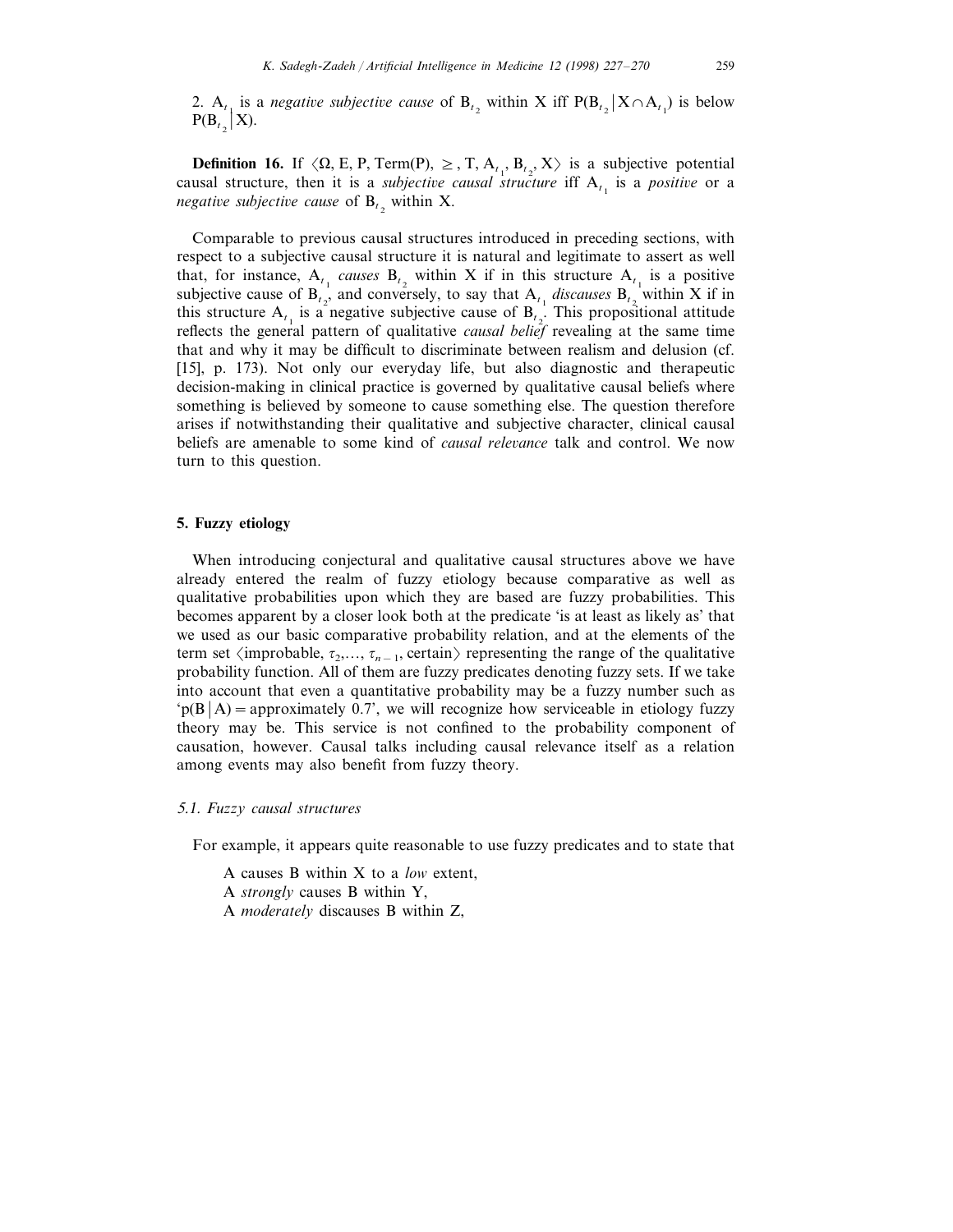when an appropriate semantics for this chattering is available. To this end, let us agree upon a uniform syntax that will substitute for all fuzzy statements of the type above. We write:

 $CR(A, B, X) = \tau$ 

and read this as 'the causal relevance of A to B within X is  $\tau$ ' where  $\tau$  denotes a fuzzy strength of causation such as 'low' in the following statement:

 $CR(smoking, lung\_cancer, teenagers)=low.$ 

Note that this new notion of causal relevance, CR, written in capitals, is a linguistic function and should not be confounded with the numerical function cr of causal relevance that we dealt with in Section 4.4. Let us fix a particular range for it, for example, something like the following term set:

 $Term(CR) =$  {low, very low, not low, medium, high, very high, not high, very very high, extremely high, more or less high, neutral, negative, weakly negative, very negative,…, etc.}.

CR is a three-place linguistic function and will map the Cartesian triple of the event algebra E into the set Term(CR):

 $CR: E \times E \times E \rightarrow Term(CR)$ .

We will thus become able to understand what it means to say, for example, that within non-diabetics, Chlamydia pneumoniae infection is causally highly relevant to coronary heart disease:

 $CR(chlamydia, chd, non-diabetics) = high.$ 

According to what we have already studied earlier, it is of course possible that within different reference classes this infection is differently causally relevant to the same disease. For instance, we may face the following situation:

 $CR(chlamydia, chd, diabetics) = very very low,$  $CR(chlamydia, chd, diabetics\cap rheumatism)=low,$  $CR(chlamydia, chd, non-diabetics \cap rheumatism) = very high.$ 

And it is also conceivable that by causal intervention the very high causal relevance just mentioned may be reversed, e.g. by using antibiotics, aspirin, etc.:

 $CR(chlamvdia\cap antibiotics, chd, non-diabetics\cap rheumatism)=moderately$ negative,

 $CR(chlamvdia \cap antibiotics \cap aspirin, chd, non-diabetics \cap rheumatism)$  = highly negative.

These examples demonstrate how causal relevances may be expressed and dealt with non-numerically linguistically, provided they are available. One may therefore inquire into whether or not fuzzy causal structures may be constructed in analogy to non-fuzzy  $( =$  crisp) ones discussed earlier. We will not go into detail here, but will only emphasize that fuzzy causal structures may indeed prove useful (see [20]). This may be exemplified by introducing only one type of fuzzy causal structures.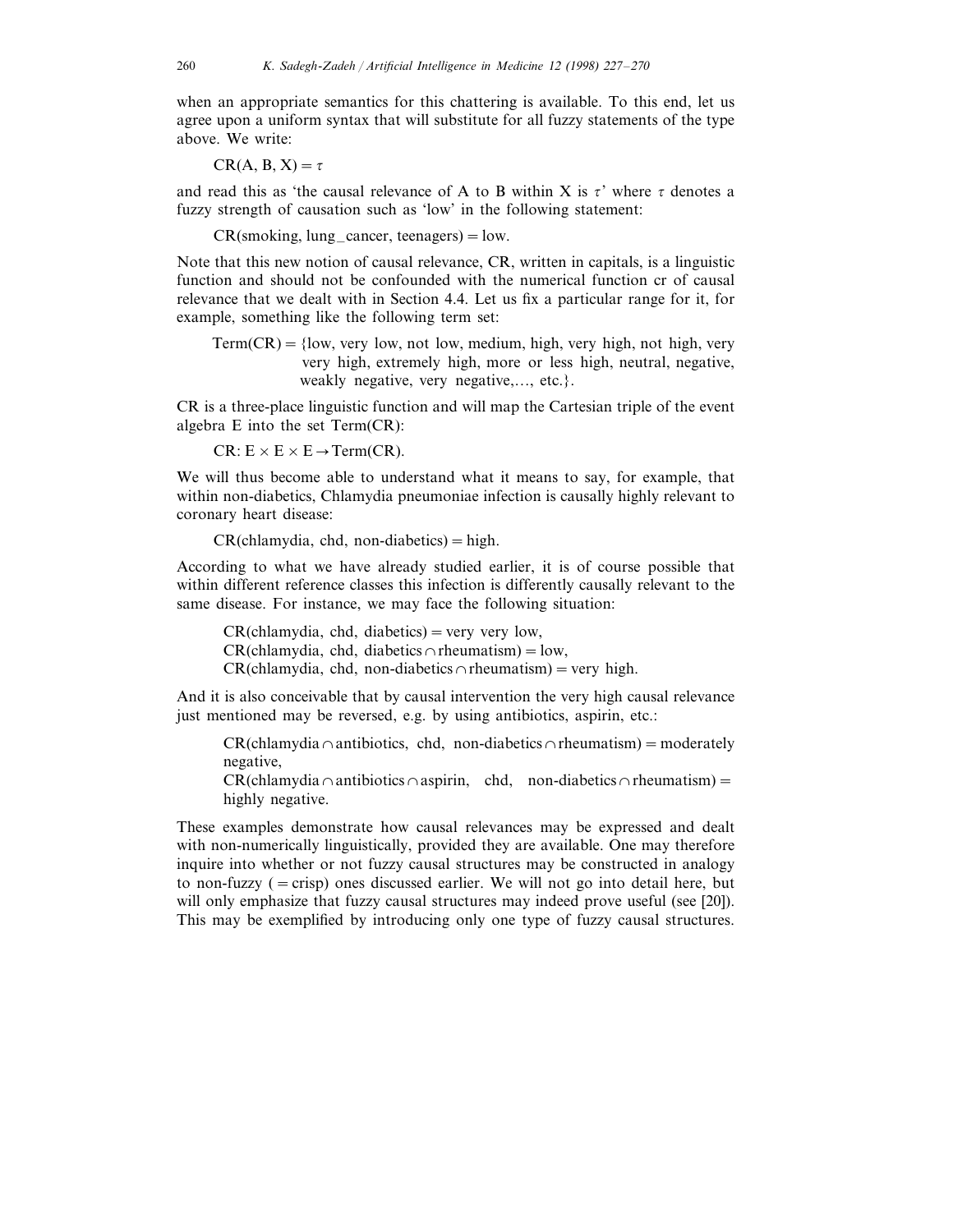**Definition 17.**  $\xi$  is a *fuzzy causal structure* iff there are  $A_{t_1}$ ,  $B_{t_2}$ , X, CR, and  $\tau$  such that

1.  $\xi = \langle A_{t_1}, B_{t_2}, X, CR, \tau \rangle$ , 2. There is a probability space  $\langle \Omega, E, p \rangle$  and a time set T such that  $\langle \Omega, E, p, T, A_{t_1}, B_{t_2}, X \rangle$  is a causal structure, 3. There is a Term(CR) such that CR:  $E \times E \times E \rightarrow Term(CR)$ , 4.  $CR(A_{t_1}, B_{t_2}, X) = \tau.$ 

For example, with reference to our discussions and considerations in Section 4.3 we may presume that  $\langle$ chlamydia<sub>t<sub>1</sub></sub>, chd<sub>t<sub>2</sub></sub>, non-diabetics, CR, medium $\rangle$  is a fuzzy causal structure. The question now arises how a fuzzy causal relevance value  $\tau$  such as 'medium' appearing in a fuzzy causal structure is obtained and obtainable. Clause 2 of Definition 17 shows that an underlying probabilistic-causal structure is required, and that means two things. First, without probability no fuzzy causality. For causal structures rest on (quantitative, comparative, or qualitative) probabiliy spaces. Second, the fuzzy, linguistic value  $\tau$  must be derived from them. To this end we will now straightforwardly construct a concept of *fuzzy causal space* that will enable us to fuzzify causality.

# 5.2. *Fuzzy causal spaces*

The idea behind, and the intuitive understanding of, the concept of a fuzzy causal space we are aiming at is this: we may be faced with a particular type of system displaying a more or less complex causal behavior, e.g. with the pathology and epidemiology of all or some infectious diseases in human population. We need not describe this causal system crisply numerically. We may describe it fuzzily linguistically as well in that we may state, for instance, 'event A is causally *strongly* associated with event B, but only causally *moderately* associated with event C, and causally *highly negatively* associated with event D', etc. The totality of these fuzzy causal statements represent a fuzzy causal space where the set of italicized, fuzzy CR values used may be  $\{a, b, \ldots, m\} \subseteq Term(CR)$ . It appears quite promising to view this set  $\{a, b, \ldots, m\}$  as a fuzzy causal relevance *distribution* over the event algebra and to assume that the distribution both is controlled by a particular fuzzy causal function (remember the stochastic analogue: 'random function') and will exhibit a fuzzy causal kinematics (cf. [20]).

The following Definition 18 extends fuzzy causal structures to fuzzy causal spaces by generalizing the structures and by transforming the linguistic function CR to a normed measure. To this end the term set Term(CR) must be rank-ordered in complete analogy to the term set of the qualitative probability, Term(P), in Section 4.6. Let us suppose that the approved, rank-ordered term set is:

Term(CR) = 
$$
\langle \tau_1, \ldots, \text{neutral}, \ldots, \tau_n \rangle
$$
, (36)

with  $\tau_1$  being the lowest fuzzy linguistic value of CR below neutral, i.e. at the negative side, and  $\tau_n$  being the highest value above neutral, i.e. at the positive side. We define:  $\tau_i \leq \tau_j$  iff  $i \leq j$ .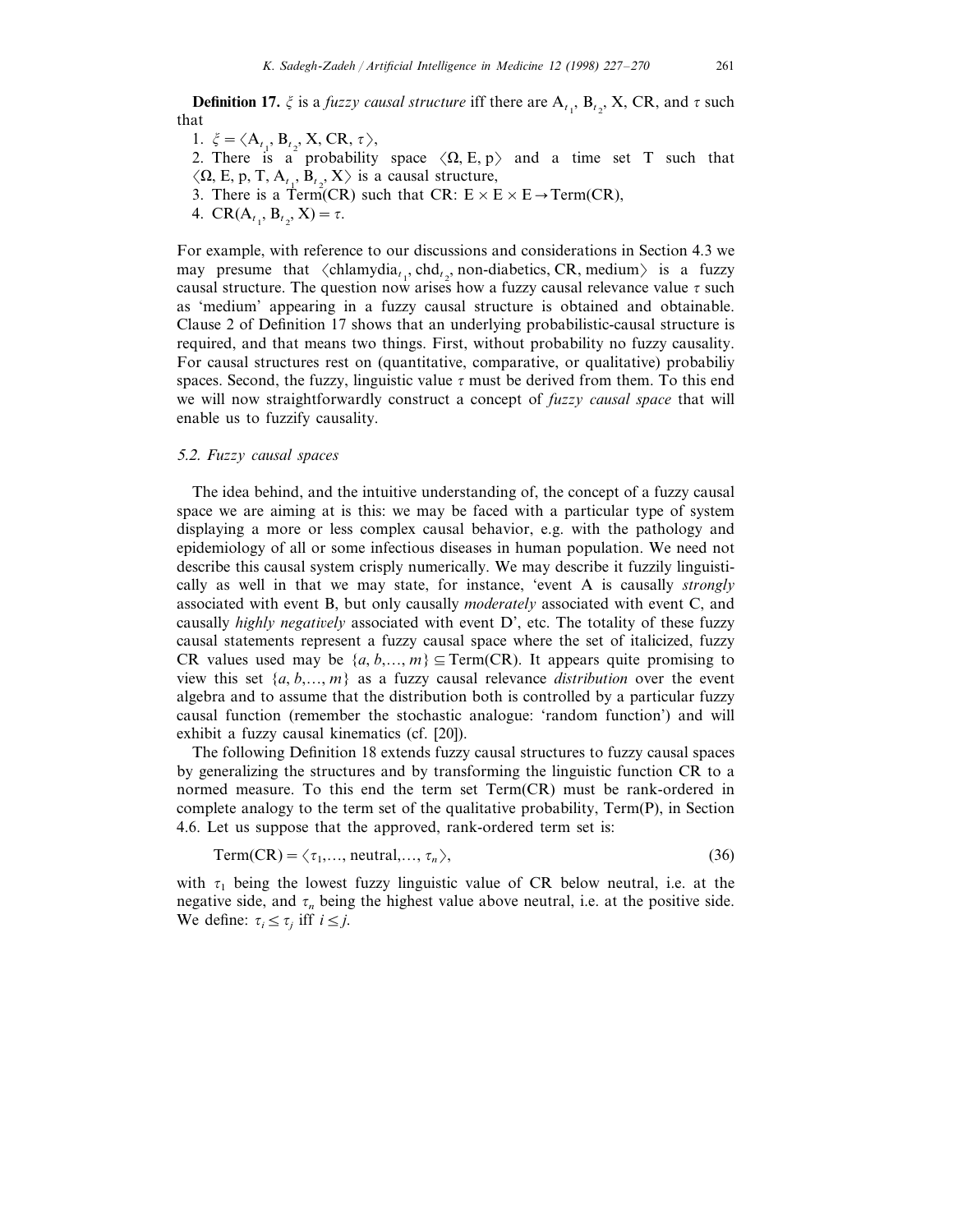**Definition 18.**  $\xi$  is a *fuzzy causal space* iff there are  $E_1$ ,  $E_2$ ,  $E_3$ , CR, and Term(CR) such that

1.  $\xi = \langle E_1, E_2, E_3, CR, Term(CR) \rangle$ ,

2. There is a probability space  $\langle \Omega, E, p \rangle$  and a time set T such that for every  $A_{t_1} \in E_1$  and  $B_{t_2} \in E_2$  there is an  $X \in E_3$  such that  $\langle \Omega, E, p, T, A_{t_1}, B_{t_2}, X \rangle$  is a causal structure,

- 3. E<sub>1</sub>, E<sub>2</sub>, E<sub>3</sub> $\subseteq$  E<sub>3</sub>
- 4. Term(CR) =  $\langle \tau_1, \ldots,$  neutral,...,  $\tau_n \rangle$  is a rank-ordered term set of CR,
- 5. CR:  $E \times E \times E \rightarrow Term(CR)$ ,
- 6. CR(Y,  $\Omega$ , X) = CR(Y, Ø, X) = neutral for all non-empty Y, X $\in$ E,
- 7. If  $Z_1 \subseteq Z_2$ , then  $CR(Y, Z_1, X) \leq CR(Y, Z_2, X)$  if  $CR(Y, Z_2, X) \geq$  neutral  $CR(Y, Z_1, X) \geq CR(Y, Z_2, X)$  if  $CR(Y, Z_2, X) \leq$  neutral for all non-empty Y,  $Z_1$ ,  $Z_2$ ,  $X \in E$ .

The linguistic causal relevance function CR becomes a normed measure by axioms 5–7. But it remains undefined. We will not pursue the analogies any further and will therefore not construct conjectural and subjective fuzzy causal spaces, though it would be interesting to observe how in these spaces causal belief kinematics emerge and develop as a consequence of fluctuating subjective base probabilities, i.e. in the wake of epistemic kinematics.13

We have two types of causal space at our disposal thus far, the crisp ones provided by the numerical causal relevance measure cr on the one hand (Definition 9), and the fuzzy ones supplied by the linguistic causal relevance measure CR, on the other. Both spaces may be interrelated with one another in the following way: a crisp causal space can be transformed into a fuzzy causal space, i.e. it can be fuzzified such that given any numerical causal relevance value such as

 $cr(A, B, X) = r$ 

we can determine if *r* is low, medium, high, very high, not very low and not very high, etc. that is, if

 $CR(A, B, X) = \tau_i$ 

where  $\tau_i \in \text{Term}(CR)$ . Seen from fuzzy-theoretic perspective, that reads: every linguistic value of the measure CR, e.g. 'high', may be defined as a name for a fuzzy subset of the range  $[-1, +1]$  of the measure cr such that any point in  $[-1, +1]$ can be linguistically classified in the term set Term(CR). We will understand this possibility of semantic interpretation of CR values in the following way.

The term set Term(CR) =  $\langle \tau_1, \ldots, \tau_n \rangle$  as it was partly displayed in the preceding subsection may be a more or less large set of linguistic terms. Though this large set may base upon only a few undefined primitives such as 'low', 'medium', and 'high'. Let us call them *primary terms* of CR, represented by the set 'primary-

<sup>13</sup> Cf. 'epistemic kinematics' in clinical decision-making in ([16], p. 108).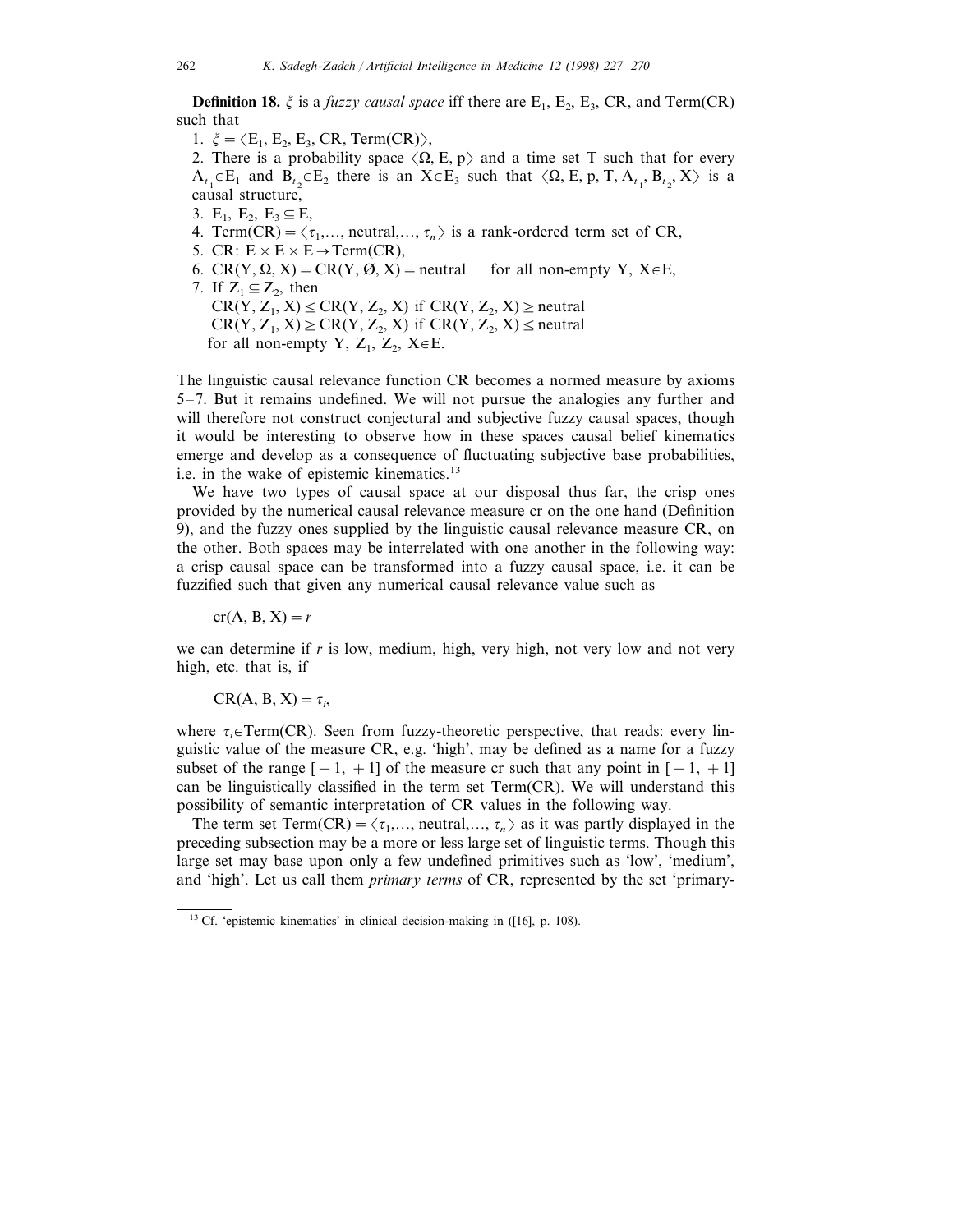Terms(CR)'. The remaining elements of Term(CR), such as 'very high', 'not low', 'not very high and not very low', and the like are defined by applying to primary terms semantic modifiers of different type, e.g. connectives like 'not', linguistic hedges like 'very', etc. Thus, the semantic interpretation of primary terms will suffice to obtain an entirely interpreted Term(CR) because semantic modifiers obey particularly specified rules. This basic semantic interpretation and definition of primary terms is provided by a *compatibility function*  $\mu$ .

Let  $\mu$  be a binary function which maps the Cartesian product of the range of the function cr and the primary terms of CR into the unit interval:

$$
\mu: [-1, +1] \times \text{primary-Terms}(CR) \rightarrow [0, 1].
$$

Following Zadeh [27–29], we will call  $\mu$  a *compatibility function*. It evaluates, within [0, 1], the compatibility of a cr value  $x \in [-1, +1]$  with a linguistic term  $\tau_i \in \text{primary-Term(CR)}$ . Thus, it assigns to a pair  $\langle x, \tau_i \rangle$  the grade of membership of x in  $\tau_i$ . That means in fuzzy-theoretic terminology that  $\mu$  is a two-place fuzzyfying membership function. For instance, we may carry out the definition of our function  $\mu$  above in such a way that we may obtain:

 $\mu(1, high) = \mu(-1, high) = 1$  $\mu(0.8, \text{high}) = \mu(-0.8, \text{high})=1$  $\mu(0.6, \text{ high}) = \mu(-0.6, \text{ high}) = 0.8$  $\mu(0.5, \text{high}) = \mu(-0.5, \text{high}) = 0.3$  $\mu(0.2, \text{high})=\mu(-0.2, \text{high})=0$ 

For the sake of convenience, we abbreviate  $\mu(x, \tau_i) = y$  by  $\mu_{\tau_i}(x) = y$ . The above examples would then read:

$$
\mu_{\text{high}}(1) = \mu_{\text{high}}(-1) = 1
$$
  
\n
$$
\mu_{\text{high}}(0.8) = \mu_{\text{high}}(-0.8) = 1
$$
  
\n
$$
\mu_{\text{high}}(0.6) = \mu_{\text{high}}(-0.6) = 0.8
$$
  
\n
$$
\mu_{\text{high}}(0.5) = \mu_{\text{high}}(-0.5) = 0.3
$$
  
\n
$$
\mu_{\text{high}}(0.2) = \mu_{\text{high}}(-0.2) = 0
$$

And we would then have a lot of local membership functions such as  $\mu_{\text{high}}$ ,  $\mu_{\text{medium}}$ ,  $\mu_{\text{low}}$ ,  $\mu_{\text{very-high}}$ , etc. Each of them may be interpreted as a particular fuzzy restriction of  $\mu$  on the range  $[-1, +1]$  of the numerical function cr. Plots of some of these restrictions are displayed in Figs. 4–7.

Figs. 4–7 illustrate well what it means to say that linguistic CR values such as 'high', 'very high', 'not low', etc. have now become interpreted labels for fuzzy restrictions of the function  $\mu$  on the values of the numerical function cr.

A *direct*, fuzzy-theoretic interpretation, definition, and understanding of linguistic causal relevance is possible in the following way. With reference to the definition of a fuzzy set as a set of ordered pairs  $\langle x, f(x) \rangle$  such that x is an element of a base, crisp set X, and  $f$  is a function that maps X into the unit interval [0, 1], we can use any of the functions  $\mu_{\text{high}}$ ,  $\mu_{\text{medium}}$ ,  $\mu_{\text{low}}$ , etc. as a particular fuzzyfying function on the domain  $[-1, +1]$  of the numerical causal relevance function cr, for instance: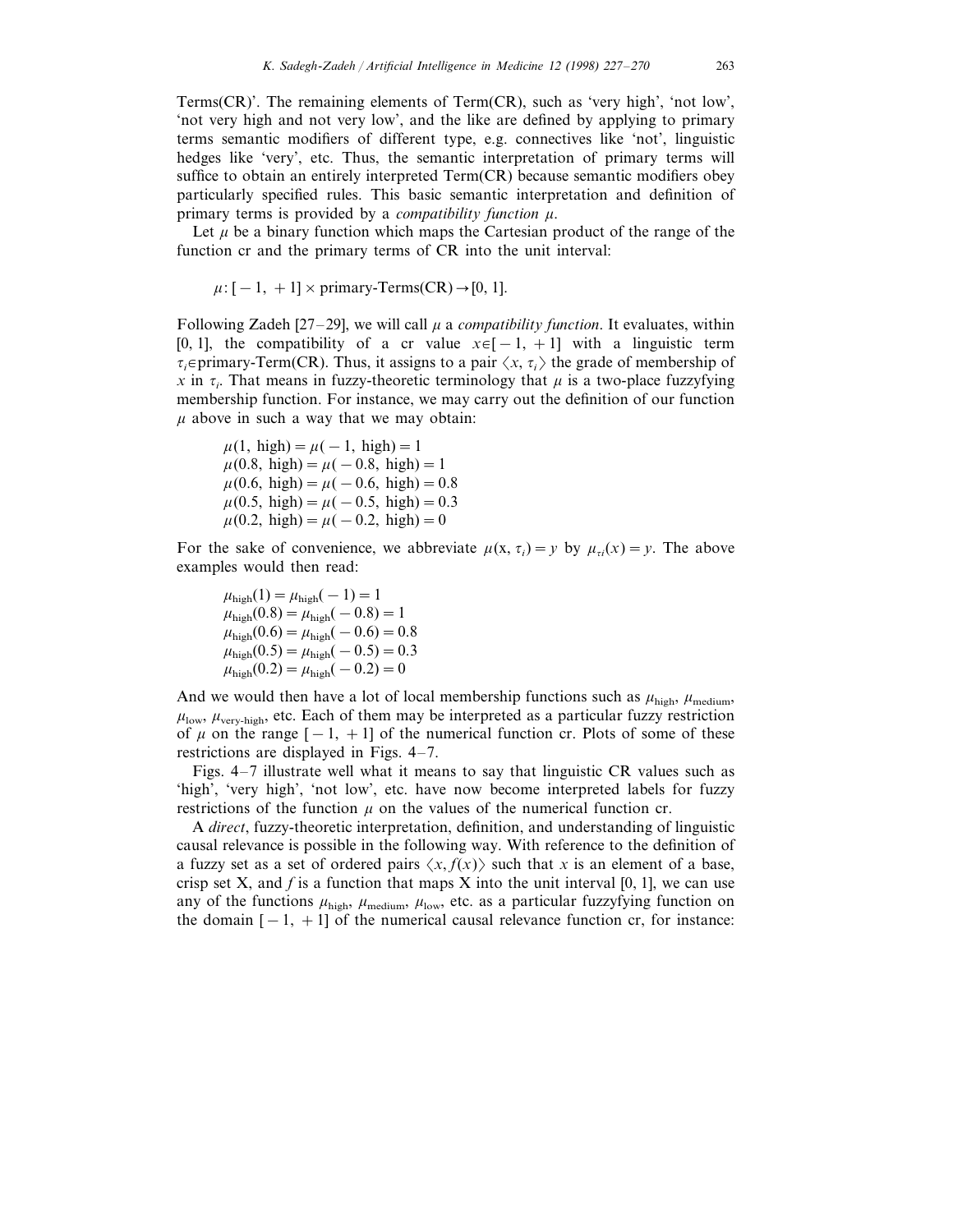

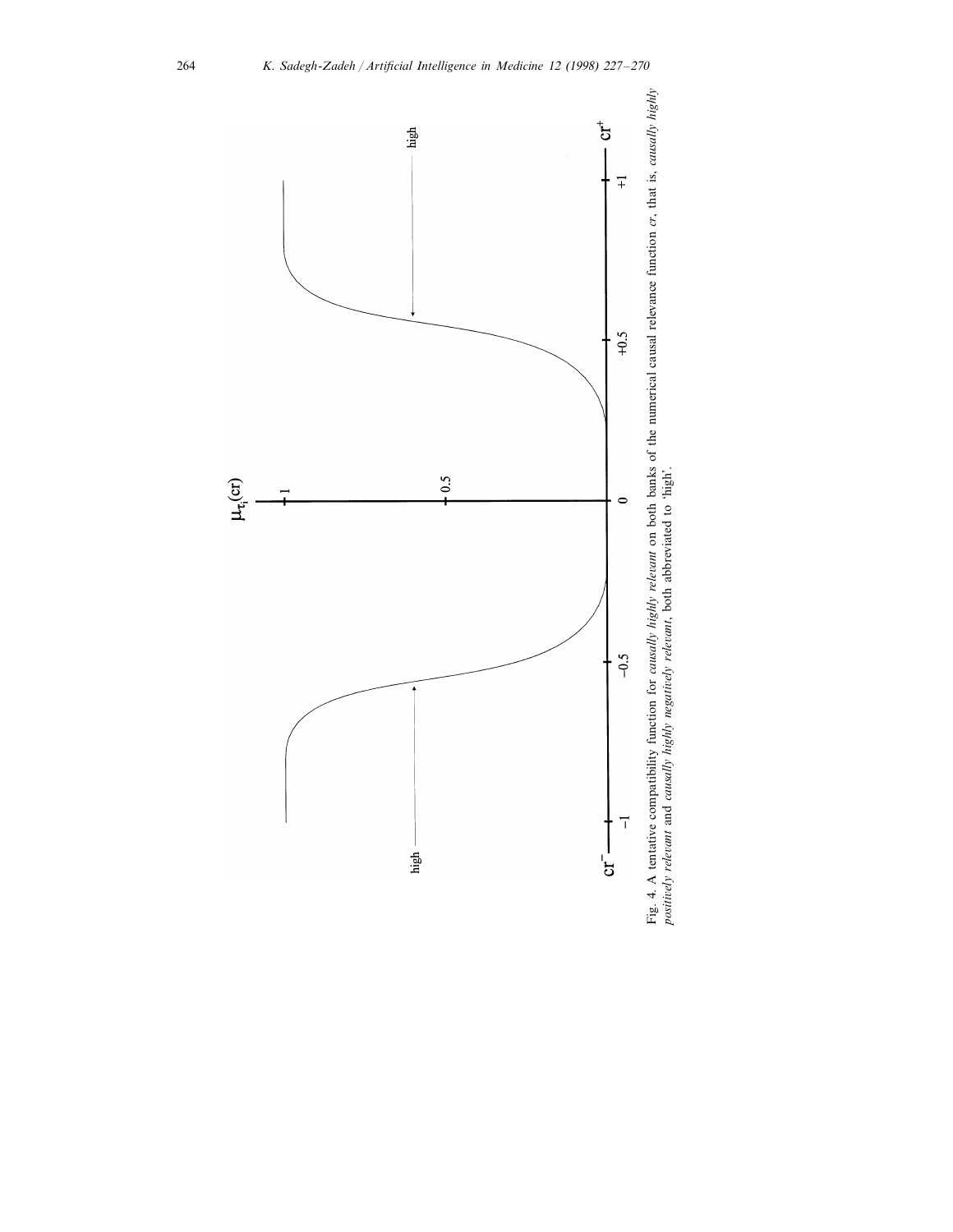

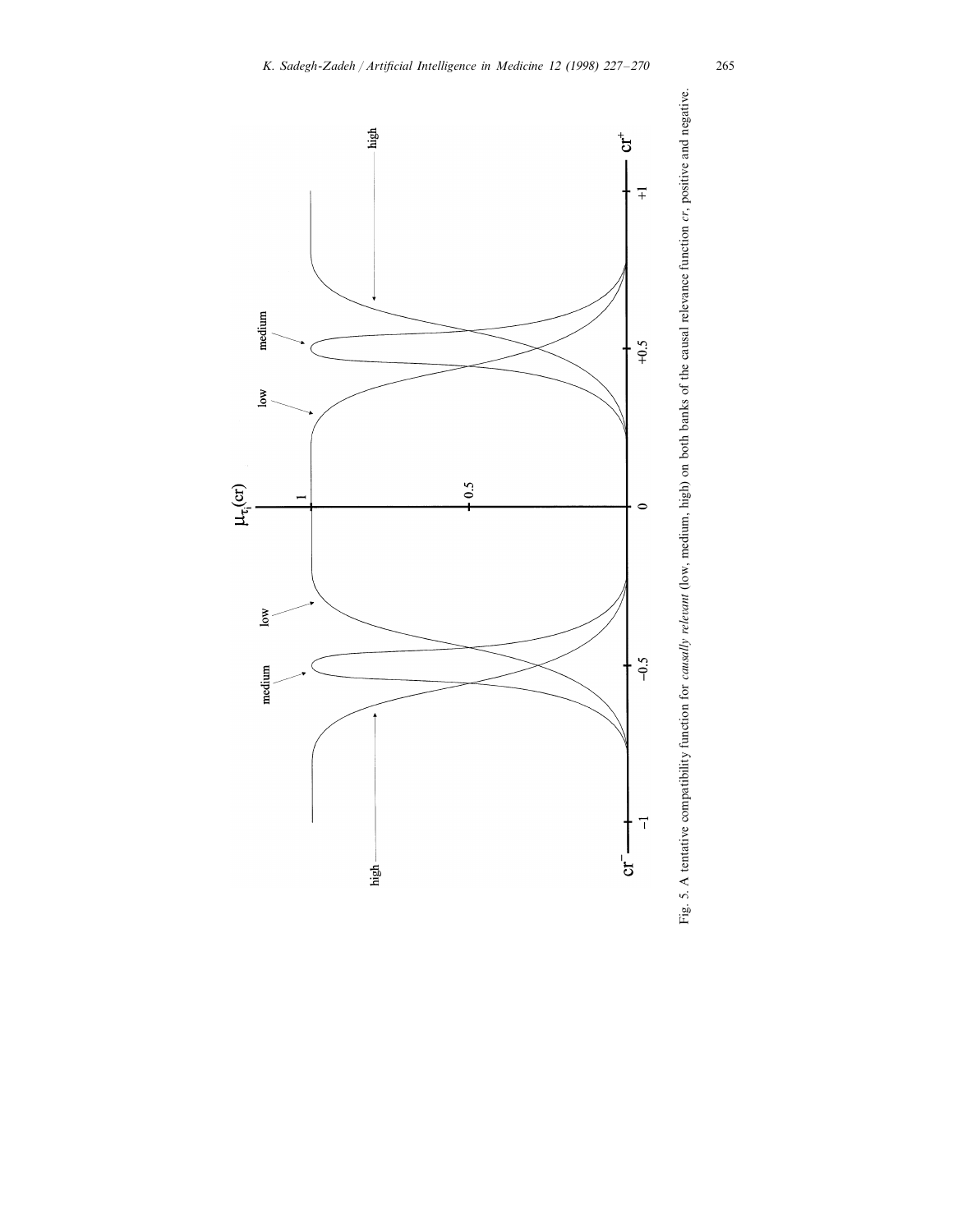

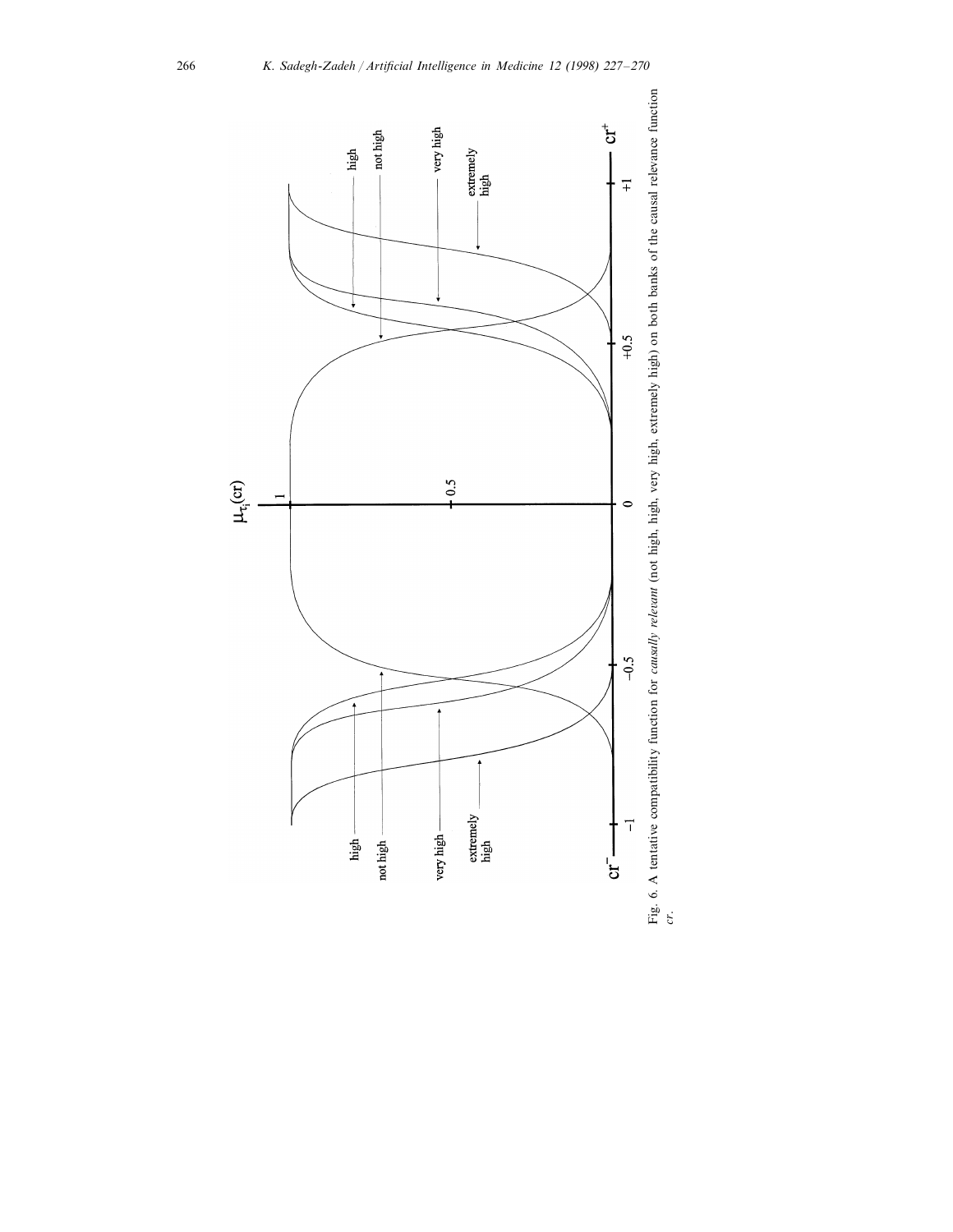

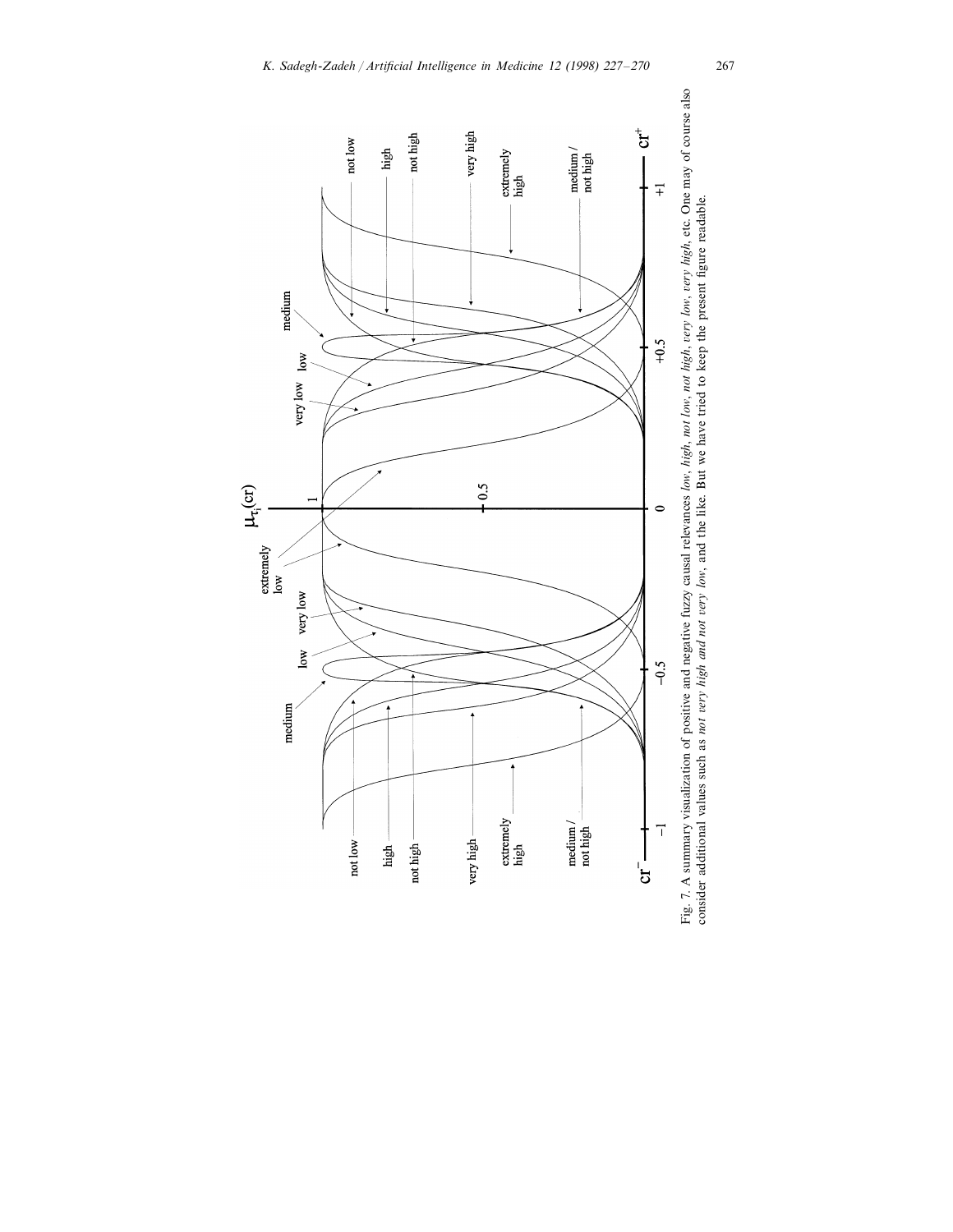$$
\mu_{\text{high}}: [-1, +1] \rightarrow [0, 1].
$$

We will thus obtain 'high, positive causal relevence' and 'high, negative causal relevance' as fuzzy sets, e.g.

causally highly positively relevant

 $= \{(1, 1), (0.8, 1), (0.6, 0.8), (0.5, 0.3), (0.2, 0)\}.$ 

The same kind of fuzzification applies to key notions of etiology, epidemiology, and clinical medicine such as indicator, risk factor, preventive factor, and protective factor. Each one of them may be fuzzily partitioned into different grades of strength, and these grades may be interpreted as labels for degrees of causal impact.

#### **6. Conclusion**

We have shown that *deterministic etiology* is empirically unproductive because the domains of health and disease are nearly void of deterministic cause-effect relationships. We have therefore proposed a concept of *probabilistic etiology* that also makes *fuzzy etiology* feasible. The concept proposed is part of a relativistic theory of causality that rests upon a syntactic solution to the venerable philosophic puzzle of causation. The sterility of perputal debates on causality is ascribed to the common Aristotelian view that the cause-effect relationship was adequately reflected by the two-place predicate 'A causes B'. We have recommended to conceive a third-place predicate instead, 'A causes B in C', where C is a reference class. This syntactic innovation enables us to define causation in terms of conditional probabilistic dependence and to put it in the algebraic frame of probability theory. We have shown that it is possible to reconstruct causal structures as algebraic extensions of probability spaces and thus to understand scientific etiology as an empirical application of probability theory to health and disease. Different types of causal notions (qualitative, quantitative, and comparative ones) have been constructed each one having its own, suitable domain of application. Among the interesting features of the theory are the following ones.

The causal notions we have proposed capture both positive causation (generating) and negative causation (preventing). They are amenable to algebraic calculation (causal algebra). The quantitative notion of causation measuring the causal impact makes it also possible to fuzzify causality. Thus, etiology becomes amenable to fuzzy theory.

The approach may be of assistance in medical knowledge engineering, pathology, nosology, epidemiology, and clinical decision-making. Dr G. William Moore (Chief Pathologist, Baltimore) brought it to my attention that ''some concepts of medical etiology are of non-probabilistic nature, and are based upon years, even centuries, of interlocking tradition and experience. The established laws of physics, chemistry, and pathophysiology contribute at least as much as sequential probabilities to a concept of medical etiology. Two of the examples (the falling barometer as a spurious cause of thunderstorms, and smoking as a cause of lung cancer) beg for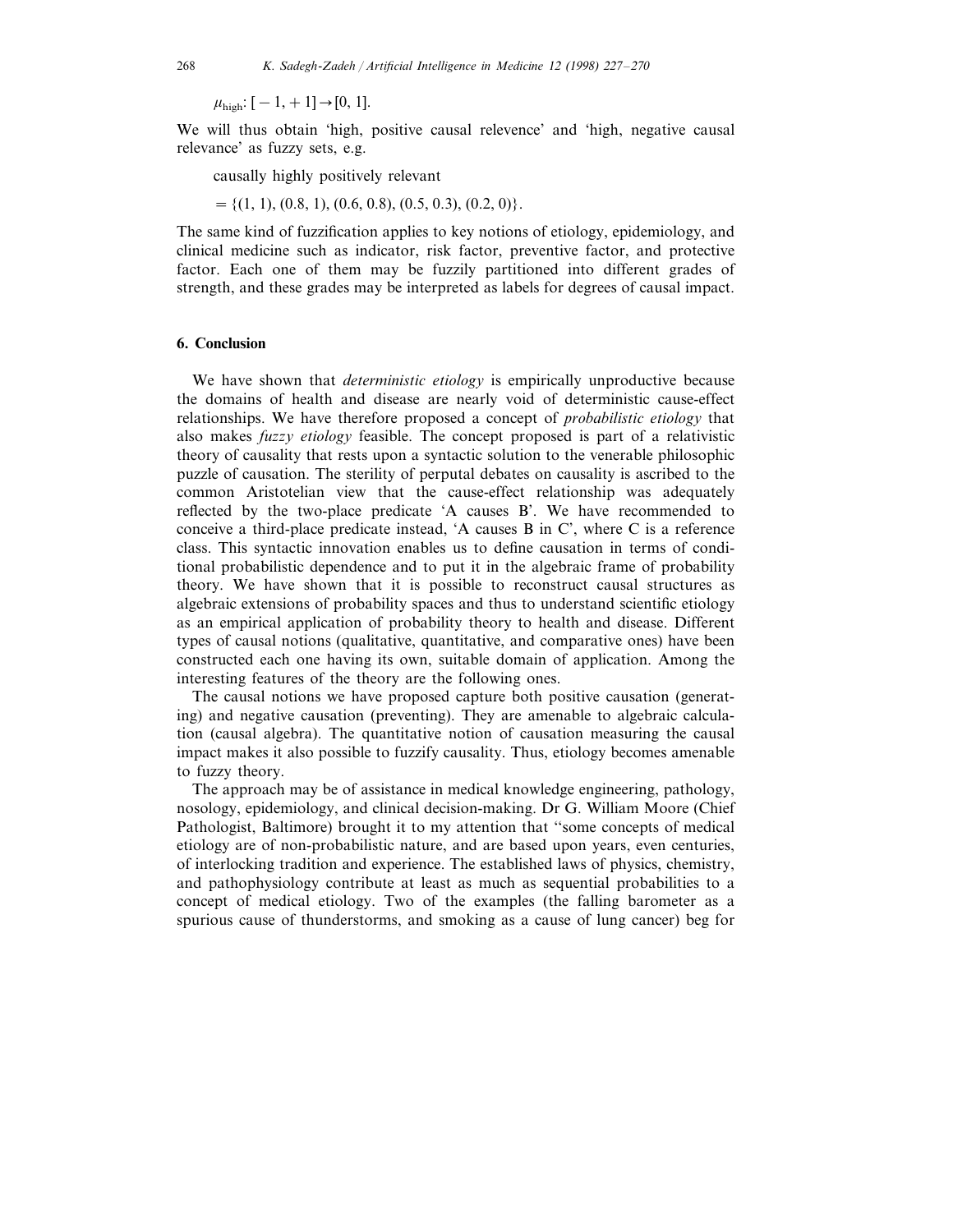some allusion to the laws of nature. In the lung cancer example, our concept of causality is not based solely upon the observation that many smokers get lung cancer, but also upon concepts that smoke is inhaled down the tracheobronchial tree, nicotine inhibits ciliary mobility and clearing from the surface respiratory epithelium, the remaining tars stimulate squamous metaplasia, and eventually atypical squamous metaplasia followed by dysplasia, whose cells have no cilia, and thus further aggravate the positive feedback of uncleared, carcinogenic tars, which select cell-lines with certain oncogenes, etc., etc. Even if we knew the probability (or only the fuzzy rank-order) of these events, we wouldn't know how to structure the relationships among the events in a manner that captures the centuries of experience and investigation with anatomy, physiology, pathology, etc. Likewise, the falling barometer is not a cause of thunderstorms, quite apart from its time-sequence relationships, because such an assertion would violate our sense of theory in geophysics and meteorology''.

# **Acknowledgements**

I thank Inge Holtkamp, Daniela Imping, Hannelore Petry, Margret Titze, and Georg Karrasch for their diverse managerial assistance, my son Manuel for drawing the figures of this paper, and my son David for helpful suggestions in fuzzyfying causality. Special thanks are due to Dr G. William Moore (Baltimore) for valuable criticisms and suggestions.

### **References**

- [1] Buja LM. Does atherosclerosis have an infectious etiology? Circulation 1996;94:872–3.
- [2] Glynn JR. Helicobacter pylori and the heart. Lancet 1994;344:146.
- [3] Grayston JT, Campbell LA, Kuo CC, et al. A new respiratory tract pathogen: Chlamydia pneumoniae strain TWAR. J. Infect. Dis. 1990;161:618–25.
- [4] Hesslow G. Two notes on the probabilistic approach to causality. Phil. Sci. 1976;43:290–2.
- [5] Krantz DH, Luce RD, Suppes P, Tversky A. Foundations of Measurement, vol. 1. New York: Academic Press, 1971.
- [6] Mackie JL. The Cement of the Universe. A Study of Causation. Oxford: Clarendon Press, 1974.
- [7] Melnick JL, Petrie BL, Dreesman GR, et al. Cytomegalovirus antigen within human arterial smooth muscle cells. Lancet 1983;II:644-7.
- [8] Mendall MA, Carrington D, Strachan D, et al. Chlamydia pneumoniae: risk factors for seropositivity and association with coronary heart disease. J. Infect. 1995;30:121–8.
- [9] Miettinen H, Lehto S, Saikku P, et al. Association of Chlamydia pneumoniae and acute coronary heart disease events in non-insulin dependent diabetic and non-diabetic subjects in Finland. Euro. Heart J. 1996;17:682–8.
- [10] Muhlestein JB, Hammond EH, Carlquist JF, et al. Increased incidence of Chlamydia species within coronary arteries of patients with symptomatic atherosclerosis versus other forms of cardiovascular disease. J. Am. Coll. Cardiol. 1996;27:1555–61.
- [11] Reichenbach H. The Direction of Time. Berkeley: University of California Press, 1956.
- [12] Ridker PM, Cushman M, Stampfer M, et al. Inflammation, aspirin, and the risk of cardiovascular disease in apparently healthy men. New Engl. J. Med. 1997;336:973–9.